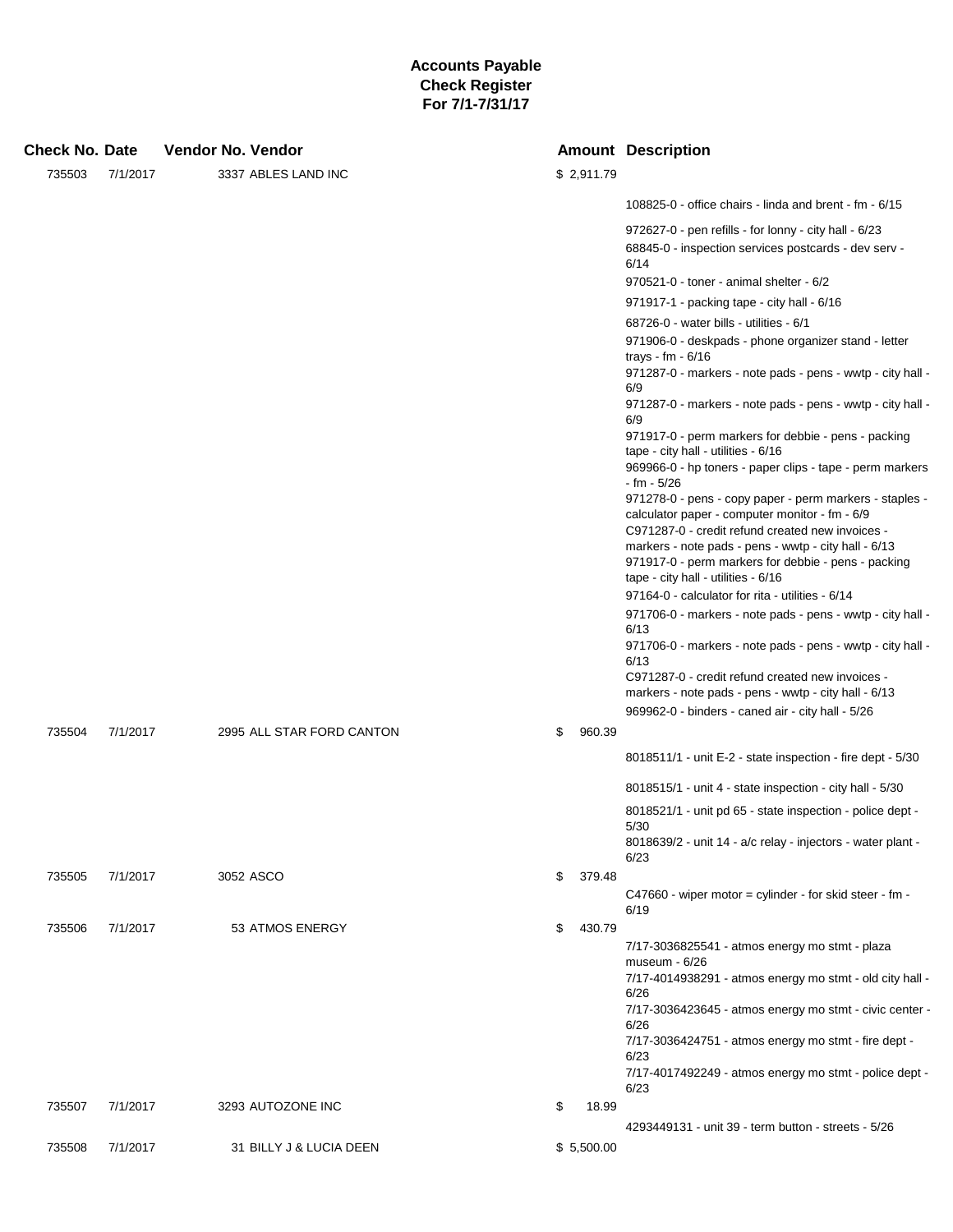|        |          |                                 |              | 07012017 - MO RENT FM RV PARK                                                                                       |
|--------|----------|---------------------------------|--------------|---------------------------------------------------------------------------------------------------------------------|
| 735509 | 7/1/2017 | 3679 BRAUN INTERTEC CORPORATION | \$<br>504.50 |                                                                                                                     |
|        |          |                                 |              | 19578 - B1702179 City of Canton Communication<br>Building Slab - concrete testing - 6/6                             |
| 735510 | 7/1/2017 | 1741 BRENT STEWART              | \$<br>42.00  |                                                                                                                     |
|        |          |                                 |              | 07012017 - cell reimbursement                                                                                       |
| 735511 | 7/1/2017 | 1454 BUDGET BUSINESS SYSTEMS    | \$<br>74.67  |                                                                                                                     |
|        |          |                                 |              | 021344 - mo copier billing - june 2017 - muni court - 7/1                                                           |
|        |          |                                 |              | 021340 - mo copier billing - june 2017 - fire dept - 7/1                                                            |
|        |          |                                 |              | 021341 - mo copier billing - june 2017 - fm - 7/1                                                                   |
| 735512 | 7/1/2017 | 3627 BURNETT FAMILY TIRE PROS   | \$5,045.83   |                                                                                                                     |
|        |          |                                 |              | 4607 - Unit E-1 - 6 new Tires - Fire Dept - 6/1                                                                     |
|        |          |                                 |              | 5083 - unit 109 tractor - mount front tire - fm - 6/15                                                              |
|        |          |                                 |              | 5292 - unit 37 - flat tire repair - fm - 6/22                                                                       |
|        |          |                                 |              | 4387 - straight rib mount for mower - wwtp - 5/26                                                                   |
|        |          |                                 |              | 5058 - unit 80 - new front tire - streets - 6/15                                                                    |
|        |          |                                 |              | 4775 - unit 1 - 2 wheel laser alignment - utilities - 6/7                                                           |
|        |          |                                 |              | 4620 - unit 80 - tire repair - streets - 6/2                                                                        |
|        |          |                                 |              | 4857 - unit 10 - rotate and bal tires - utilities - 6/9                                                             |
| 735513 | 7/1/2017 | 110 CANTON SENIOR CITIZENS      | \$<br>200.00 |                                                                                                                     |
| 735514 | 7/1/2017 | 20 CANTON VOLUNTEER FIRE        | \$1,834.17   | 07012017 - MO SR CITIZEN BOARD                                                                                      |
|        |          |                                 |              | 07012017 - MOSTIPEND                                                                                                |
| 735515 | 7/1/2017 | <b>135 CARTER EQUIPMENT</b>     | \$4,170.00   |                                                                                                                     |
|        |          |                                 |              | 8345-B - RAS Pumps - installation - wwtp - 6/22                                                                     |
| 735516 | 7/1/2017 | 22 CASCO INDUSTRIES INC         | \$<br>239.00 |                                                                                                                     |
|        |          |                                 |              | 182901 - helmet - fire dept - 6/7                                                                                   |
| 735517 | 7/1/2017 | 875 CEDC                        | \$40,000.00  |                                                                                                                     |
| 735518 | 7/1/2017 | 2928 CHAMPION EMS               | \$2,950.00   | 06302017 - 2017 First Monday Marketing - 6/30                                                                       |
|        |          |                                 |              | 07012017 - MO AMBULANCE AGREEMENT                                                                                   |
| 735519 | 7/1/2017 | 676 CHEM SERV                   | \$<br>430.45 |                                                                                                                     |
|        |          |                                 |              | 111600 - first aid kit for utilities shop - small first aid kits                                                    |
|        |          |                                 |              | for streets trucks - 6/21<br>111600 - first aid kit for utilities shop - small first aid kits                       |
|        |          |                                 |              | for streets trucks - 6/21                                                                                           |
| 735520 | 7/1/2017 | 3670 CLASSEN-BUCK SEMINARS, INC | \$<br>117.00 |                                                                                                                     |
|        |          |                                 |              | 1521-170605 - chad mattingly - special inv topics - child                                                           |
|        |          |                                 |              | safety check alert list - missing and exploited children -<br>child abuse prevent and investigte - police dept -6/5 |
| 735521 | 7/1/2017 | 3670 CLASSEN-BUCK SEMINARS, INC | \$<br>150.00 |                                                                                                                     |
|        |          |                                 |              | 1531-170612 - chad mattingly - arrest, search and                                                                   |
|        |          |                                 |              | seizure - use of force - spanish for law enf - police dept -                                                        |
| 735522 | 7/1/2017 | 156 CONTINENTAL RESEARCH CORP.  | \$1,755.63   | 6/12                                                                                                                |
|        |          |                                 |              | 1303954 - wiring connectors for electrical repair - auto                                                            |
|        |          |                                 |              | and equip - streets - utilities - ww coll - 6/21<br>1303954 - wiring connectors for electrical repair - auto        |
|        |          |                                 |              | and equip - streets - utilities - ww coll - 6/21                                                                    |
|        |          |                                 |              | 1303954 - wiring connectors for electrical repair - auto                                                            |
|        |          |                                 |              | and equip - streets - utilities - ww coll - 6/21                                                                    |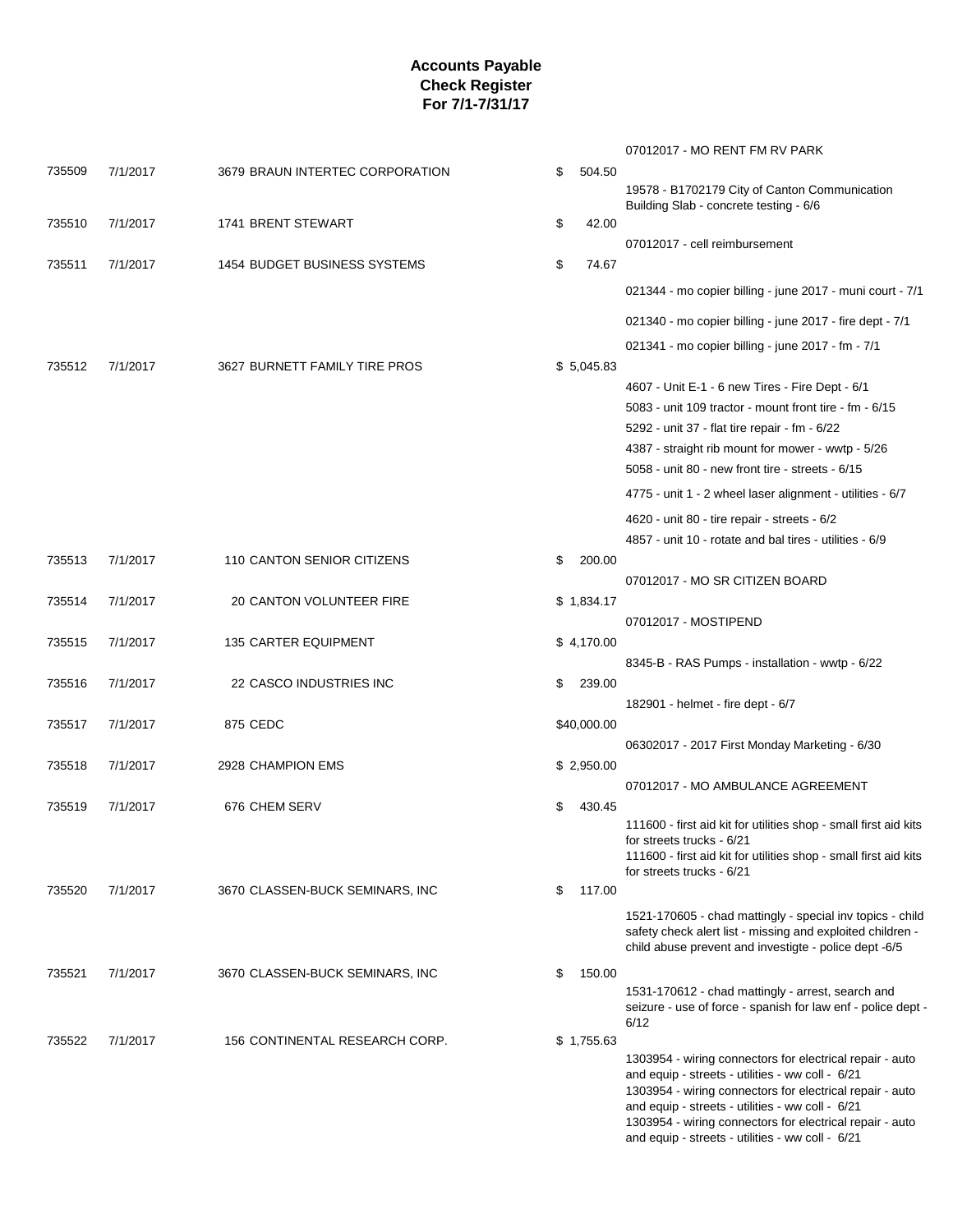|        |          |                                      |              | 1303954 - wiring connectors for electrical repair - auto<br>and equip - streets - utilities - ww coll - 6/21<br>1303954 - wiring connectors for electrical repair - auto<br>and equip - streets - utilities - ww coll - 6/21<br>1303953 - wiring connectors for electrical repair - auto<br>and equip - streets - utilities - ww coll - 6/21<br>450643-CRC-2 - soy float - wwtp - 6/13<br>1303953 - wiring connectors for electrical repair - auto<br>and equip - streets - utilities - ww coll - 6/21<br>1303954 - wiring connectors for electrical repair - auto<br>and equip - streets - utilities - ww coll - 6/21<br>1303953 - wiring connectors for electrical repair - auto<br>and equip - streets - utilities - ww coll - 6/21<br>1303953 - wiring connectors for electrical repair - auto<br>and equip - streets - utilities - ww coll - 6/21<br>1303953 - wiring connectors for electrical repair - auto<br>and equip - streets - utilities - ww coll - 6/21<br>1303953 - wiring connectors for electrical repair - auto |
|--------|----------|--------------------------------------|--------------|------------------------------------------------------------------------------------------------------------------------------------------------------------------------------------------------------------------------------------------------------------------------------------------------------------------------------------------------------------------------------------------------------------------------------------------------------------------------------------------------------------------------------------------------------------------------------------------------------------------------------------------------------------------------------------------------------------------------------------------------------------------------------------------------------------------------------------------------------------------------------------------------------------------------------------------------------------------------------------------------------------------------------------|
| 735523 | 7/1/2017 | 622 DEBRA JOHNSON                    | \$<br>42.00  | and equip - streets - utilities - ww coll - 6/21                                                                                                                                                                                                                                                                                                                                                                                                                                                                                                                                                                                                                                                                                                                                                                                                                                                                                                                                                                                   |
| 735524 |          |                                      |              | 07012017 - Monthly Cell Reimburrsement                                                                                                                                                                                                                                                                                                                                                                                                                                                                                                                                                                                                                                                                                                                                                                                                                                                                                                                                                                                             |
|        | 7/1/2017 | 827 DURABLE COMPONENT TECH           | \$<br>101.91 | 451015-DCT-1 - lockwashers - hex bolts - wwtp - 6/15                                                                                                                                                                                                                                                                                                                                                                                                                                                                                                                                                                                                                                                                                                                                                                                                                                                                                                                                                                               |
| 735525 | 7/1/2017 | 319 EAGER BEAVER                     | \$<br>700.00 |                                                                                                                                                                                                                                                                                                                                                                                                                                                                                                                                                                                                                                                                                                                                                                                                                                                                                                                                                                                                                                    |
|        |          |                                      |              | 704475 - tree removal from mill creek trail from storm<br>damage - 6/26                                                                                                                                                                                                                                                                                                                                                                                                                                                                                                                                                                                                                                                                                                                                                                                                                                                                                                                                                            |
| 735526 | 7/1/2017 | 826 EAST TEXAS CABLE                 | \$<br>104.19 |                                                                                                                                                                                                                                                                                                                                                                                                                                                                                                                                                                                                                                                                                                                                                                                                                                                                                                                                                                                                                                    |
|        |          |                                      |              | 7/17-003-005299 - east texas cable mo stmt - fire dept -<br>6/27<br>7/17-003-005350 - east texas cable mo stmt - police<br>dept - 6/27                                                                                                                                                                                                                                                                                                                                                                                                                                                                                                                                                                                                                                                                                                                                                                                                                                                                                             |
| 735527 | 7/1/2017 | 1166 ECS HOUSE INDUSTRIES            | \$<br>683.65 |                                                                                                                                                                                                                                                                                                                                                                                                                                                                                                                                                                                                                                                                                                                                                                                                                                                                                                                                                                                                                                    |
|        |          |                                      |              | 9718 - bolts - lockwashers - brackets - wwtp - 6/13                                                                                                                                                                                                                                                                                                                                                                                                                                                                                                                                                                                                                                                                                                                                                                                                                                                                                                                                                                                |
| 735528 | 7/1/2017 | 1247 ELLIOTT ELECTRIC SUPPLY         | \$<br>217.35 |                                                                                                                                                                                                                                                                                                                                                                                                                                                                                                                                                                                                                                                                                                                                                                                                                                                                                                                                                                                                                                    |
|        |          |                                      |              | 24-89481-01 - straps - fm - 6/21<br>26-01872-01 - pvc elbows - couplings - enclosures -<br>elect box - adapters - circuite box - conduit - wire - tape -<br>cvr - TCIV atm plug - fm - 6/12                                                                                                                                                                                                                                                                                                                                                                                                                                                                                                                                                                                                                                                                                                                                                                                                                                        |
| 735529 | 7/1/2017 | 3565 EMERGENCY RESOURCE TECHNOLOGIES | \$<br>339.98 |                                                                                                                                                                                                                                                                                                                                                                                                                                                                                                                                                                                                                                                                                                                                                                                                                                                                                                                                                                                                                                    |
|        |          |                                      |              | 170015 - unit pd 12 - surface mounts for tahoe lights -<br>police dept - 6/23                                                                                                                                                                                                                                                                                                                                                                                                                                                                                                                                                                                                                                                                                                                                                                                                                                                                                                                                                      |
| 735530 | 7/1/2017 | 1013 E-SOFTSYS LLC                   | \$<br>710.00 |                                                                                                                                                                                                                                                                                                                                                                                                                                                                                                                                                                                                                                                                                                                                                                                                                                                                                                                                                                                                                                    |
|        |          |                                      |              | 34143 - booth tracker mo support - fm - 6/30                                                                                                                                                                                                                                                                                                                                                                                                                                                                                                                                                                                                                                                                                                                                                                                                                                                                                                                                                                                       |
| 735531 | 7/1/2017 | 3489 FRONTIER                        | \$<br>327.67 |                                                                                                                                                                                                                                                                                                                                                                                                                                                                                                                                                                                                                                                                                                                                                                                                                                                                                                                                                                                                                                    |
|        |          |                                      |              | 7/17-903-567-0986-093004-5 - frontier mo phone svc -<br>Blackwell House - 6/16<br>7/16-903-567-2152-041212-5 - frontier mo phone svc -<br>fm port phone - $fm - 6/16$<br>7/17-210-016-6376-031413-5 - frontier mo phone svc -<br>dry loop line - water plant - 6/19                                                                                                                                                                                                                                                                                                                                                                                                                                                                                                                                                                                                                                                                                                                                                                |
| 735532 | 7/1/2017 | 891 GT DISTRIBUTORS INC.             | \$<br>153.85 |                                                                                                                                                                                                                                                                                                                                                                                                                                                                                                                                                                                                                                                                                                                                                                                                                                                                                                                                                                                                                                    |
|        |          |                                      |              | INV0621736 - uniforms - police dept - 6/21                                                                                                                                                                                                                                                                                                                                                                                                                                                                                                                                                                                                                                                                                                                                                                                                                                                                                                                                                                                         |
| 735533 | 7/1/2017 | 858 H AND H CLEANING SERVICE         | \$1,295.00   | 0013674 - office cleaning june - new and old city hall -<br>6/28<br>0013674 - office cleaning june - new and old city hall -<br>6/28<br>0013675 - office cleaning - sr citzn bldg- june 2017 - 7/1                                                                                                                                                                                                                                                                                                                                                                                                                                                                                                                                                                                                                                                                                                                                                                                                                                 |
|        |          |                                      |              |                                                                                                                                                                                                                                                                                                                                                                                                                                                                                                                                                                                                                                                                                                                                                                                                                                                                                                                                                                                                                                    |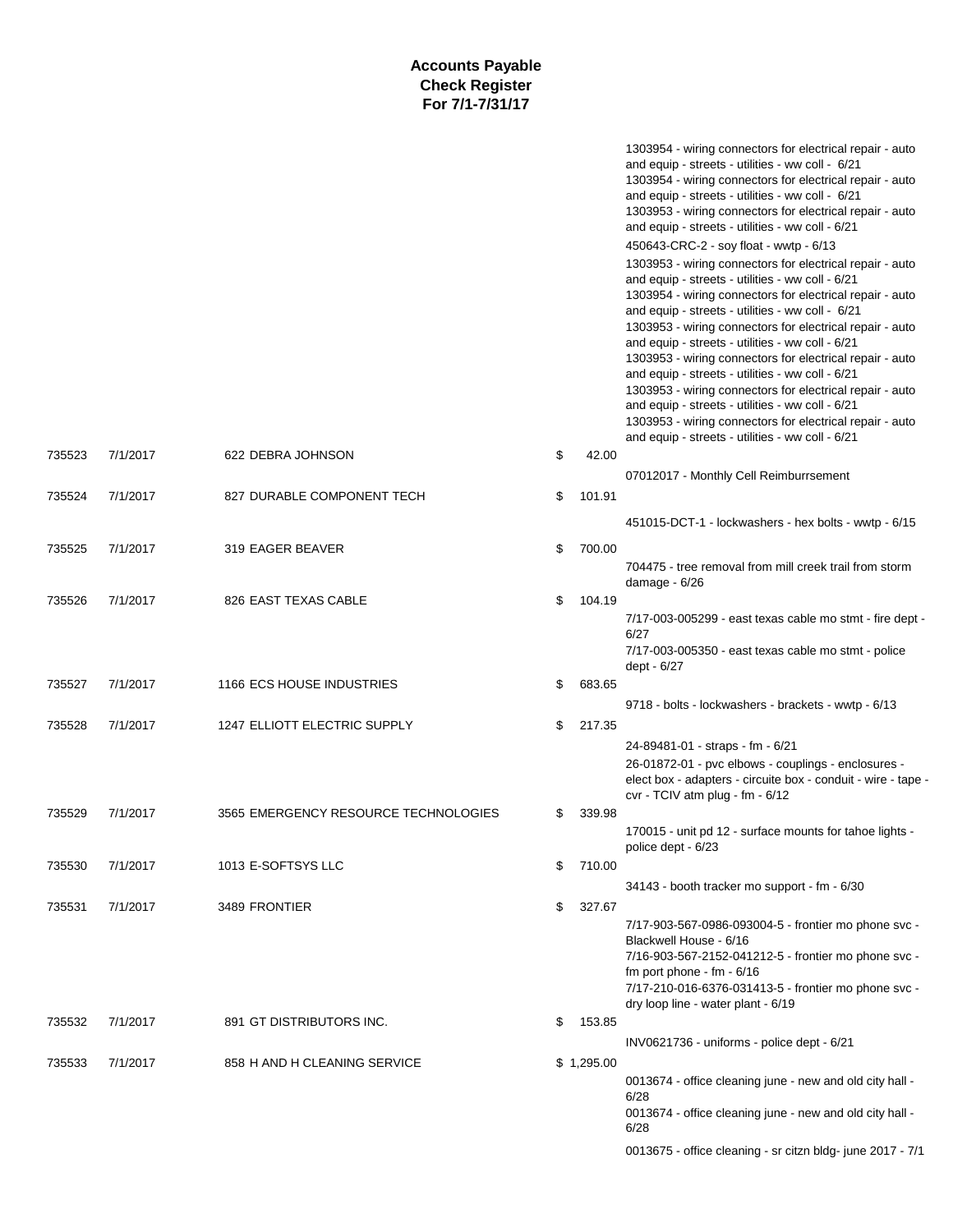| 735534 | 7/1/2017 | 1671 HEALTH CARE SERVICE CORP | \$36,772.30  |                                                                                                                                                                                 |
|--------|----------|-------------------------------|--------------|---------------------------------------------------------------------------------------------------------------------------------------------------------------------------------|
|        |          |                               |              | 7/17-026693 - bcbs mo stmt - july 2017 - 6/17                                                                                                                                   |
|        |          |                               |              | 7/17-026693 - bcbs mo stmt - july 2017 - 6/17                                                                                                                                   |
|        |          |                               |              | 7/17-026693 - bcbs mo stmt - july 2017 - 6/17                                                                                                                                   |
|        |          |                               |              | 7/17-026693 - bcbs mo stmt - july 2017 - 6/17                                                                                                                                   |
|        |          |                               |              | 7/17-026693 - bcbs mo stmt - july 2017 - 6/17                                                                                                                                   |
|        |          |                               |              | 7/17-026693 - bcbs mo stmt - july 2017 - 6/17                                                                                                                                   |
|        |          |                               |              | 7/17-026693 - bcbs mo stmt - july 2017 - 6/17                                                                                                                                   |
|        |          |                               |              | 7/17-026693 - bcbs mo stmt - july 2017 - 6/17                                                                                                                                   |
|        |          |                               |              | 7/17-026693 - bcbs mo stmt - july 2017 - 6/17                                                                                                                                   |
|        |          |                               |              | 7/17-026693 - bcbs mo stmt - july 2017 - 6/17                                                                                                                                   |
|        |          |                               |              | 7/17-026693 - bcbs mo stmt - july 2017 - 6/17                                                                                                                                   |
|        |          |                               |              | 7/17-026693 - bcbs mo stmt - july 2017 - 6/17                                                                                                                                   |
|        |          |                               |              | 7/17-026693 - bcbs mo stmt - july 2017 - 6/17                                                                                                                                   |
|        |          |                               |              | 7/17-026693 - bcbs mo stmt - july 2017 - 6/17                                                                                                                                   |
|        |          |                               |              | 7/17-026693 - bcbs mo stmt - july 2017 - 6/17                                                                                                                                   |
|        |          |                               |              | 7/17-026693 - bcbs mo stmt - july 2017 - 6/17                                                                                                                                   |
|        |          |                               |              | 7/17-026693 - bcbs mo stmt - july 2017 - 6/17                                                                                                                                   |
|        |          |                               |              |                                                                                                                                                                                 |
|        |          |                               |              | 7/17-026693 - bcbs mo stmt - july 2017 - 6/17                                                                                                                                   |
|        |          |                               |              | 7/17-026693 - bcbs mo stmt - july 2017 - 6/17                                                                                                                                   |
| 735535 | 7/1/2017 | 121 HOWARD PAUL STEGALL       | \$<br>25.00  |                                                                                                                                                                                 |
|        |          |                               |              | 07012017 - MO FIREMAN'S PENSION                                                                                                                                                 |
| 735536 | 7/1/2017 | 107 HOYT BREATHING AIR PROD.  | \$<br>496.80 |                                                                                                                                                                                 |
|        |          |                               |              | 041726 - hydro tests - fire dept - 6/19                                                                                                                                         |
| 735537 | 7/1/2017 | 113 J L PEACE                 | \$<br>25.00  |                                                                                                                                                                                 |
|        |          |                               |              | 07012017 - MO FIREMAN'S PENSION                                                                                                                                                 |
| 735538 | 7/1/2017 | 168 JIMMY PEACE               | \$<br>25.00  |                                                                                                                                                                                 |
|        |          |                               |              | 07012017 - MO FIREMANS PENSION                                                                                                                                                  |
| 735539 | 7/1/2017 | 302 JOEY PEACE                | \$<br>25.00  |                                                                                                                                                                                 |
|        |          |                               |              | 07012017 - MO FIREMANS PENSION                                                                                                                                                  |
| 735540 | 7/1/2017 | 145 JOHNSON LAB & SUPPLY CO.  | \$<br>430.82 |                                                                                                                                                                                 |
|        |          |                               |              | 206868-000 - water meters - utilities - 6/19                                                                                                                                    |
| 735541 | 7/1/2017 | 2874 JP MARSH                 | \$<br>42.00  |                                                                                                                                                                                 |
|        |          |                               |              | 07012017 - monthly cell phone reimbursement                                                                                                                                     |
| 735542 | 7/1/2017 | 141 KILGORE COLLEGE           | \$<br>140.00 |                                                                                                                                                                                 |
|        |          |                               |              | 29553 - t hall - d james - b kirby - j marsh -c mattingly - j<br>morgan - m whitus - TCLOE 4065 - 2016 Q3<br>CJLE2000.531 - Canine Encounters - 4/13/17 - police<br>dept - 5/17 |
| 735543 | 7/1/2017 | 141 KILGORE COLLEGE           | \$<br>20.00  |                                                                                                                                                                                 |
|        |          |                               |              | 29489 - anthony cantrel TCLOE 4065 - 2016 Q3<br>CJLE2000.528 - Canine Encounters - 3/23/17 - police<br>dept - 4/19                                                              |
| 735544 | 7/1/2017 | 1726 LA DEANIA JONES          | \$<br>42.00  |                                                                                                                                                                                 |
|        |          |                               |              | 07012017 - monthly cell phone reimbursement                                                                                                                                     |
| 735545 | 7/1/2017 | 292 LILIA V DURHAM            | \$<br>42.00  |                                                                                                                                                                                 |
|        |          |                               |              | 07012017 - MO CELL REIMBURSEMENT                                                                                                                                                |
| 735546 | 7/1/2017 | 3512 LINDA AND MICHAEL POHL   | \$<br>600.00 |                                                                                                                                                                                 |
|        |          |                               |              | 07012017 - monthly lease pmt for Block 24 Lots 104                                                                                                                              |
|        |          |                               |              |                                                                                                                                                                                 |
| 735547 | 7/1/2017 | 356 LINDA BOSTON              | \$<br>42.00  |                                                                                                                                                                                 |
|        |          |                               |              | 07012017 - MO CELL REIMBURSEMENT                                                                                                                                                |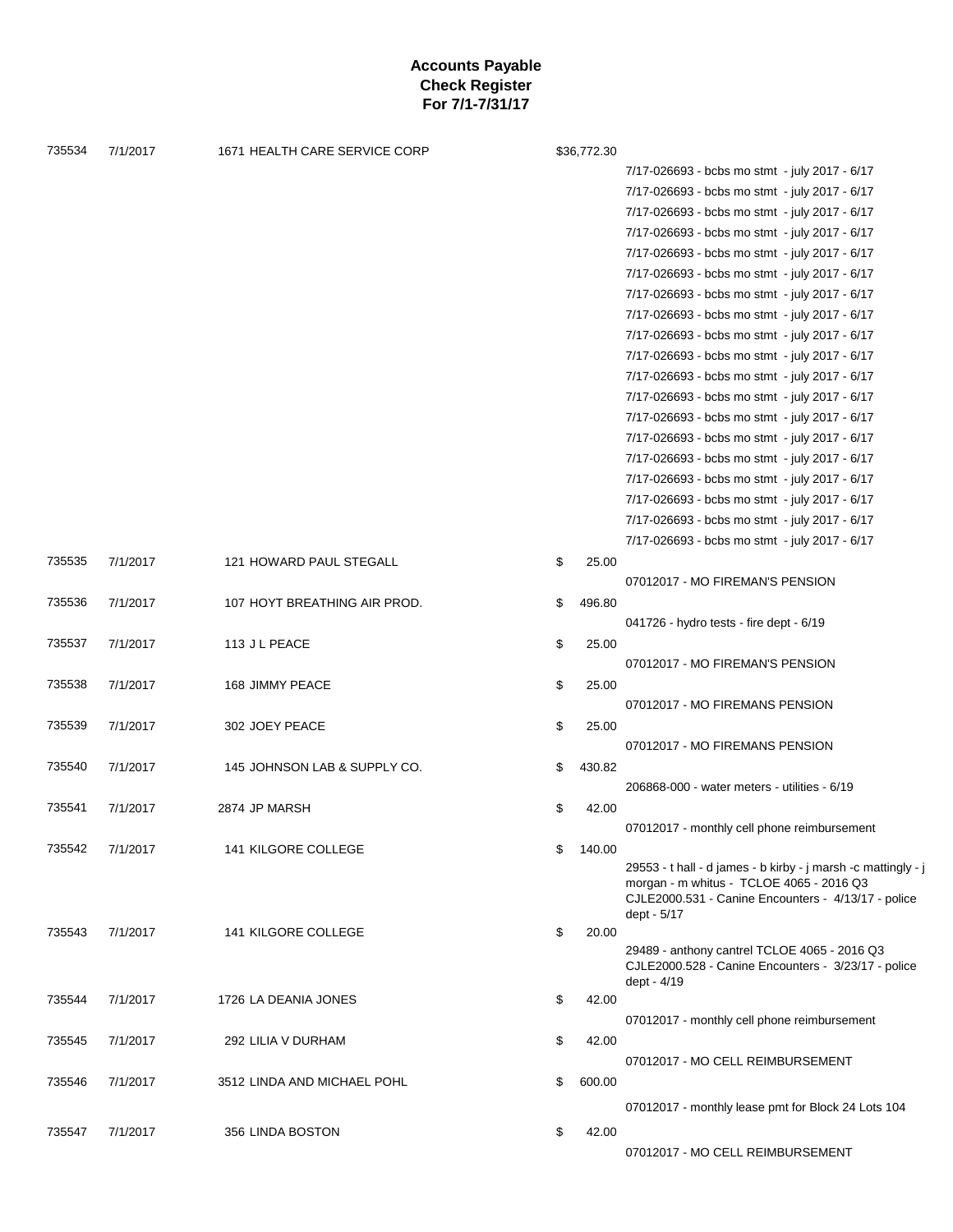| 735548 | 7/1/2017 | 3655 LISETTE WILLIAMS             | \$<br>42.00  |                                                                                                       |
|--------|----------|-----------------------------------|--------------|-------------------------------------------------------------------------------------------------------|
| 735549 | 7/1/2017 |                                   | \$1,900.02   | 07012017 - Monthly Cell Reimbursement                                                                 |
|        |          | <b>142 LONGVIEW ASPHALT</b>       |              | $109068 - 21.53$ tons cold mix asphalt - fm                                                           |
| 735550 | 7/1/2017 | 3358 MADISON FOWLER               | \$1,000.00   |                                                                                                       |
|        |          |                                   |              | 06302017 - fm scholarships - 3rd year - fm - 6/30                                                     |
| 735551 | 7/1/2017 | 1132 MIKE KING                    | \$<br>42.00  |                                                                                                       |
|        |          |                                   |              | 07012017 - MONTHLY CELL REIMBURSEMENT                                                                 |
| 735552 | 7/1/2017 | 59 MITCHELL WELDING SUPPLY        | \$<br>54.00  |                                                                                                       |
|        |          |                                   |              | 1462 - rental on large oxygen cylinders and small<br>acetylene cylinders - utilities - ww coll - 6/25 |
|        |          |                                   |              | 1462 - rental on large oxygen cylinders and small                                                     |
|        |          |                                   |              | acetylene cylinders - utilities - ww coll - 6/25                                                      |
| 735553 | 7/1/2017 | 124 MUFFLER & HITCH SHOP          | \$<br>175.00 |                                                                                                       |
| 735554 | 7/1/2017 | 3289 MUNICIPAL VALVE & EQUIPMENT  | \$3,600.49   | 33472 - unit 48 - muffler repair - streets - 6/15                                                     |
|        |          |                                   |              | 19039 - 2 sludge gates - wwtp - 6/27                                                                  |
| 735555 | 7/1/2017 | 3677 NAFECO                       | \$<br>118.63 |                                                                                                       |
|        |          |                                   |              | 882515 - PPE - fire fighting gear - coats - pants -                                                   |
|        |          |                                   |              | helmets - fire dept                                                                                   |
| 735556 | 7/1/2017 | 3036 ORKIN PEST CONTROL           | \$<br>316.85 | 157775395 - orkin mo pest control stmt - civic center -                                               |
|        |          |                                   |              | 6/14                                                                                                  |
|        |          |                                   |              | 157775393 - orkin mo pest control stmt - police dept -                                                |
|        |          |                                   |              | 6/23<br>157775425 - orkin mo pest control stmt - log cabin -                                          |
|        |          |                                   |              | 6/23<br>157775394 - orkin mo pest control stmt - fire dept - 6/23                                     |
|        |          |                                   |              | 157774591 - orkin mo pest control stmt - new city hall -                                              |
|        |          |                                   |              | 6/23                                                                                                  |
|        |          |                                   |              | 157774267 - orkin mo pest control stmt - blackwell                                                    |
|        |          |                                   |              | house $-6/23$<br>157774269 - orkin mo pest control stmt - sr citzn bldg -                             |
|        |          |                                   |              | 6/23                                                                                                  |
|        |          |                                   |              | 157774298 - orkin mo pest control stmt - plaza museum<br>$-6/23$                                      |
| 735557 | 7/1/2017 | 1867 QUILL CORPORATION            | \$<br>109.98 |                                                                                                       |
|        |          |                                   |              | 15980 - toner - city hall - 5/31                                                                      |
| 735558 | 7/1/2017 | 2725 RANDY WELSH                  | \$<br>50.00  |                                                                                                       |
|        |          |                                   |              | 06222017 - reimburse for purchase of safety boots -<br>water plant - 6/22                             |
| 735559 | 7/1/2017 | 3135 RICK'S MOWING SERVICE        | \$<br>800.00 |                                                                                                       |
|        |          |                                   |              | 07012017 - Cemetery Mowing                                                                            |
| 735560 | 7/1/2017 | 322 RUBY NORMAN                   | \$<br>16.67  |                                                                                                       |
|        |          |                                   |              | 07012017 - FIREMAN'S PENSION                                                                          |
| 735561 | 7/1/2017 | 2746 RUDD CONTRACTING             | \$<br>51.06  |                                                                                                       |
|        |          |                                   |              | 12959-237 - prox cards - city hall - 6/15                                                             |
| 735562 | 7/1/2017 | 3508 SMARTPHONE METER READING     | \$<br>380.00 | SRV1708 - smartphone meter reading mo stmt - Aug                                                      |
|        |          |                                   |              | 2017 - utilities - 6/30                                                                               |
| 735563 | 7/1/2017 | 3678 SUSAN MCMAHAN BOTARD         | \$<br>123.00 |                                                                                                       |
|        |          |                                   |              | 18509 - refund - over paid for violation - muni court -<br>6/22                                       |
| 735564 | 7/1/2017 | 2468 SYSLOGIC TECHNOLOGY SERVICES | \$19,293.13  |                                                                                                       |
|        |          |                                   |              | 7955 - CCR1036-12G replacement router for log cabin -                                                 |
|        |          |                                   |              | $fm - 6/30$                                                                                           |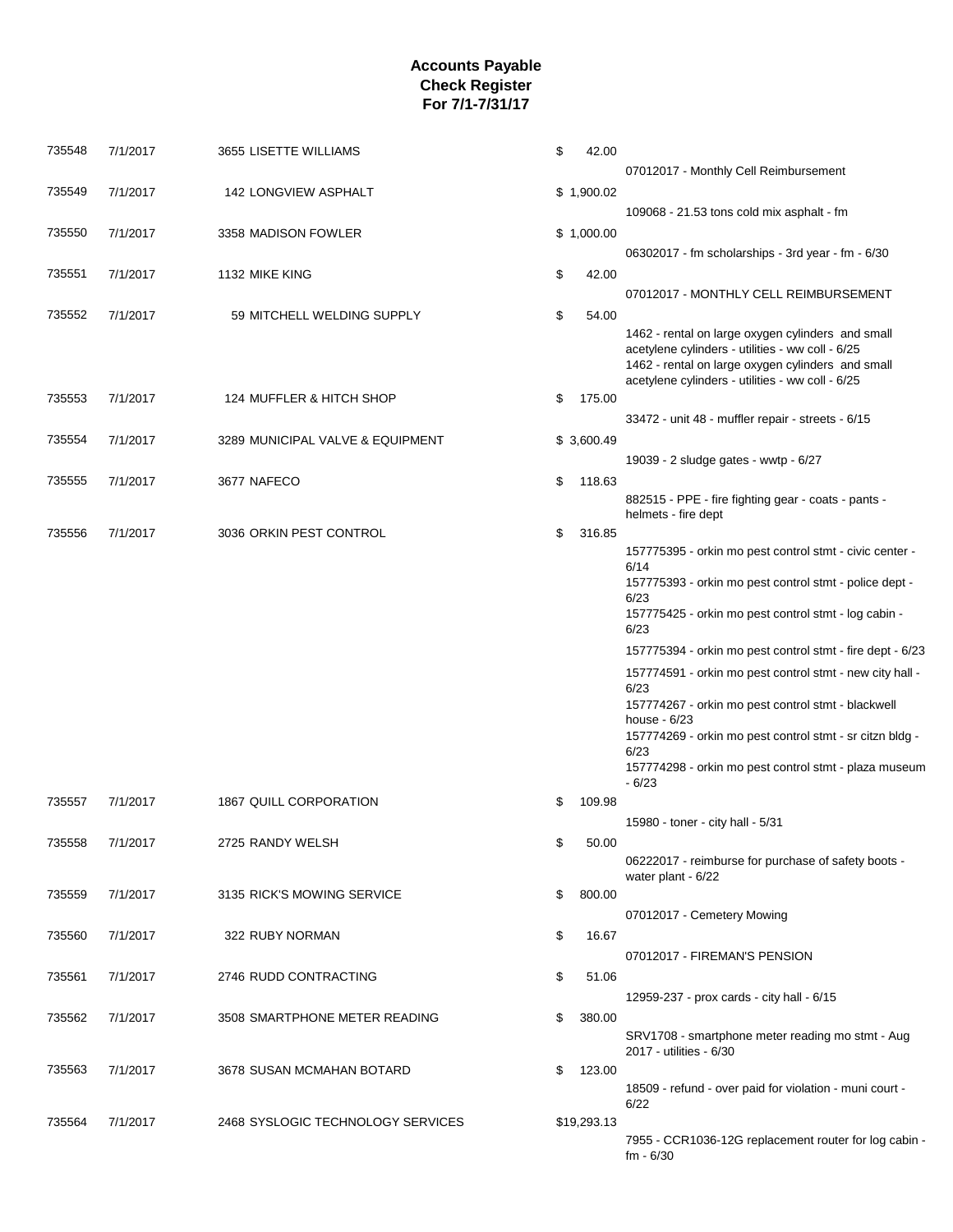|        |          | <b>Accounts Payable</b><br><b>Check Register</b><br>For 7/1-7/31/17 |              |                                                                                                                                                                                                                                                                              |
|--------|----------|---------------------------------------------------------------------|--------------|------------------------------------------------------------------------------------------------------------------------------------------------------------------------------------------------------------------------------------------------------------------------------|
|        |          |                                                                     |              | 7930 - correct scanning for tanya - address mappings in<br>chambers - city hall - 6/22<br>7920 - 3 computers and mounting hardware for vehicles<br>- police dept - 6/20<br>7956 - CCR1036-12G replacement router for city hall -<br>$fm - 6/30$                              |
|        |          |                                                                     |              | 7950 - server, firewall, router, pc maint - city hall - 6/26                                                                                                                                                                                                                 |
|        |          |                                                                     |              | 7929 - correct internet - public works for walt - city hall -<br>6/22<br>7909 - address hacking attempts - origination orange ca<br>lock server and firewall down further and test - police<br>dept - 6/13<br>7894 - firewall and servicer main on servers and               |
|        |          |                                                                     |              | upgrade asyst - city hall - 6/13<br>7862 - domain conversion - city hall                                                                                                                                                                                                     |
|        |          |                                                                     |              | 7871 - install ssd and image plus test -pro ssd for debra<br>- city hall - $6/2$                                                                                                                                                                                             |
|        |          |                                                                     |              | 7863 - install and update office pro - city hall - 6/1<br>7953 - firewall, server, router and CJIS maint - police<br>dept - 6/30                                                                                                                                             |
|        |          |                                                                     |              | 7900 - conference call - troubleshoot servers with usti -<br>install upgrades to usti and continue to troubleshoot -<br>city hall - $6/13$                                                                                                                                   |
|        |          |                                                                     |              | 7942 - 34" quad ROG monitor - lisette williams - admin -<br>6/26                                                                                                                                                                                                             |
| 735565 | 7/1/2017 | 3476 TCO INTEGRATED SOLUTIONS                                       | \$<br>97.65  |                                                                                                                                                                                                                                                                              |
|        |          |                                                                     |              | 13019255 - cobra insurance - july 2017 - 6/27                                                                                                                                                                                                                                |
| 735566 | 7/1/2017 | 3044 TEXAS MUNICIPAL COURT-JUSTICE COURT NEWS \$                    | 36.00        |                                                                                                                                                                                                                                                                              |
|        |          |                                                                     |              | 1072-0718 - annual subscription - the texas municipal<br>court - justice court news - muni court - 6/12                                                                                                                                                                      |
| 735567 | 7/1/2017 | 3327 TIMOTHY SPURGEON                                               | \$<br>42.00  |                                                                                                                                                                                                                                                                              |
|        |          |                                                                     |              | 07012017 - Cell Allowance                                                                                                                                                                                                                                                    |
| 735568 | 7/1/2017 | 241 TRACTOR SUPPLY CREDIT PLAN                                      | \$<br>300.58 |                                                                                                                                                                                                                                                                              |
|        |          |                                                                     |              | 300496224 - shackles for tailgate - unit 5 - utilities - 6/16                                                                                                                                                                                                                |
|        |          |                                                                     |              | 300489956 - aquashade - caster swivel brakes - caster<br>rigid gy rub - tc 4 - lake maint - 5/25<br>300489956 - aquashade - caster swivel brakes - caster<br>rigid gy rub - tc 4 - lake maint - 5/25<br>300496076 - gound clamp - ground rods - weed killer -<br>wwtp - 6/15 |
| 735569 | 7/1/2017 | 89 TXU ENERGY                                                       | \$27,531.22  |                                                                                                                                                                                                                                                                              |
|        |          |                                                                     |              | 052002705050 - txu energy mo stmt - streets -<br>christmas lights - 6/22<br>054003742944 - txu energy mo stmt - animal shelter -<br>6/21<br>052002705050 - txu energy mo stmt - streets -<br>christmas lights - 6/22                                                         |
|        |          |                                                                     |              | 052002705098 - txu energy mo stmt - coc - airport - old<br>city hall - new city hall - goggans prop - 6/22<br>052002705072 - txu energy mo stmt - parks - 6/22                                                                                                               |
|        |          |                                                                     |              | 052002705075 - txu energy mo stmt - fire dept - 6/22                                                                                                                                                                                                                         |
|        |          |                                                                     |              | 052002704916 - txu energy mo stmt - water plant - 6/22                                                                                                                                                                                                                       |
|        |          |                                                                     |              | 052002705098 - txu energy mo stmt - coc - airport - old<br>city hall - new city hall - goggans prop - 6/22<br>052002705098 - txu energy mo stmt - coc - airport - old<br>city hall - new city hall - goggans prop - 6/22                                                     |
|        |          |                                                                     |              | 052002705101 - txu energy mo stmt - police dept - 6/21                                                                                                                                                                                                                       |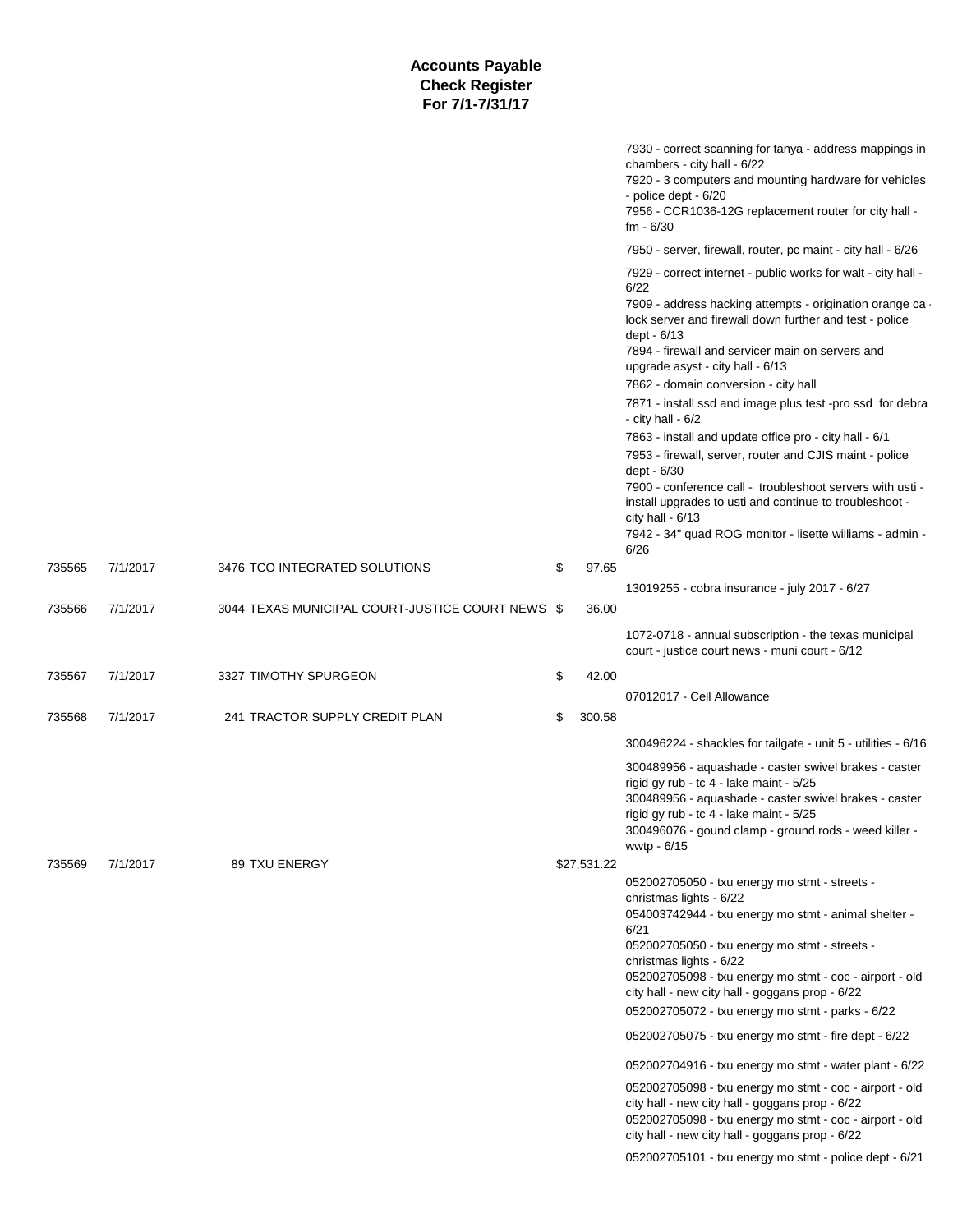|        |          |                               |              | 054003745871 - txu energy mo stmt - ww coll - 6/21                                                                                                                                                                                                                                                                                                                                                                                                                                                                                                                                       |
|--------|----------|-------------------------------|--------------|------------------------------------------------------------------------------------------------------------------------------------------------------------------------------------------------------------------------------------------------------------------------------------------------------------------------------------------------------------------------------------------------------------------------------------------------------------------------------------------------------------------------------------------------------------------------------------------|
|        |          |                               |              | 052002705098 - txu energy mo stmt - coc - airport - old<br>city hall - new city hall - goggans prop - 6/22<br>052002704920 - txu energy mo stmt - blackwell house -<br>sr citzn bldg - plaza museum - 6/21<br>052002704920 - txu energy mo stmt - blackwell house -<br>sr citzn bldg - plaza museum - 6/21<br>052002704920 - txu energy mo stmt - blackwell house -<br>sr citzn bldg - plaza museum - 6/21<br>052002705066 - txu energy mo stmt - wwtp - 6/21<br>052002705101 - txu energy mo stmt - police dept - 6/21                                                                  |
|        |          |                               |              | 052002704521 - txu energy mo stmt - utilities - 6/21                                                                                                                                                                                                                                                                                                                                                                                                                                                                                                                                     |
|        |          |                               |              | 052002705098 - txu energy mo stmt - coc - airport - old                                                                                                                                                                                                                                                                                                                                                                                                                                                                                                                                  |
| 735570 | 7/1/2017 | 844 USA BLUE BOOK             | \$<br>147.46 | city hall - new city hall - goggans prop - 6/22                                                                                                                                                                                                                                                                                                                                                                                                                                                                                                                                          |
|        |          |                               |              | 279359 - corrosion control emitter - universal chart pens<br>- wwtp - $6/7$                                                                                                                                                                                                                                                                                                                                                                                                                                                                                                              |
| 735571 | 7/1/2017 | 2966 VZCM INC                 | \$<br>500.00 |                                                                                                                                                                                                                                                                                                                                                                                                                                                                                                                                                                                          |
| 735572 | 7/1/2017 | 105 WALMART COMMUNITY/RFCSLLC | \$<br>388.30 | 07012017 - Monthly Maintenance                                                                                                                                                                                                                                                                                                                                                                                                                                                                                                                                                           |
|        |          |                               |              |                                                                                                                                                                                                                                                                                                                                                                                                                                                                                                                                                                                          |
|        |          |                               |              | P9273004L01SSFP8L - water for testing - wwtp - 5/24                                                                                                                                                                                                                                                                                                                                                                                                                                                                                                                                      |
|        |          |                               |              | P9273004J01SG2W9G - keys for city hall - 5/23<br>P9273004B01PXB21V - forks - laminator - magazine<br>files - photo album - thermal pou - city hall - 5/16<br>P9273004B01PXB21V - forks - laminator - magazine<br>files - photo album - thermal pou - city hall - 5/16<br>P9273004V00ZSHTB4 - coffee - creamer - sugar - fire<br>dept - 5/31<br>P9273004V0101TWPZ - surge protectors - fire dept -<br>6/1<br>P9273004L01V8830N - foil repair tape - gorilla tape - air<br>filters - for new communications bldg - 5/25<br>P927300520127TK10 - keyboard - computer monitor -<br>$fm - 6/7$ |
| 735573 | 7/1/2017 | 212 WILLIAM SUMMITT           | \$<br>50.00  |                                                                                                                                                                                                                                                                                                                                                                                                                                                                                                                                                                                          |
|        |          |                               |              | 07012017 - MEALS ON WHEELS                                                                                                                                                                                                                                                                                                                                                                                                                                                                                                                                                               |
| 735574 | 7/1/2017 | 3108 ZELMA TAWATER            | \$<br>16.67  | 07012017 - Fireman's Pension                                                                                                                                                                                                                                                                                                                                                                                                                                                                                                                                                             |
| 735575 | 7/6/2017 | 3235 AMY L YOUNG              | \$<br>108.75 |                                                                                                                                                                                                                                                                                                                                                                                                                                                                                                                                                                                          |
|        |          |                               |              | 07062017 - fm independent contractor - 7/3-7/4 - fm -<br>7/6                                                                                                                                                                                                                                                                                                                                                                                                                                                                                                                             |
| 735576 | 7/6/2017 | 1903 CHARLES CUNNINGHAM       | \$<br>130.50 | 07062017 - fm independent contract labor - 7/3-7/4 - fm -<br>7/4                                                                                                                                                                                                                                                                                                                                                                                                                                                                                                                         |
| 735577 | 7/6/2017 | 3345 CHARLES HENDRICKS        | \$<br>130.50 | 07062017 - fm independent contract labor - 7/3-7/4 - fm -                                                                                                                                                                                                                                                                                                                                                                                                                                                                                                                                |
|        |          |                               |              | 7/4                                                                                                                                                                                                                                                                                                                                                                                                                                                                                                                                                                                      |
| 735578 | 7/6/2017 | 3092 CHARLES W BROWN          | \$<br>130.50 | 07062017 - fm independent contract labor - 7/3-7/4 - fm -<br>7/4                                                                                                                                                                                                                                                                                                                                                                                                                                                                                                                         |
| 735579 | 7/6/2017 | 3236 DENNIS W YOUNG           | \$<br>108.75 |                                                                                                                                                                                                                                                                                                                                                                                                                                                                                                                                                                                          |
|        |          |                               |              | 07062017 - fm independent contractor - 7/3-7/4 - fm -<br>7/6                                                                                                                                                                                                                                                                                                                                                                                                                                                                                                                             |
| 735580 | 7/6/2017 | 3001 DONALD W WHEELER         | \$<br>130.50 | 07062017 - fm independent contractor - 7/3-7/4 - fm -<br>7/6                                                                                                                                                                                                                                                                                                                                                                                                                                                                                                                             |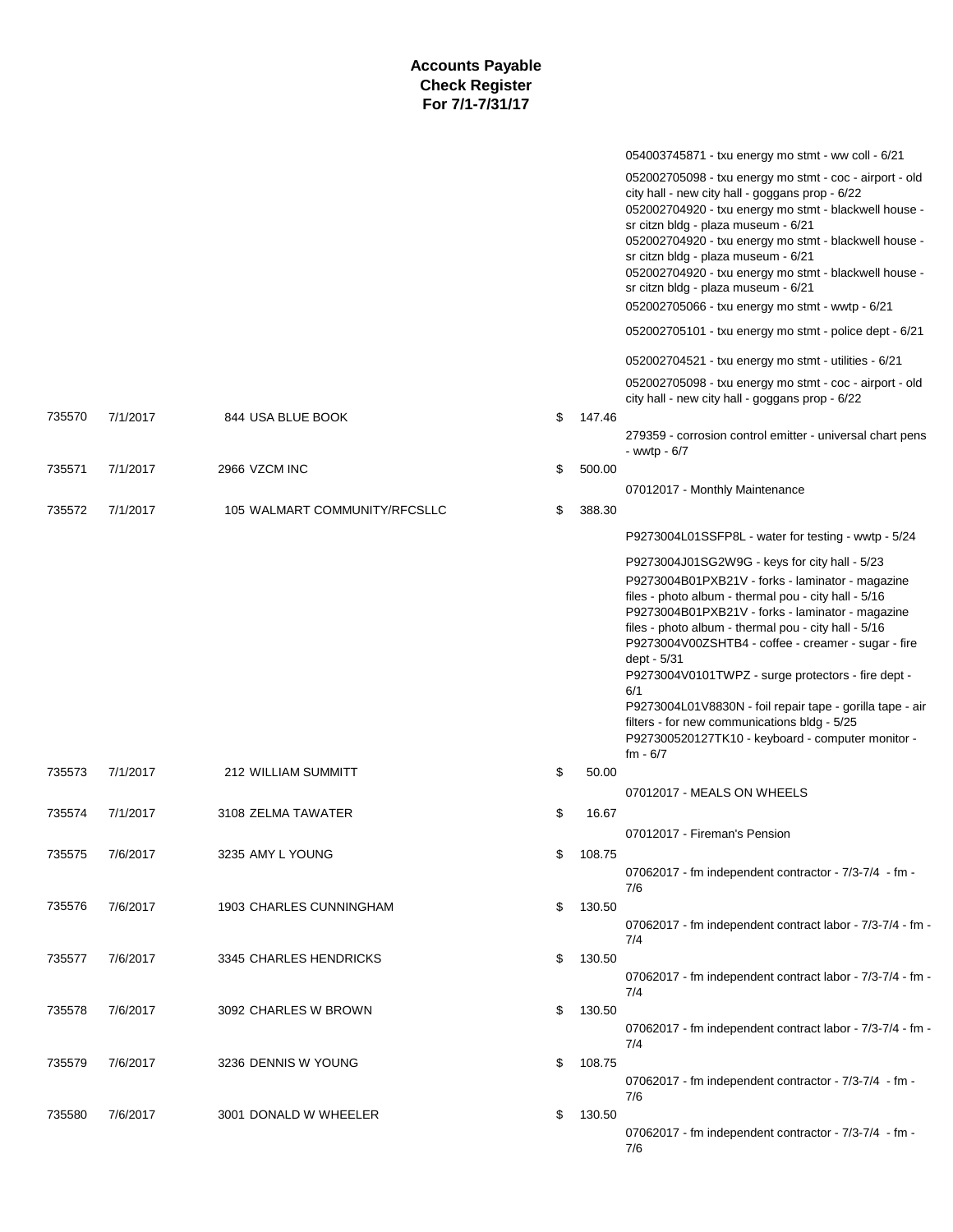| 735581 | 7/6/2017  | 3150 ELLEN WHEELER                  | \$<br>123.25 | 07062017 - fm independent contractor - 7/3-7/4 - fm -<br>7/6                                                          |
|--------|-----------|-------------------------------------|--------------|-----------------------------------------------------------------------------------------------------------------------|
| 735582 | 7/6/2017  | 1714 FREDDY CONNER                  | \$<br>130.50 | 07062017 - fm independent contract labor - 7/3-7/4 - fm -                                                             |
| 735583 | 7/6/2017  | 3672 GRADY SHERFIELD                | \$<br>130.50 | 7/4<br>07062017 - fm independent contractor - 7/3-7/4 - fm -                                                          |
| 735584 | 7/6/2017  | 3645 J EMILIO GALLEGOS              | \$<br>116.00 | 7/6<br>07062017 - fm independent contract labor - 7/3-7/4 - fm -                                                      |
| 735585 | 7/6/2017  | 1881 JAMES JOHNSON                  | \$<br>65.25  | 7/4                                                                                                                   |
| 735586 | 7/6/2017  | 3616 JONTHAN BRANCH                 | \$<br>130.50 | 07062017 - fm independent contractor - 7/3/17 - fm - 7/6<br>06032017 - fm independent contract labor - 7/3-7/4 - fm - |
| 735587 | 7/6/2017  | 3632 LAWRENCE J GALLIA              | \$<br>126.88 | 7/4                                                                                                                   |
| 735588 | 7/6/2017  | 3163 LINDA ANN WHEELER              | \$<br>130.50 | 07062017 - fm independent contract labor - 7/3-7/4 - fm -<br>7/4                                                      |
| 735589 | 7/6/2017  | 3532 LINDA MARTIN                   | \$<br>130.50 | 07062017 - fm independent contractor - 7/3-7/4 - fm -<br>7/6                                                          |
|        |           |                                     |              | 07062017 - fm independent contractor - 7/3-7/4 - fm -<br>7/6                                                          |
| 735590 | 7/6/2017  | 3648 MA OLIVIA DOMINGUEZ            | \$<br>116.00 | 07062017 - fm independent contract labor - 7/3-7/4 - fm -<br>7/4                                                      |
| 735591 | 7/6/2017  | 3647 MARIA MORALES                  | \$<br>116.00 | 07062017 - fm independent contractor - 7/3-7/4 - fm -<br>7/6                                                          |
| 735592 | 7/6/2017  | 3315 RAY YBARRA                     | \$<br>130.50 | 07062017 - fm independent contractor - 7/3-7/4 - fm -                                                                 |
| 735593 | 7/6/2017  | 3521 ROBERT T MARTIN                | \$<br>130.50 | 7/6<br>07062017 - fm independent contractor - 7/3-7/4 - fm -                                                          |
| 735594 | 7/6/2017  | 3646 ROSA MORALES                   | \$<br>116.00 | 7/6<br>07062017 - fm independent contractor - 7/3-7/4 - fm -                                                          |
| 735595 | 7/6/2017  | 374 SANDRA HOWARD                   | \$<br>130.50 | 7/6<br>07062017 - fm independent contract labor - 7/3-7/4 - fm -                                                      |
| 735596 | 7/6/2017  | 3680 SCOTTIE L REID                 | \$<br>65.25  | 7/4                                                                                                                   |
| 735597 | 7/6/2017  | 3214 SHELLEY MUNNS                  | \$<br>130.50 | 07062017 - fm independent contractor - 7/3/2017 - fm -<br>7/6                                                         |
| 735598 | 7/5/2017  | 3487 OFFICE OF THE ATTORNEY GENERAL | \$<br>291.58 | 07062017 - fm independent contractor - 7/3-7/4 - fm -<br>7/6                                                          |
|        |           |                                     |              | 07052017 - Remit # 0012654415093003954 - FIPS<br>code 4800000 - Brandon Hulse/Tiffany Hemby - Case<br>#0012654415     |
| 735599 | 7/11/2017 | 1593 COLLEEN M BROWN                | \$<br>69.23  | 07112017 - CAUSE-94211-COLLEEN BROWN/JOEL                                                                             |
| 735600 | 7/11/2017 | 134 MY CREDIT UNION                 | \$<br>275.00 | BROWN--AG CASE#-4591592561                                                                                            |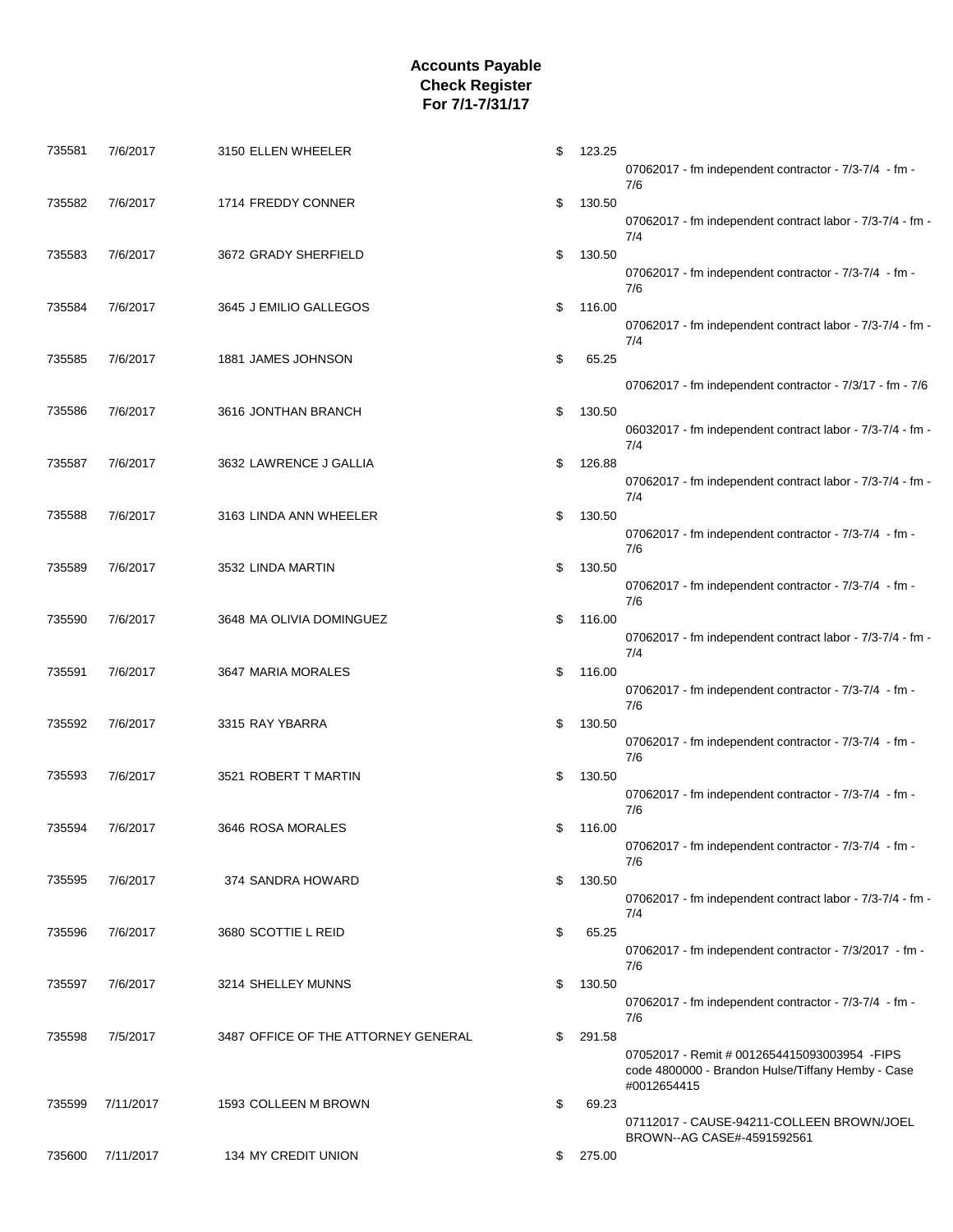|        |           |                                           |              | 07112017 - EMPLOYEE DIRECT SAVINGS DEPOSIT                                                            |
|--------|-----------|-------------------------------------------|--------------|-------------------------------------------------------------------------------------------------------|
|        |           |                                           |              | 07112017 - EMPLOYEE DIRECT SAVINGS DEPOSIT                                                            |
|        |           |                                           |              | 07112017 - EMPLOYEE DIRECT SAVINGS DEPOSIT                                                            |
|        |           |                                           |              | 07112017 - EMPLOYEE DIRECT SAVINGS DEPOSIT                                                            |
|        |           |                                           |              | 07112017 - EMPLOYEE DIRECT SAVINGS DEPOSIT                                                            |
| 735601 | 7/11/2017 | 3487 OFFICE OF THE ATTORNEY GENERAL       | \$<br>535.01 |                                                                                                       |
|        |           |                                           |              | 07112017 - REM ID# 00124129473254854551-<br>MELANIE J WOLFE                                           |
| 735602 | 7/11/2017 | 2736 State Disbursement Unit              | \$<br>138.46 | 07112017 - cause #CV38856/dana/j phillips                                                             |
| 735603 | 7/11/2017 | 2707 United States Treasury               | \$<br>322.16 |                                                                                                       |
|        |           |                                           |              | 07112017 - Dwight Lancaster- IRS Levy 1040A-12/3                                                      |
| 735604 | 7/10/2017 | 158 ACTION CLEANING SYSTEMS, INC.         | \$<br>121.85 |                                                                                                       |
|        |           |                                           |              | T35415 SVC - svc - pressure washer at shop - ww coll -<br>6/26                                        |
| 735605 | 7/10/2017 | 1479 ALL CANTON FLORAL & GIFTS            | \$<br>40.00  | 805 - funeral flowers - virginia sloan's husband - fm -                                               |
|        |           |                                           |              | 6/29                                                                                                  |
| 735606 | 7/10/2017 | 3400 AMERICAN HEALTH RESOURCES            | \$1,669.80   | 07032017-2 - funding for new claims and fees - july                                                   |
|        |           |                                           |              | $2017 - 7/3$<br>07032017-2 - funding for new claims and fees - july<br>$2017 - 7/3$                   |
| 735607 | 7/10/2017 | 3400 AMERICAN HEALTH RESOURCES            | \$1,293.34   |                                                                                                       |
|        |           |                                           |              | 07032017 - flex plan - FSA deposits and fees - july 2017<br>$-7/3$                                    |
|        |           |                                           |              | 07032017 - flex plan - FSA deposits and fees - july 2017<br>$-7/3$                                    |
| 735608 | 7/10/2017 | 3 ANA-LAB CORP.                           | \$<br>949.00 |                                                                                                       |
|        |           |                                           |              | A0402155 - water sample testing - water plant - 6/30                                                  |
| 735609 | 7/10/2017 | 196 ANALYTICAL ENVIRONMENTAL LABORATORIES | \$<br>845.00 | 23314 - water sample testing - wwtp - 6/30                                                            |
| 735610 | 7/10/2017 | 1363 Barbara or Hal Harbord               | \$<br>47.60  |                                                                                                       |
| 735611 | 7/10/2017 | 211 BORDERS & LONG OIL, INC.              | \$<br>722.10 | 5-053345-01 Refund - Utility Billing Refund                                                           |
|        |           |                                           |              | 59252 - 150 gal diesel a2 2.00 - fire dept - 6/26                                                     |
|        |           |                                           |              | 59076 - 200 gal diesel @ 2.10 - fire dept - 6/14                                                      |
| 735612 | 7/10/2017 | 3280 BRUMLEY PROFESSIONAL SERVICES        | \$14,800.00  | 7/17-001 - Miscellaneous services - admin - 7/10                                                      |
|        |           |                                           |              | 7/17-001 - Miscellaneous services - admin - 7/10                                                      |
|        |           |                                           |              | 7/17-001 - 2 - 2017 First Monday Long Range Capitol                                                   |
|        |           |                                           |              | Improv Plan and Estimate                                                                              |
|        |           |                                           |              | 7/17-001-2 - 2017 CCN Relocation - Preliminary                                                        |
|        |           |                                           |              | Research and final Submisstion - Water Distribution<br>7/17-001-2 - 2017 CCN Relocation - Preliminary |
|        |           |                                           |              | Research and final Submisstion - Water Distribution                                                   |
|        |           |                                           |              | 7/17-006 - 2017 Utility Improvement - State Hwy 243 -<br>Construction Admin and Inspection - 7/10     |
|        |           |                                           |              | 7/17-001 - Miscellaneous services - admin - 7/10                                                      |
|        |           |                                           |              | 7/17-001 - 2 - 2017 First Monday Long Range Capitol                                                   |
|        |           |                                           |              | Improv Plan and Estimate                                                                              |
|        |           |                                           |              | 7/17-001 - Miscellaneous services - admin - 7/10                                                      |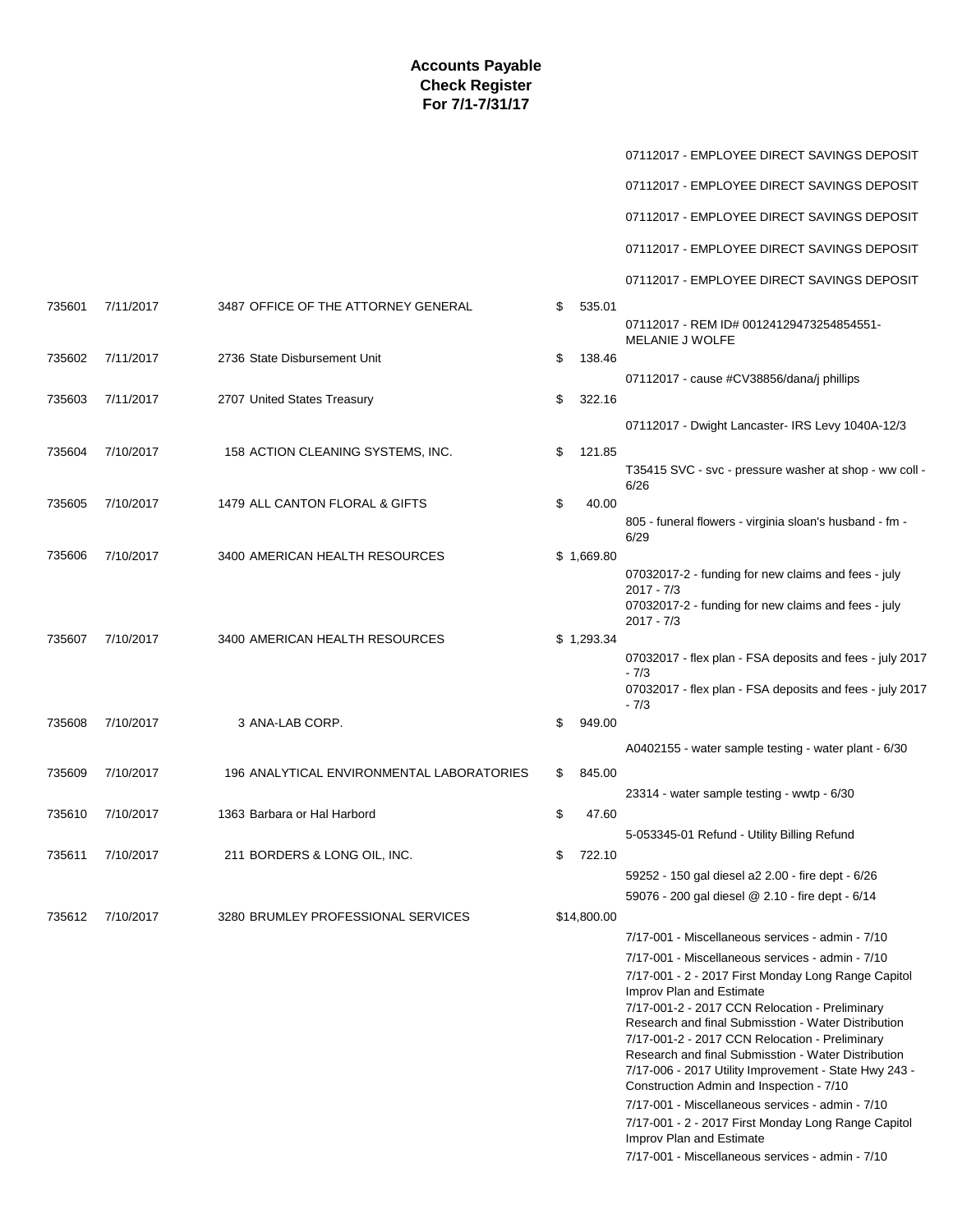| 735613 | 7/10/2017 | 3627 BURNETT FAMILY TIRE PROS      | \$<br>111.00 | 7/17-006 - 2017 Utility Improvement - State Hwy 243 -<br>Construction Admin and Inspection - 7/10 |
|--------|-----------|------------------------------------|--------------|---------------------------------------------------------------------------------------------------|
|        |           |                                    |              | 5261 - unit pd 12 - flat repair - police dept - 6/21                                              |
|        |           |                                    |              | 5283 - unit pd 21 - block test - police dept - 6/21                                               |
|        |           |                                    |              | 4933 - unit pd 22 - flat repair - police dept - 6/12                                              |
|        |           |                                    |              | 5439 - unit pd 22 - flat repair - police dept - 6/26                                              |
| 735614 | 7/10/2017 | 311 CANTON LUMBER COMPANY          | \$<br>44.04  |                                                                                                   |
|        |           |                                    |              | 170320 - concrete mix - wwtp - 6/14                                                               |
|        |           |                                    |              | 170311 - pvc conduit - wwtp - 6/14                                                                |
| 735615 | 7/10/2017 | 240 CANTON ROTARY CLUB             | \$<br>903.00 |                                                                                                   |
|        |           |                                    |              | 07022017 - independent parking contractor - fm - 7/2                                              |
| 735616 | 7/10/2017 | <b>19 CANTON VETERINARY CLINIC</b> | \$<br>46.00  |                                                                                                   |
|        |           |                                    |              | 463047 - dog food - mido - police dept - 6/13                                                     |
| 735617 | 7/10/2017 | 92 CARQUEST AUTO PARTS             | \$<br>290.06 |                                                                                                   |
|        |           |                                    |              | 7979-174034 - unit 35 - blower motor- fm - 6/28                                                   |
|        |           |                                    |              | 7979-174028 - unit 35 - door striker bolt - fm - 6/28                                             |
|        |           |                                    |              | 7979-173731 - wiper blades - tap die set - for skid steer -                                       |
|        |           |                                    |              | $fm - 6/20$                                                                                       |
|        |           |                                    |              | 7979-173742 - blade knife - fm - 6/20                                                             |
|        |           |                                    |              | 7979-173668 - unit 30 - mini bulbs - fm - 6/19                                                    |
|        |           |                                    |              | 7979-173466 - tire sealant - fm equip main - 6/12                                                 |
|        |           |                                    |              | 7979-173384 - unit 5 - brake fluid - utilities - 6/9                                              |
|        |           |                                    |              | 7979-173180 - wiper blades - unit 30 - fm - 6/5                                                   |
|        |           |                                    |              | 7979-173134 - brake cleaner - fm - 6/2<br>7979-174061 - exhaust fan belt - brown restroom - fm -  |
|        |           |                                    |              | 6/29                                                                                              |
|        |           |                                    |              | 7979-174038 - unit 34 - toggle switch - wire - disconnect                                         |
|        |           |                                    |              | - fm - 6/28<br>7979-174032 - unit 37 - blower motor - resistor - fm -                             |
|        |           |                                    |              | 6/28                                                                                              |
| 735618 | 7/10/2017 | <b>135 CARTER EQUIPMENT</b>        | \$4,170.00   |                                                                                                   |
|        |           |                                    |              | 8345-C - RAS Pumps - 2nd pump installed - wwtp - 6/29                                             |
| 735619 | 7/10/2017 | 22 CASCO INDUSTRIES INC            | \$<br>526.00 |                                                                                                   |
|        |           |                                    |              | 183566 - gloves - fire dept - 6/28                                                                |
|        |           |                                    |              | 183644 - boots - fire dept - 6/29                                                                 |
| 735620 | 7/10/2017 | 326 CASTILLIAN LODGE #141          | \$<br>420.33 |                                                                                                   |
|        |           |                                    |              | 06302017 - independent parking contractor - fm - 6/30                                             |
| 735621 | 7/10/2017 | 1738 CDW GOVERNMENT, INC.          | \$<br>261.09 |                                                                                                   |
|        |           |                                    |              | JKT2247 - ms gsa office std 2016 - lisettes computer -                                            |
|        |           |                                    |              | admin - 7/7                                                                                       |
| 735622 | 7/10/2017 | 676 CHEM SERV                      | \$<br>378.25 |                                                                                                   |
|        |           |                                    |              | 111809 - gloves - insect repellant - pro-scrubs - utilities -                                     |
|        |           |                                    |              | streets - $6/27$<br>111809 - gloves - insect repellant - pro-scrubs - utilities -                 |
|        |           |                                    |              | streets - $6/27$                                                                                  |
|        |           |                                    |              | 111809 - gloves - insect repellant - pro-scrubs - utilities -                                     |
| 735623 | 7/10/2017 | 2716 CHRISTUS TMF HEALTH & FITNESS | \$<br>180.00 | streets - 6/27                                                                                    |
|        |           |                                    |              |                                                                                                   |
|        |           |                                    |              | 07102017 - tmf membership dues - july 2017 - 7/10                                                 |
| 735624 | 7/10/2017 | 1363 Cindy Foster                  | \$<br>39.94  |                                                                                                   |
|        |           |                                    |              | 7-071320-02 Refund - Utility Billing Refund                                                       |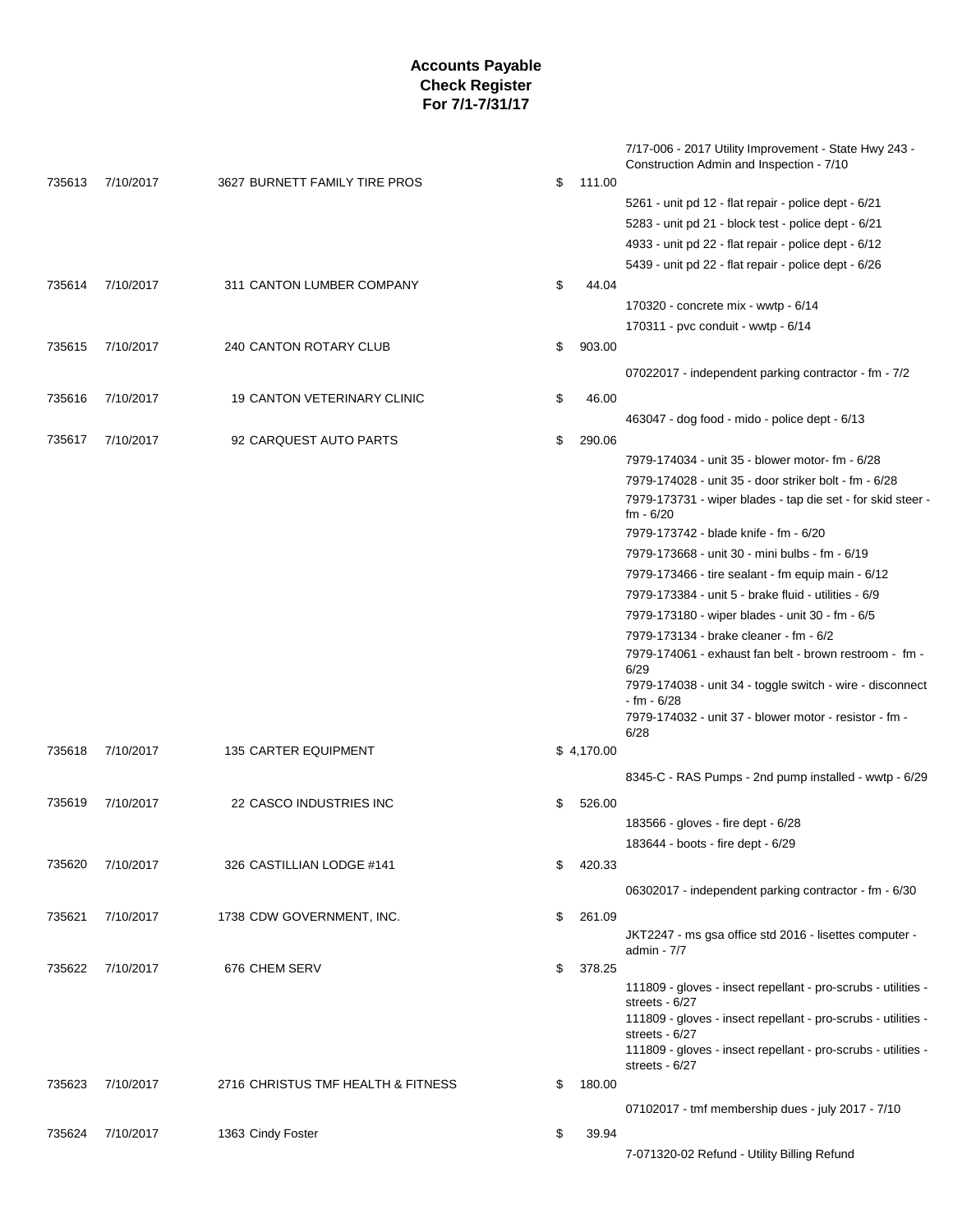| 735625 | 7/10/2017 | 3670 CLASSEN-BUCK SEMINARS, INC      | \$<br>175.00 | 1562-170620 - arest, search and seizure - child abuse<br>prevnt & invest - spanish - asset fortfeiture - bryan kirby -<br>police dept - 6/22                                                                                                                                               |
|--------|-----------|--------------------------------------|--------------|--------------------------------------------------------------------------------------------------------------------------------------------------------------------------------------------------------------------------------------------------------------------------------------------|
| 735626 | 7/10/2017 | 189 COMPLETE BUSINESS SYSTEMS        | \$<br>219.90 |                                                                                                                                                                                                                                                                                            |
|        |           |                                      |              | 540029 - mo copier base rate july 2017 - city hall - 7/2                                                                                                                                                                                                                                   |
| 735627 | 7/10/2017 | 33 CRANDALL TRUCKING CO., INC.       | \$1,232.22   | C-4502 - 158.18 tons crushed rock delivered $@$ 7.79/T -<br>streets - 6/21                                                                                                                                                                                                                 |
| 735628 | 7/10/2017 | <b>1828 CYPRESS INTERACTIVE</b>      | \$<br>649.50 | 2541 - annual - bronze web hosting package - fm - 7/1                                                                                                                                                                                                                                      |
| 735629 | 7/10/2017 | 992 DAILEY MEDICAL CLINIC            | \$<br>60.00  | 17701 - pre-employment drug sceen - Robert Marr -                                                                                                                                                                                                                                          |
| 735630 | 7/10/2017 | 992 DAILEY MEDICAL CLINIC            | \$<br>60.00  | police dept - 6/22<br>17705 - pre-employment drug sceen - Robert Jones -                                                                                                                                                                                                                   |
| 735631 | 7/10/2017 | 992 DAILEY MEDICAL CLINIC            | \$<br>60.00  | police dept - 6/22                                                                                                                                                                                                                                                                         |
| 735632 | 7/10/2017 | 351 DEALERS ELECTRICAL SUPPLY        | \$<br>366.22 | 17706 - pre-employment drug sceen - Derik Rogers -<br>police dept - 6/22                                                                                                                                                                                                                   |
|        |           |                                      |              | 348333-00 - breaker and disconnect - CYRA - 6/26                                                                                                                                                                                                                                           |
| 735633 | 7/10/2017 | 3642 DEANNA SAN MIGUEL               | \$<br>455.00 | 435542 - 4ft powder coated round Texas seal - new city<br>hall - 7/10                                                                                                                                                                                                                      |
| 735634 | 7/10/2017 | 1363 DENNIS MANN                     | \$<br>4.71   | 5-053200 Refund - Utility Billing Refund                                                                                                                                                                                                                                                   |
| 735635 | 7/10/2017 | 1038 DOUGLAS W BELZER                | \$<br>800.00 | 140 - food service inspections - city - fm - 7/1                                                                                                                                                                                                                                           |
|        |           |                                      |              | 140 - food service inspections - city - fm - 7/1                                                                                                                                                                                                                                           |
| 735636 | 7/10/2017 | 827 DURABLE COMPONENT TECH           | \$<br>366.07 | 451508-DCT-1 - tees - couplings - nipples - caps - wwtp<br>$-6/30$                                                                                                                                                                                                                         |
| 735637 | 7/10/2017 | 716 EGL ELECTRIC COMPANY             | \$1,900.00   |                                                                                                                                                                                                                                                                                            |
|        |           |                                      |              | 07062017 - moved generator from old pd bldg to comm<br>bldg - did electrc and changed out poles for electric - 7/6                                                                                                                                                                         |
| 735638 | 7/10/2017 | 3066 ELDER CHRYSLER DODGE JEEP       | \$<br>367.25 | CHCS243965 - replaced control head for lights & sirens -<br>new heads on motor - major tune up - unit 21 - police<br>dept - 7/1                                                                                                                                                            |
| 735639 | 7/10/2017 | 3565 EMERGENCY RESOURCE TECHNOLOGIES | \$2,808.96   | 170016 - unit 104 - install new emergency light bar -<br>utilities - 7/10<br>170019 - unit 8 - install siren and light bar control -<br>admin - 7/11<br>170017 - install mirror lights on units 61,62 and 63 -<br>police dept - 7/10<br>170018 - unit 75 - emergency light bar - fm - 7/10 |
| 735640 | 7/10/2017 | 3276 FERGUSON WATERWORKS             | \$1,671.37   | 0868144 - water main repair parts - utilities - 6/6                                                                                                                                                                                                                                        |
| 735641 | 7/10/2017 | 1363 FISH TALES                      | \$<br>97.34  |                                                                                                                                                                                                                                                                                            |
| 735642 | 7/10/2017 | 3489 FRONTIER                        | \$<br>205.40 | 4-041510-08 Refund - Utility Billing Refund                                                                                                                                                                                                                                                |
|        |           |                                      |              | 7/17-903-567-6686-012684-5 - frontier mo phone svc -<br>sr citzn bldg - 6/25                                                                                                                                                                                                               |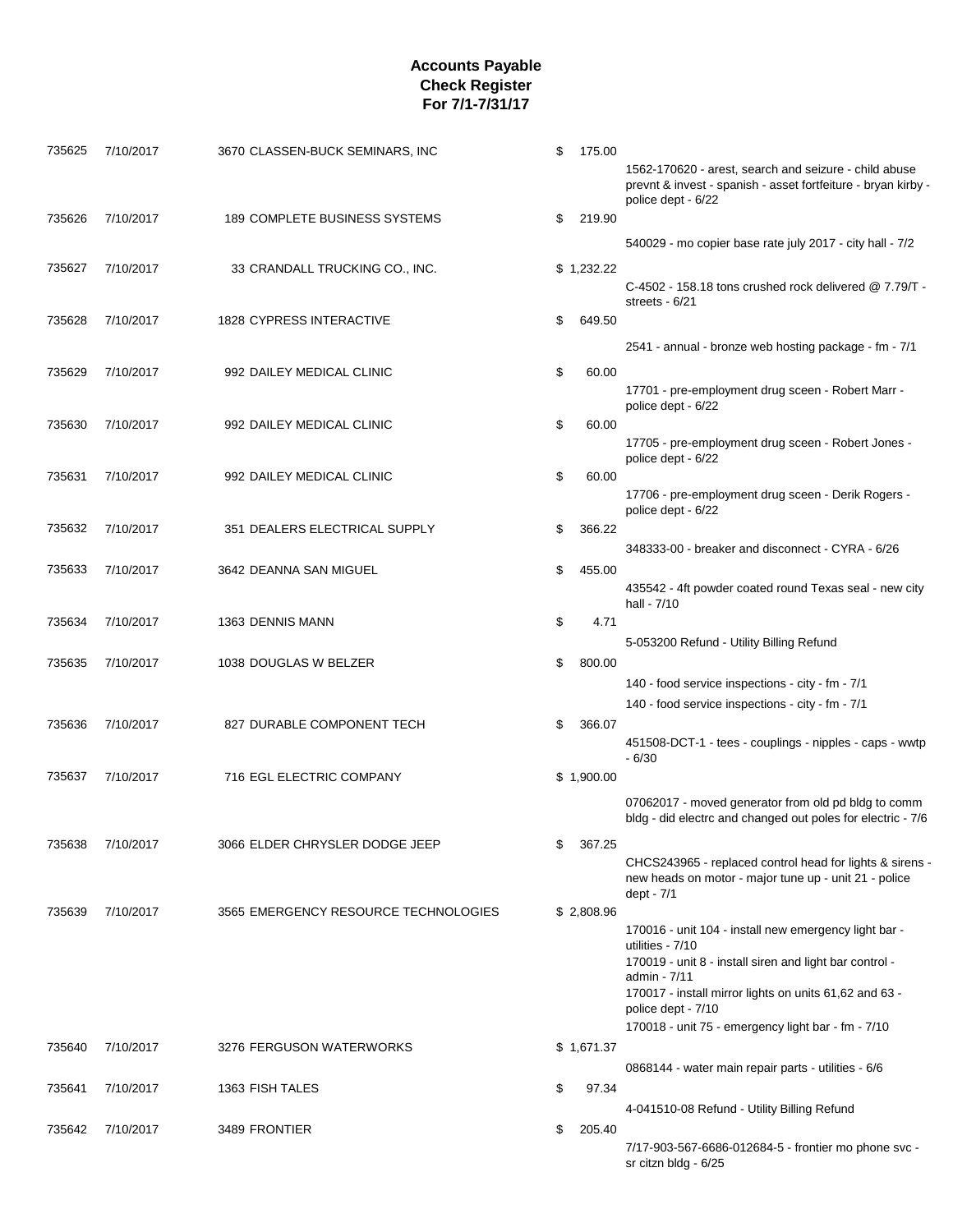|        |           |                            |              | 7/17-903-567-0319-062106-5 - frontier mo phone svc -<br>plaza museum - 6/25<br>7/17-210-030-4284-090696-5 - frontier mo stmt - fm<br>data line - $fm - 6/25$<br>7/17-210-022-8875-060280-5 - frontier mo stmt - fm<br>data line - $fm - 6/25$<br>7/17-903-567-1191-070913-5 - frontier mo svc - fax line -<br>fire dept - $7/1$                                                                                                                                                                                                                                                                                                                                                                                                                                                                                                                                                                                                                                                                                                                                                                                                                                                                                                                                                                                                                                                                                                                                                                                                                                                                                                                                                                                                                                                                                                                                                                                                  |
|--------|-----------|----------------------------|--------------|----------------------------------------------------------------------------------------------------------------------------------------------------------------------------------------------------------------------------------------------------------------------------------------------------------------------------------------------------------------------------------------------------------------------------------------------------------------------------------------------------------------------------------------------------------------------------------------------------------------------------------------------------------------------------------------------------------------------------------------------------------------------------------------------------------------------------------------------------------------------------------------------------------------------------------------------------------------------------------------------------------------------------------------------------------------------------------------------------------------------------------------------------------------------------------------------------------------------------------------------------------------------------------------------------------------------------------------------------------------------------------------------------------------------------------------------------------------------------------------------------------------------------------------------------------------------------------------------------------------------------------------------------------------------------------------------------------------------------------------------------------------------------------------------------------------------------------------------------------------------------------------------------------------------------------|
| 735643 | 7/10/2017 | 2969 H & B ENGINEERING LLC | \$2,400.00   | 7/17-006 - 2016 Main Street Sidewalk Rehab-TCF<br>7215352-Engineering<br>7/17-006 - 2016 Main Street Sidewalk Rehab-TCF<br>7215352-Engineering                                                                                                                                                                                                                                                                                                                                                                                                                                                                                                                                                                                                                                                                                                                                                                                                                                                                                                                                                                                                                                                                                                                                                                                                                                                                                                                                                                                                                                                                                                                                                                                                                                                                                                                                                                                   |
| 735644 | 7/10/2017 | 44 HACH COMPANY            | \$<br>567.37 | 10516834 - regent set - chlorine - water plant - 6/27                                                                                                                                                                                                                                                                                                                                                                                                                                                                                                                                                                                                                                                                                                                                                                                                                                                                                                                                                                                                                                                                                                                                                                                                                                                                                                                                                                                                                                                                                                                                                                                                                                                                                                                                                                                                                                                                            |
|        |           |                            |              |                                                                                                                                                                                                                                                                                                                                                                                                                                                                                                                                                                                                                                                                                                                                                                                                                                                                                                                                                                                                                                                                                                                                                                                                                                                                                                                                                                                                                                                                                                                                                                                                                                                                                                                                                                                                                                                                                                                                  |
| 735645 | 7/10/2017 | 2709 HBC BUILDING CENTER   | \$3,283.15   | 31217 - crimp cut straps - toggle switches - wall plates -<br>lisettes office light switch - city hall - 6/28<br>30773 - unit 11 - shifter screw - police dept - 6/5<br>30941 - magnetic bit holder - exterior screws - shoplight -<br>$fm - 6/14$<br>31241 - ext cable ties - fm - 6/29<br>30831 - punch - great stuff - utilities - 6/7<br>31082 - pvc hand saw - couplings - nutdriver - tote tool -<br>Trade Center IV - fm - 6/21<br>30851 - pond colorant - algae & weed control - copper<br>sulfate - dish soap - lake main - parks - 6/8<br>30912 - vinyl tube - fm - 6/13<br>30783 - returned - primary wire - billy st lift station - ww<br>coll - 6/5<br>30803 - guardian barriers - safety fence = for flood<br>control - parks = $6/6$<br>30855 - pvc tees - pipe - nipples - bushings - spray paint<br>- hose clamps - bibs - valve gates - parks - 6/9<br>30910 - couplings - parks - 6/13<br>30897 - elbows - adapters- nipples - restrooms repairs -<br>parks - 6/12<br>30989 - phone cords - fish tape - wwtp - 6/16<br>30952 - elbow conduit - wwtp - 6/14<br>30898 - surge protector - couplhose sht offs - sweeper<br>nozzles - plug locks - connectors - conduit - hole straps -<br>elbows - adapters - cable clamps - wwtp - 6/12<br>30951 - marking paint for line locates - utilities - 6/14<br>30894 - hole straps - hardware - fm - 6/12<br>30822 - silcn caulk - fm - 6/7<br>31114 - mouse glue boards for breakroom - fm - 6/22<br>31115 - keys for front door of utility barn - utilities - 6/22<br>30827 - hardware - fire dept - 6/7<br>3087 - needle nose pliers - city hall - 6/6<br>30918 - trash bags - trash can - light bulbs - fire<br>extinguishers - broom and dust pan set - dev serv - 6/13<br>30781 - guide bar for pole saw - streets - 6/5<br>30782 - spark plug for chainsaw - streets - 6/5<br>30767 - screwdriver set - utilities - 6/5<br>30828 - adapter - nipples - fm - 6/7 |
|        |           |                            |              |                                                                                                                                                                                                                                                                                                                                                                                                                                                                                                                                                                                                                                                                                                                                                                                                                                                                                                                                                                                                                                                                                                                                                                                                                                                                                                                                                                                                                                                                                                                                                                                                                                                                                                                                                                                                                                                                                                                                  |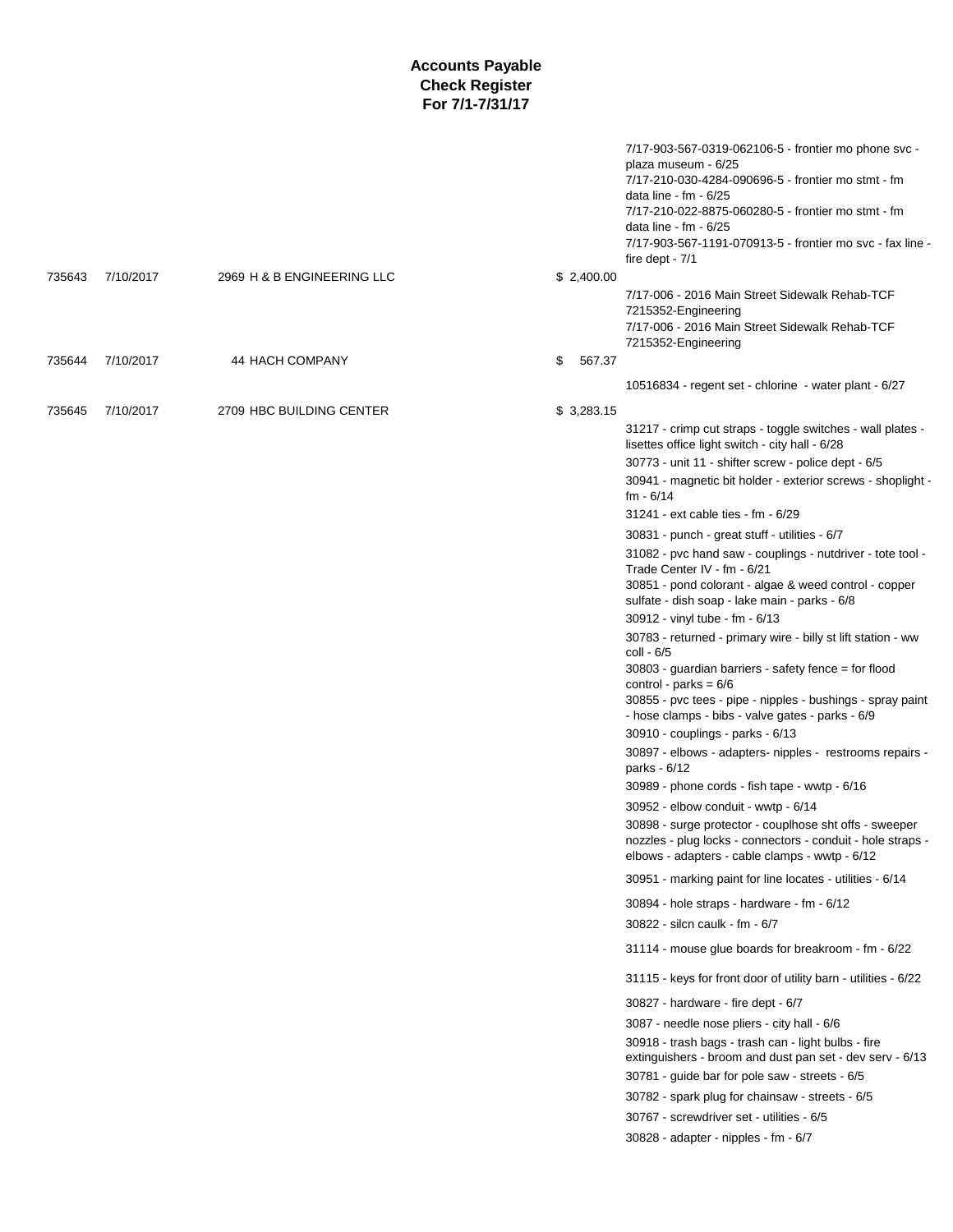30722 - switchbox - unit C-1 command box - fire dept - 6/1 30806 - adapters - hose clamps - grease faucet valve parks - 6/6 30892 - pvc cement - pvc primer - fm - 6/12 30794 - nylon rope - snap link - for flag pole - library - 6/6 30938 - toilet tank repair kit - tubing - hose clamp - fm - 6/14 30820 - union galv malleable 150lb - parks - 6/7 31214 - recip blades - animal shelter - 6/28 30717 - electrical plug - unit C-1 command box - fire dept - 6/1 30766 - primary wire - marker wire - disc fml fins - billy st lift station - ww coll - 6/5 31106 - return pole saw chain - fm - 6/22 31088 - water seal - for benches -fm - 6/21 31045 - pvc pipe - pressure caps - elbows - restroom repair parts - fm - 6/19 30888 - wall plug outlet box - cover - split bolts - fm - 6/12 30973 - light bulbs - new water tower - water plant - 6/15 30960 - ultra oil - fm - 6/15 31058 - drill bits - torx insert bit - fm - 6/20 30985 - screws - fm - 6/16 31197 - fire ant killer - police dept - 6/27 31164 - pvc couplings and elbows - to repair air line to shop compressor - utilities - 6/26 31144 - elect tape - conduit - wire - for billy st lift station repair - ww coll - 6/23 704475 - tree removal - mill creek lake trail - storm damage - parks - 6/26 31178 - nylon flags - fire dept - 6/26 31200 - furn filters - batteries - trufuel - fire dept - 6/27 31200 - furn filters - batteries - trufuel - fire dept - 6/27 31076 - light bulbs - wall plugs - lights - power strips utilities - 6/21 31124 - exhaust fan - wesgate restroom - fm - 6/22 31116 - replacement bulbs for emergency lights - fm - 6/22 31137 - furn filters - fm - 6/23 31105 - flex hose - bathroom faucet - library - 6/22 30808 - shop towels - channelok pliers - water plant - 6/06 31109 - pvc pipe - elbows - couplings - water plant - 6/22 31068 - wire - bushings - hole strap - conduit - wire bar wwtp - 6/20 30808 - shop towels - channelok pliers - water plant - 6/06 31131 - gas can - utilities - 6/23 30967 - guardian barrier - CYRA - 6/15 31171 - outlet box - fm - 6/26 31183 - elect ballast - fm - 6/26 30986 - screws - fm - 6/16 31211 - wire connector - fm - 6/28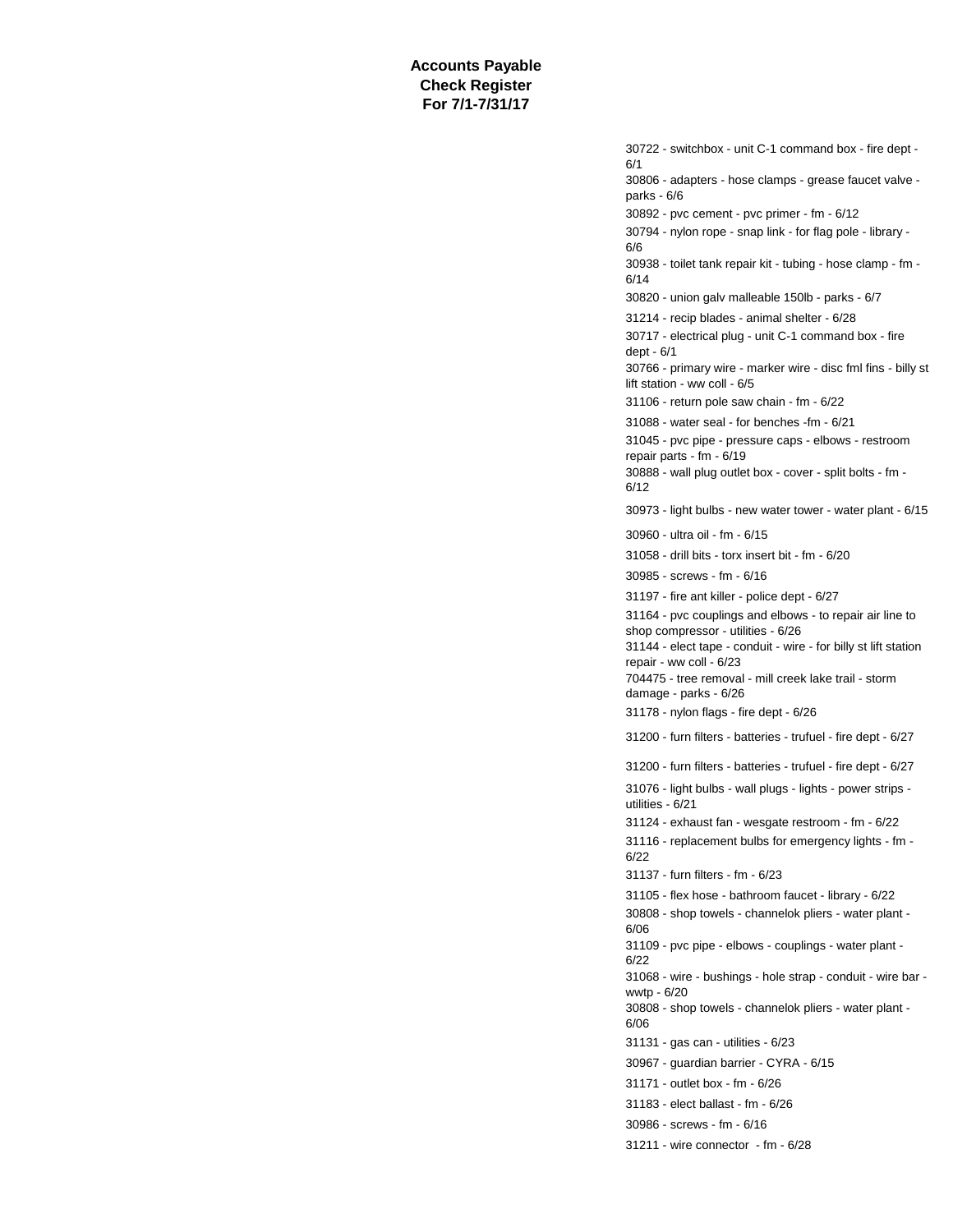|        |           |                                         |              | 31073 - drill bits - screws - fm - 6/20                                                                                                                                                                                                                                                                                                                                                                 |
|--------|-----------|-----------------------------------------|--------------|---------------------------------------------------------------------------------------------------------------------------------------------------------------------------------------------------------------------------------------------------------------------------------------------------------------------------------------------------------------------------------------------------------|
|        |           |                                         |              | 31238 - chain saw oil - fm - 6/29                                                                                                                                                                                                                                                                                                                                                                       |
|        |           |                                         |              | 30968 - nipples - valves - for pumps at soccer fields -<br>parks - 6/15                                                                                                                                                                                                                                                                                                                                 |
|        |           |                                         |              | 31067 - bushings - hardware - fm - 6/20                                                                                                                                                                                                                                                                                                                                                                 |
|        |           |                                         |              | 30994 - battery for exit & emergency lighting - fm - 6/16                                                                                                                                                                                                                                                                                                                                               |
|        |           |                                         |              | 31051 - bit extractor sets - fm - 6/20                                                                                                                                                                                                                                                                                                                                                                  |
|        |           |                                         |              | 31091 - light bulbs - utilities - 6/21                                                                                                                                                                                                                                                                                                                                                                  |
| 735650 | 7/10/2017 | 1363 HENRY LEWIS                        | \$<br>114.25 |                                                                                                                                                                                                                                                                                                                                                                                                         |
|        |           |                                         |              | 9-091500-01 Refund - Utility Billing Refund                                                                                                                                                                                                                                                                                                                                                             |
| 735651 | 7/10/2017 | 46 HICKMAN ELECTRIC & PUMP              | \$2,877.50   |                                                                                                                                                                                                                                                                                                                                                                                                         |
|        |           |                                         |              | 005153 - svc to well at old pd bldg - replace solonoid for<br>gas chlorinator - water plant - 5/23<br>005205 - regal flowmeter - connectors - cable - water<br>plant - 6/27<br>005126 - hook up generator to water plant and water<br>wells due to power loss caused by tornado - water plant -<br>4/29<br>005136 - clean and repair regal vacuum regulator -                                           |
|        |           |                                         |              | water plant - 5/5                                                                                                                                                                                                                                                                                                                                                                                       |
| 735652 | 7/10/2017 | 1363 Jessica Price                      | \$<br>47.45  |                                                                                                                                                                                                                                                                                                                                                                                                         |
|        |           |                                         |              | 8-081970-010 Refund - Utility Billing Refund                                                                                                                                                                                                                                                                                                                                                            |
| 735653 | 7/10/2017 | 565 JOE FRY CONCRETE CONSTRUCTION       | \$<br>600.00 | 06222017 - replace concrete in Trade Center IV - fm -                                                                                                                                                                                                                                                                                                                                                   |
| 735654 | 7/10/2017 | 3625 JOHNSON & PACE INCORPORATED        | \$13,300.00  | 6/22                                                                                                                                                                                                                                                                                                                                                                                                    |
|        |           |                                         |              | 4228-001-05 - prof svc for june 2017 - Grand Saline<br>Water Rights Permit - Prelim Hydrologic & Hydraulic -<br>98% complete - water plant - 7/5                                                                                                                                                                                                                                                        |
| 735655 | 7/10/2017 | 3668 K & E HOSE AND FITTINGS            | \$<br>97.13  |                                                                                                                                                                                                                                                                                                                                                                                                         |
|        |           |                                         |              | 13058 - unit 77 - transmission hose - streets - 7/6                                                                                                                                                                                                                                                                                                                                                     |
| 735656 | 7/10/2017 | 3171 KNIGHTS OF COLUMBUS                | \$<br>960.29 |                                                                                                                                                                                                                                                                                                                                                                                                         |
|        |           |                                         |              | 07012017 - independent parking contractor - fm - 7/1                                                                                                                                                                                                                                                                                                                                                    |
|        |           |                                         |              | 06292017 - independent parking contractor - fm - 6/29                                                                                                                                                                                                                                                                                                                                                   |
| 735657 | 7/10/2017 | 1635 LLOYD GOSSENLINK, ATTORNEYS AT LAW | \$<br>316.00 |                                                                                                                                                                                                                                                                                                                                                                                                         |
|        |           |                                         |              | 97482794 - water rights - prof svc and disbursements<br>rendered through may 31, 2017 - admin - 6/29                                                                                                                                                                                                                                                                                                    |
| 735658 | 7/10/2017 | 1127 MITCHELL OIL COMPANY               | \$<br>557.70 |                                                                                                                                                                                                                                                                                                                                                                                                         |
|        |           |                                         |              | 6897 - 300 gal diesel - fm - 7/5                                                                                                                                                                                                                                                                                                                                                                        |
| 735659 | 7/10/2017 | 3005 NEOFUNDS BY NEOPOST                | \$<br>600.00 |                                                                                                                                                                                                                                                                                                                                                                                                         |
|        |           |                                         |              | 7/17-7900 0440 5116 5367 - postage refill - city hall -<br>6/29                                                                                                                                                                                                                                                                                                                                         |
| 735660 | 7/10/2017 | 3240 NETWORK BILLING SYSTEMS LLC        | \$<br>65.51  |                                                                                                                                                                                                                                                                                                                                                                                                         |
|        |           |                                         |              | 171820185 - mo phone svc - fire dept - 7/1                                                                                                                                                                                                                                                                                                                                                              |
| 735661 | 7/10/2017 | 3604 NEW BENEFITS, LTD                  | \$<br>707.32 |                                                                                                                                                                                                                                                                                                                                                                                                         |
|        |           |                                         |              | 7/17-BENIES1410-429784 - fresh benies membership<br>dues - june 2017 - 6/30<br>7/17-BENIES1410-429784 - fresh benies membership<br>dues - june 2017 - 6/30<br>7/17-BENIES1410-429784 - fresh benies membership<br>dues - june 2017 - 6/30<br>7/17-BENIES1410-429784 - fresh benies membership<br>dues - june 2017 - 6/30<br>7/17-BENIES1410-429784 - fresh benies membership<br>dues - june 2017 - 6/30 |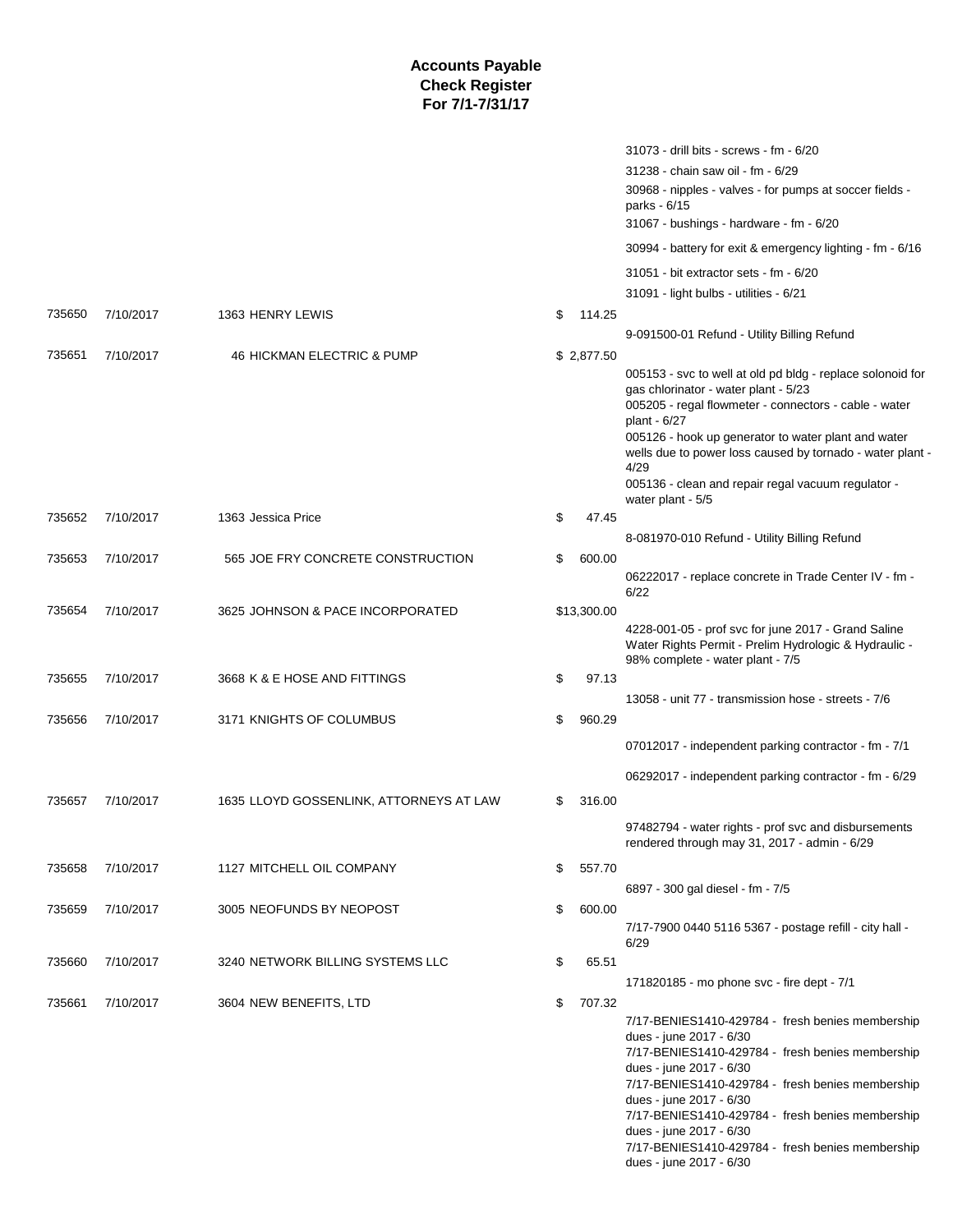|        |           |                                  |              | 7/17-BENIES1410-429784 - fresh benies membership                              |
|--------|-----------|----------------------------------|--------------|-------------------------------------------------------------------------------|
|        |           |                                  |              | dues - june 2017 - 6/30<br>7/17-BENIES1410-429784 - fresh benies membership   |
|        |           |                                  |              | dues - june 2017 - 6/30                                                       |
|        |           |                                  |              | 7/17-BENIES1410-429784 - fresh benies membership                              |
|        |           |                                  |              | dues - june 2017 - 6/30<br>7/17-BENIES1410-429784 - fresh benies membership   |
|        |           |                                  |              | dues - june 2017 - 6/30                                                       |
|        |           |                                  |              | 7/17-BENIES1410-429784 - fresh benies membership                              |
|        |           |                                  |              | dues - june 2017 - 6/30<br>7/17-BENIES1410-429784 - fresh benies membership   |
|        |           |                                  |              | dues - june 2017 - 6/30                                                       |
|        |           |                                  |              | 7/17-BENIES1410-429784 - fresh benies membership                              |
|        |           |                                  |              | dues - june 2017 - 6/30<br>7/17-BENIES1410-429784 - fresh benies membership   |
|        |           |                                  |              | dues - june 2017 - 6/30                                                       |
|        |           |                                  |              | 7/17-BENIES1410-429784 - fresh benies membership                              |
|        |           |                                  |              | dues - june 2017 - 6/30                                                       |
|        |           |                                  |              | 7/17-BENIES1410-429784 - fresh benies membership<br>dues - june 2017 - 6/30   |
|        |           |                                  |              | 7/17-BENIES1410-429784 - fresh benies membership                              |
|        |           |                                  |              | dues - june 2017 - 6/30                                                       |
|        |           |                                  |              | 7/17-BENIES1410-429784 - fresh benies membership<br>dues - june 2017 - 6/30   |
|        |           |                                  |              | 7/17-BENIES1410-429784 - fresh benies membership                              |
|        |           |                                  |              | dues - june 2017 - 6/30                                                       |
|        |           |                                  |              | 7/17-BENIES1410-429784 - fresh benies membership<br>dues - june 2017 - 6/30   |
|        |           |                                  |              | 7/17-BENIES1410-429784 - fresh benies membership                              |
|        |           |                                  |              | dues - june 2017 - 6/30                                                       |
|        |           |                                  |              | 7/17-BENIES1410-429784 - fresh benies membership                              |
|        |           |                                  |              | dues - june 2017 - 6/30<br>7/17-BENIES1410-429784 - fresh benies membership   |
|        |           |                                  |              | dues - june 2017 - 6/30                                                       |
| 735662 | 7/10/2017 | 72 NORTHEAST TEXAS PUBLIC HEALTH | 900.00<br>\$ |                                                                               |
|        |           |                                  |              | 07102017 - Tickets for Water Testing - water plant -<br>7/10                  |
| 735663 | 7/10/2017 | 294 O'REILLY AUTOMOTIVE INC.     | \$3,150.93   |                                                                               |
|        |           |                                  |              | 0891-294077 - unit 35 - ac valve cores - fm - 6/2                             |
|        |           |                                  |              | 0891-296860 - unit 36 - fan clutch - fm - 6/16                                |
|        |           |                                  |              | 0891-297538 - hot sleeves - utilities - 6/20                                  |
|        |           |                                  |              |                                                                               |
|        |           |                                  |              | 0891-296098 - unit 36 - returned = compressor - fm -                          |
|        |           |                                  |              | 6/13                                                                          |
|        |           |                                  |              | 0891-296653 - returned - torx set - utilities - 6/15                          |
|        |           |                                  |              | 0891-298005 - utility knife - utilities - 6/22                                |
|        |           |                                  |              | 0891-297893 - utility knife - utilities - 6/22                                |
|        |           |                                  |              | 0891-296658 - star socket - utilities - 6/15                                  |
|        |           |                                  |              | 0891-297326 - returned - unit pd 21 - fan assemblies -<br>police dept - 6/19  |
|        |           |                                  |              | 0891-293344 - unit 102 - blower motor - utilities - 5/30                      |
|        |           |                                  |              | 0891-297272 - unit pd 21 - radiator - thermostat -                            |
|        |           |                                  |              | antifreze - police dept - 6/19                                                |
|        |           |                                  |              | 0891-295868 - unit pd 31 - fuel pump assembly - police                        |
|        |           |                                  |              | dept - 6/12<br>0891-297568 - unit pd 21 - temp sensor - police dept -         |
|        |           |                                  |              | 6/20                                                                          |
|        |           |                                  |              | 0891-297501 - unit pd 21 - water pump - antifreze -                           |
|        |           |                                  |              | police dept - 6/20<br>0891-297301 - unit pd 21 - fan assembly - police dept - |
|        |           |                                  |              | 6/19<br>0891-297483 - unit pd 21 - wiper blades - police dept -               |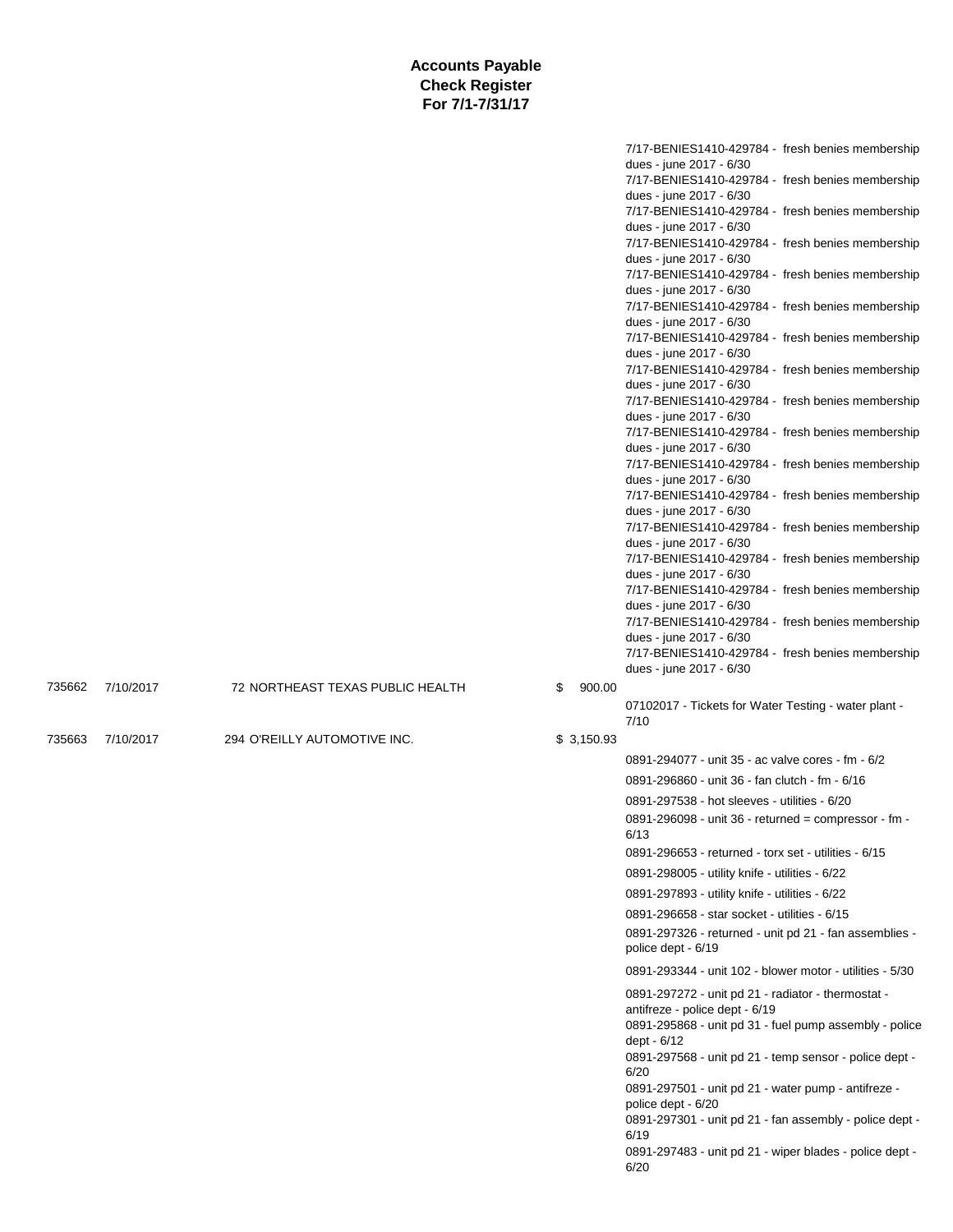0891-297305 - unit pd 21 - radiator flush - police dept - 6/19 0891-296593 - unit pd 21 - water pump - antifreze police dept - 6/15 0891-295971 - blue def - fire dept - 6/12 0891-296774 - oil filters - streets - uitlities - ww coll - 6/16 0891-296245 - credit return - unit 5 - spotlight - streets - 6/13 0891-297979 - unit 36 - pulley - fm - 6/22 0891-293942 - pd 4-runner - motor oil - police dept - 6/2 0891-293991 - pd 4-runner - blower motor - police dept - 6/2 0891-293823 - pd 4-runner - oil filter - blower motor police dept - 6/1 0891-293518 - shop stock - speaker wire - for lights utilities - 5/31 0891-296118 - unit 1 - spark plugs - coil - utilities - 6/13 0891-296222 - unit 5 - spotlight - wiper blades - streets - 6/13 0891-293306 - shop stock - antifreze - wiper fluid streets - utilities - ww coll - 5/30 0891-296196 - unit E-1 - fuse holder - dietrc - fire dept - 6/13 0891-295874 - unit pd 31 - fuel clip - clip assortment police dept - 6/12 0891-296294 - unit 125 - radiator - antifrese = utilities - 6/14 0891-294558 - spark plugs - for chain saws - streets - 6/5 0891-294202 - jumper cables - unit 11 - police dept - 6/3 0891-293306 - shop stock - antifreze - wiper fluid streets - utilities - ww coll - 5/30 0891-293306 - shop stock - antifreze - wiper fluid streets - utilities - ww coll - 5/30 0891-296531 - unit 51 - wiper fluid fittings - police dept - 6/15 0891-294578 - unit 1 - idler arm - utilities - 6/5 0891-294981 - shop stock - motor oil - oil filters - streets - utilities - ww coll - 6/7 0891-294981 - shop stock - motor oil - oil filters - streets - utilities - ww coll - 6/7 0891-294542 - unit 2 - spark plugs - orifice tubes - freon utilities - 6/2 0891-294070 - returned - unit 2 - valve tool - seal kit utilities - 6/2 0891-294063 - unit 2 - valve tool - valve remover utilities - 6/2 0891-294758 - unit 1 - ball joints - utilities - 6/6 0891-295959 - shop stock - freon - streets - utilities - ww coll - 6/12 0891-294899 - returned credit - unit 1 - ball joints utilities - 6/7 0891-294981 - shop stock - motor oil - oil filters - streets - utilities - ww coll - 6/7 0891-294540 - unit 1 - ball joints - control arms - tie rod ends - sway link kit - utilities - 6/5 0891-296391 - returned - unit 1 - coil - utilities - 6/14 0891-294927 - unit 1 - fuel filters - hinge kit - utiltiies - 6/7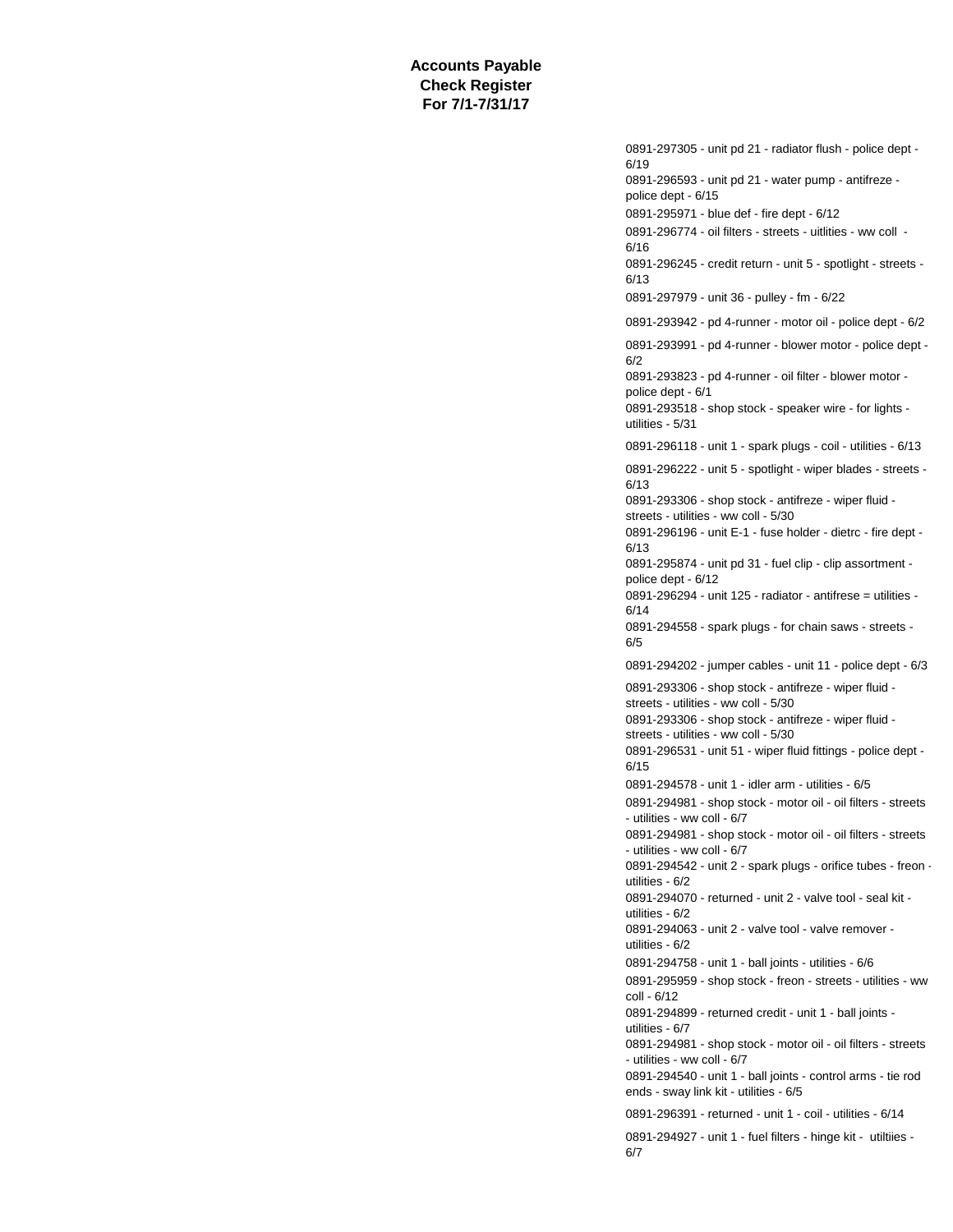|            | 0891-294600 - returned - unit 1 - ball joints - utilities -<br>6/5                               |
|------------|--------------------------------------------------------------------------------------------------|
|            | 0891-297746 - unit 1 - returned - ball joint - utilities -                                       |
|            | 6/21<br>0891-296774 - oil filters - streets - uitlities - ww coll -                              |
|            | 6/16<br>0891-293463 - shop stock - battery clamps - utilities -                                  |
|            | 5/30<br>0891-294597 - unit 1 - ball joints - utilities - 6/5                                     |
|            | 0891-295115 - unit 17 - pressure switch - streets = $6/8$                                        |
|            | 0891-296774 - oil filters - streets - uitlities - ww coll -                                      |
|            | 6/16<br>0891-296616 - shop stock - absorvent - torx set - utilities                              |
|            | - 6/15                                                                                           |
|            | 0891-297867 - shop stock = trans fluid - streets - utilities<br>- ww coll - 6/22                 |
|            | $0891-297867$ - shop stock = trans fluid - streets - utilities<br>- ww coll - 6/22               |
|            | 0891-297867 - shop stock = trans fluid - streets - utilities<br>- ww coll - 6/22                 |
|            | 0891-293993 - unit 2 - compressor - ac seal kit -<br>compressor oil - utilities - 6/2            |
|            | 0891-294977 - unit 17 - compressor - v belt - streets -                                          |
|            | 6/7<br>0891-295959 - shop stock - freon - streets - utilities - ww                               |
|            | coll - 6/12<br>0891-295179 - returned - unit 17 - compressor - streets -                         |
|            | 6/8                                                                                              |
|            | 0891-295958 - shop stock - connectors = streets -<br>utilities - ww coll - 6/12                  |
|            | 0891-297544 - shop stock = hose clamps - utilities -<br>6/20                                     |
|            | 0891-295959 - shop stock - freon - streets - utilities - ww<br>coll - 6/12                       |
|            | 0891-295181 - unit 17 - compressor and oil - streets -<br>6/8                                    |
|            | 0891-295958 - shop stock - connectors = streets -<br>utilities - ww coll - 6/12                  |
|            | 0891-295958 - shop stock - connectors = streets -<br>utilities - ww coll - 6/12                  |
|            | 0891-296319 - disconnect tool - utilities - 6/14                                                 |
|            | 0891-295340 - unit 35 - compressor and oil -                                                     |
|            | accumulator - orifice tube - gasket kit - fm - 6/9<br>0891-295899 - unit 35 - v-belt - fm - 6/12 |
| \$4,078.89 |                                                                                                  |
|            | 7/17-0010451101 - mo internet charges - 7/1                                                      |
|            | 7/17-0010451101 - mo internet charges - 7/1                                                      |
|            | 7/17-0010451101 - mo internet charges - 7/1                                                      |
|            | 7/17-0010451101 - mo internet charges - 7/1                                                      |
|            | 7/17-0010451101 - mo internet charges - 7/1                                                      |
|            | 7/17-0010451101 - mo internet charges - 7/1                                                      |
|            | 7/17-0010672601 - mo internet charges - fire dept - 7/1                                          |
|            | 7/17-0010451101 - mo internet charges - 7/1                                                      |
|            | 7/17-0010451101 - mo internet charges - 7/1                                                      |
|            | 7/17-0010451101 - mo internet charges - 7/1                                                      |
|            | 7/17-0010451101 - mo internet charges - 7/1                                                      |
|            | 7/17-0010451101 - mo internet charges - 7/1                                                      |

735668 7/10/2017 84 POSTMASTER \$ 541.16

735667 7/10/2017 2936 PEOPLES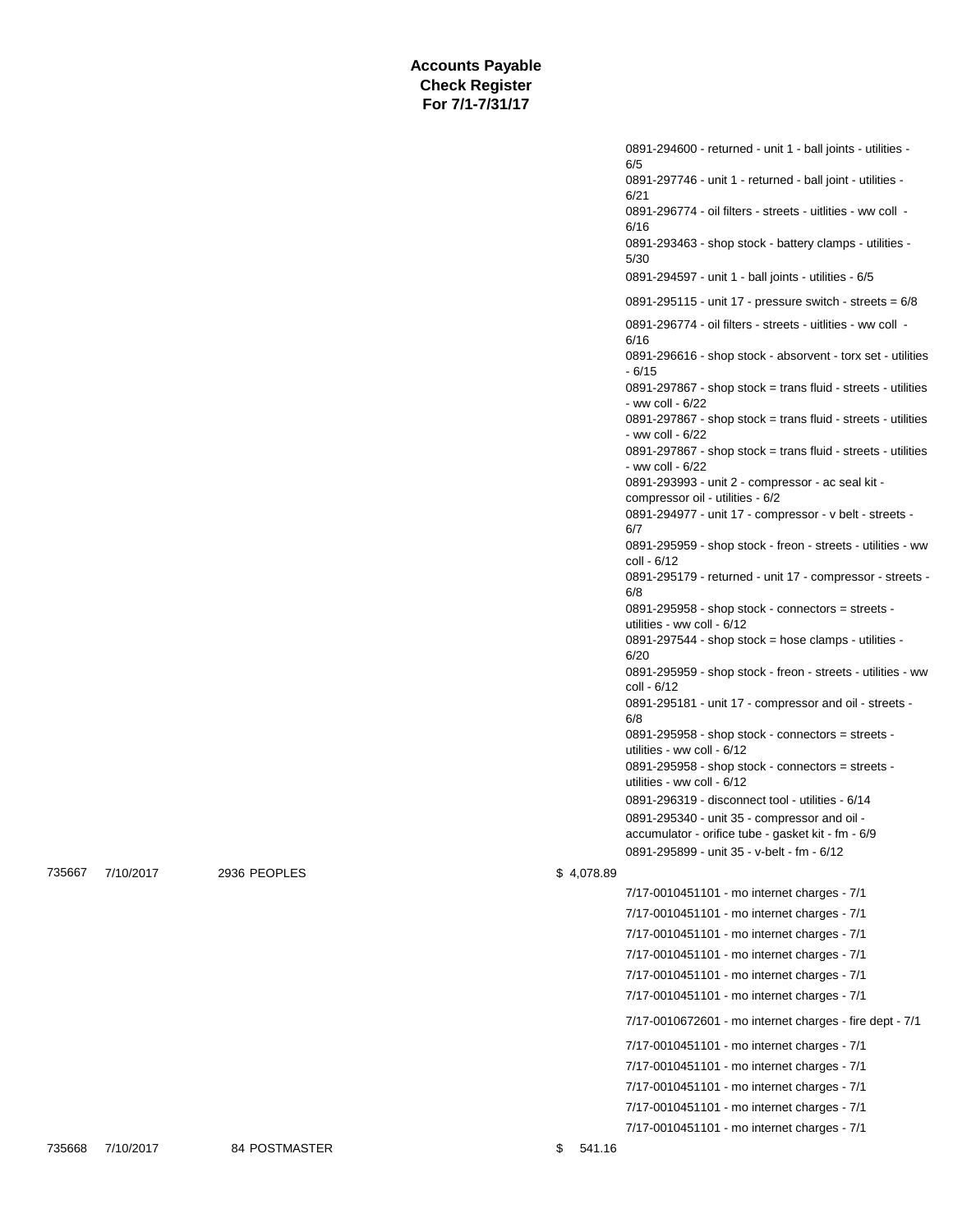|        |           |                                   |             |        | 07062017 - permit # 1 - postage replenishment - utility<br>billing - utilities - 7/6                              |
|--------|-----------|-----------------------------------|-------------|--------|-------------------------------------------------------------------------------------------------------------------|
| 735669 | 7/10/2017 | 3027 PUMPS OF HOUSTON INC         | \$1,000.00  |        | 401508 - myers 2hp grinder pump - for weldon In lift                                                              |
|        |           |                                   |             |        | station - ww coll - 6/26                                                                                          |
| 735670 | 7/10/2017 | 2746 RUDD CONTRACTING             | \$          | 70.00  | 12173 - fire alarm monitoring - contract 131 - city hall -                                                        |
|        |           |                                   |             |        | 7/3<br>12181 - security alarm monitoring - contract 132 - city<br>hall - $7/3$                                    |
| 735671 | 7/10/2017 | 3138 SHOW DAILY                   | \$3,670.00  |        |                                                                                                                   |
|        |           |                                   |             |        | October 2017 - #35 - advertisement for FM - 7/1                                                                   |
| 735672 | 7/10/2017 | 394 SIERRA PACKAGING, INC         | \$4,007.19  |        |                                                                                                                   |
|        |           |                                   |             |        | 135527-01 - air freshner - fm - 6/1                                                                               |
|        |           |                                   |             |        | 137331 - Bathroom Supplies - fm - 6/29                                                                            |
|        |           |                                   |             |        | 137330 - Bathroom Supplies - fm - 6/29                                                                            |
| 735673 | 7/10/2017 | <b>66 SITE SANITATION SERVICE</b> | \$          | 540.00 |                                                                                                                   |
|        |           |                                   |             |        | 7/17-100-7 - portable toilet rental - fm - parks - CYRA -                                                         |
|        |           |                                   |             |        | 7/7<br>7/17-100-7 - portable toilet rental - fm - parks - CYRA -<br>7/7                                           |
|        |           |                                   |             |        | 7/17-100-7 - portable toilet rental - fm - parks - CYRA -                                                         |
|        |           |                                   |             |        | 7/7<br>7/17-100-7 - portable toilet rental - fm - parks - CYRA -                                                  |
| 735674 | 7/10/2017 | 52 STATE COMPTROLLER              | \$8,889.51  |        | 7/7                                                                                                               |
|        |           |                                   |             |        | 1-75-6002932-8-7/17 - quarterly report ending<br>6/30/2017 - state criminal costs and fees - muni court -<br>6/30 |
| 735675 | 7/10/2017 | 3682 TAMMY ROSS                   | \$          | 150.00 |                                                                                                                   |
|        |           |                                   |             |        | 07102017 - refund for lots - first Monday - 7/2                                                                   |
| 735676 | 7/10/2017 | 1363 Terence Keane                | \$          | 60.54  |                                                                                                                   |
|        |           |                                   |             |        | 1-013210-011 Refund - Utility Billing Refund                                                                      |
| 735677 | 7/10/2017 | 3611 TERRELL ALARM SYSTEMS LLC    | \$          | 119.85 |                                                                                                                   |
|        |           |                                   |             |        | R 18694 - quarterly monitoring - july - sept - police dept -<br>6/26                                              |
| 735678 | 7/10/2017 | 160 TEXAS MUNICIPAL RETIREMENT    | \$39,837.97 |        |                                                                                                                   |
|        |           |                                   |             |        | 07012017 - TMRS Contributions for June 2017 - 6/30                                                                |
|        |           |                                   |             |        | 07012017 - TMRS Contributions for June 2017 - 6/30                                                                |
|        |           |                                   |             |        | 07012017 - TMRS Contributions for June 2017 - 6/30                                                                |
|        |           |                                   |             |        | 07012017 - TMRS Contributions for June 2017 - 6/30                                                                |
|        |           |                                   |             |        | 07012017 - TMRS Contributions for June 2017 - 6/30                                                                |
|        |           |                                   |             |        | 07012017 - TMRS Contributions for June 2017 - 6/30                                                                |
|        |           |                                   |             |        | 07012017 - TMRS Contributions for June 2017 - 6/30                                                                |
|        |           |                                   |             |        | 07012017 - TMRS Contributions for June 2017 - 6/30                                                                |
| 735679 | 7/10/2017 | 89 TXU ENERGY                     | \$16,468.22 |        |                                                                                                                   |
|        |           |                                   |             |        | 052002708852 - txu mo stmt - fm - log cabin - civic<br>center - tc I - tc II - TC III - TC IV - 7/6               |
| 735680 | 7/10/2017 | 2475 UNDERGROUND UTILITY SUPPLY   | \$2,599.63  |        |                                                                                                                   |
|        |           |                                   |             |        | 118307 - water meter boxes - utilities - 6/8                                                                      |
|        |           |                                   |             |        | 118769 - T-handle main valve key - water plant - 6/28                                                             |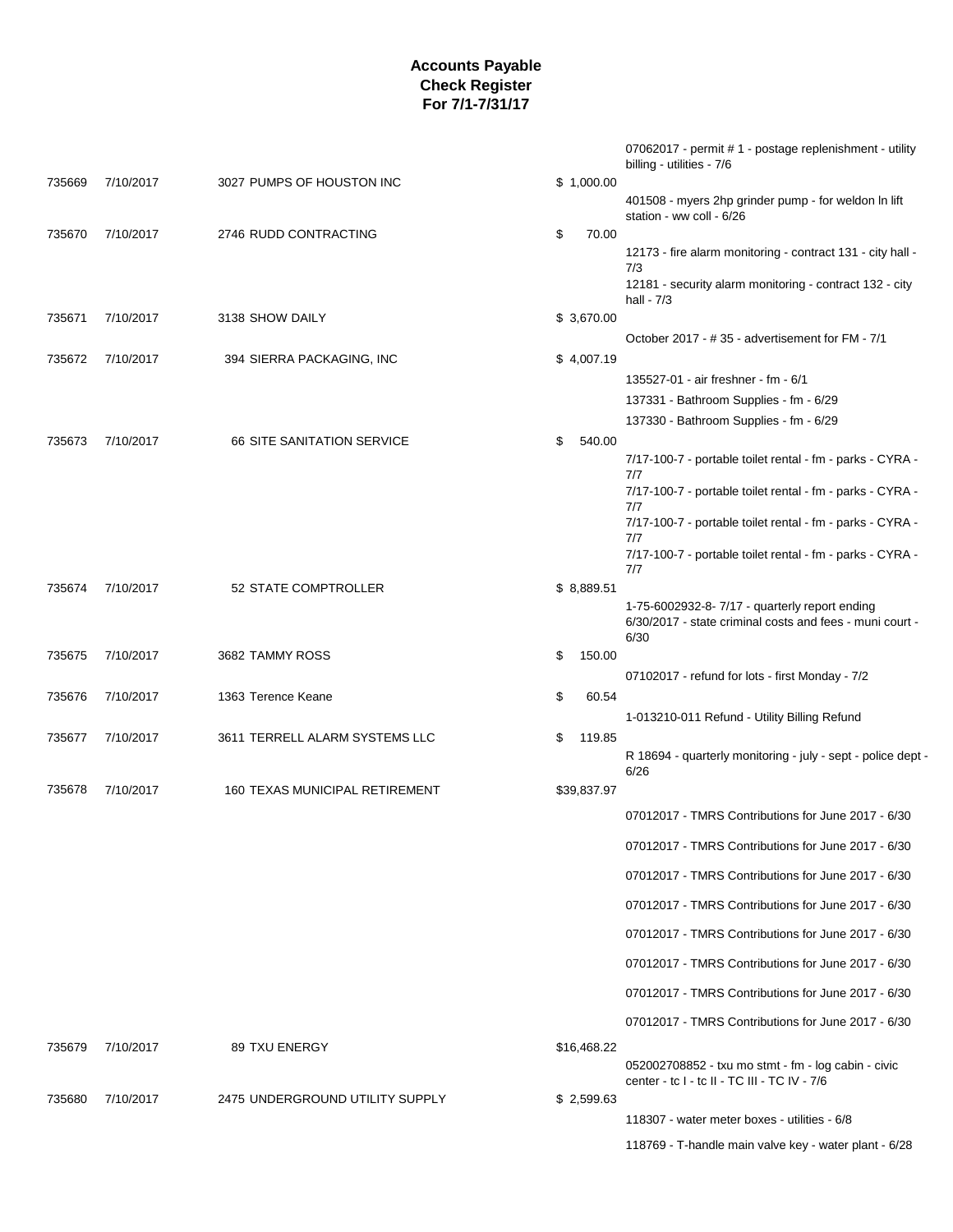118362 - couplings adapters for sewer mains - ww coll - 6/14 118765 - pvc couplings - utilities - 6/27 118764 - marking paint - couplings - utilities - 6/27 118372 - water meter - utilities - 6/8 118767 - gate valves - utilities - 6/27 118766 - gate valves - utilities - 6/27 828 3525646 - unifirst weekly svc - water plant - utilities - 6/15 828 3525642 - unifirst weekly svc - utilities - streets - 6/15 828 3525642 - unifirst weekly svc - utilities - streets - 6/15 828 3525642 - unifirst weekly svc - utilities - streets - 6/15 828 3525643 - unifirst weekly svc - fm - parks - 6/15 828 3525643 - unifirst weekly svc - fm - parks - 6/15 828 3525644 - unifirst weekly svc - civic center - 6/15 828 3525645 - unifirst weekly svc - city hall - 6/15 828 3525647 - unifirst weekly svc - wwtp - 6/15 828 3523173 - unifirst weekly svc - city hall - 6/8 828 3525646 - unifirst weekly svc - water plant - utilities - 6/15 828 3525646 - unifirst weekly svc - water plant - utilities - 6/15 828 3528136 - unifirst weekly svc - city hall - 6/22 828 3528133 - unifirst weekly svc - utilities - streets - 6/22 828 3525647 - unifirst weekly svc - wwtp - 6/15 828 3523171 - unifirst weekly svc - fm - parks - 6/8 828 3520693 - unifirst weekly svc - utilities - streets - 6/1 828 3520694 - unifirst weekly svc - fm - streets - 6/1 828 3520694 - unifirst weekly svc - fm - streets - 6/1 828 3520695 - unifirst weekly svc - civic center - 6/1 828 3520696 - unifirst weekly svc - city hall - 6/1 828 3523172 - unifirst weekly svc - civic center - 6/8 828 3523174 - unifirst weekly svc - utilities - water plant - 6/8 828 3523175 - unifirst weekly svc - wwtp - 6/8 828 3523174 - unifirst weekly svc - utilities - water plant - 6/8 828 3523171 - unifirst weekly svc - fm - parks - 6/8 828 3523170 - unifirst weekly svc - utilities - streets - 6/8 828 3523170 - unifirst weekly svc - utilities - streets - 6/8 828 3523170 - unifirst weekly svc - utilities - streets - 6/8 828 3528138 - unifirst weekly svc - wwtp - 6/22 828 3523174 - unifirst weekly svc - utilities - water plant - 6/8 828 3523175 - unifirst weekly svc - wwtp - 6/8

735681 7/10/2017 3070 UNIFIRST \$ 1,430.63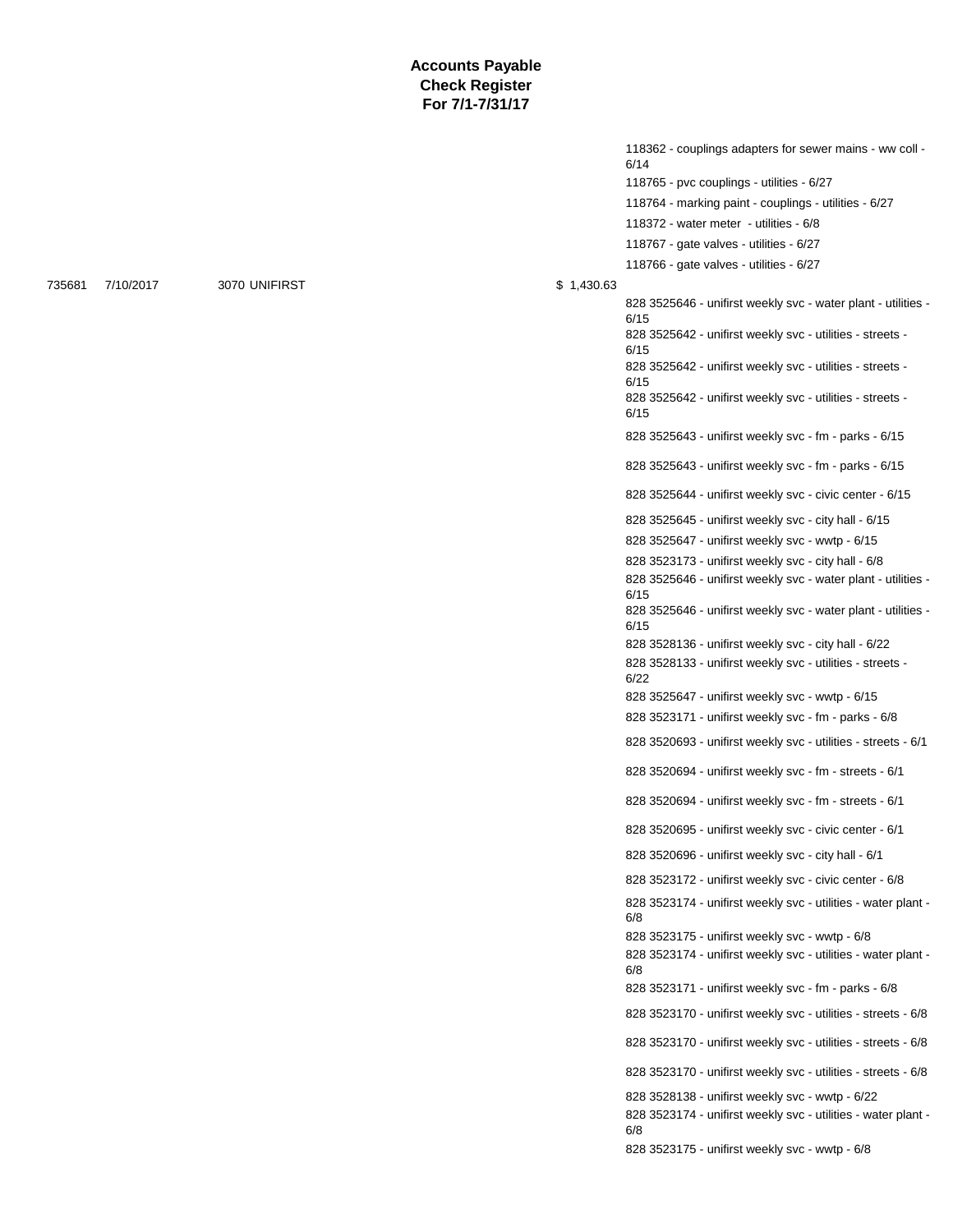|        |           |                                 |              | 828 3520697 - unifirst weekly svc - water plant - utilities -<br>6/1            |
|--------|-----------|---------------------------------|--------------|---------------------------------------------------------------------------------|
|        |           |                                 |              | 828 3520697 - unifirst weekly svc - water plant - utilities -<br>6/1            |
|        |           |                                 |              | 828 3528133 - unifirst weekly svc - utilities - streets -<br>6/22               |
|        |           |                                 |              | 828 3520698 - unifirst weekly svc - wwtp - 6/1                                  |
|        |           |                                 |              | 828 3520698 - unifirst weekly svc - wwtp - 6/1                                  |
|        |           |                                 |              | 828 3520693 - unifirst weekly svc - utilities - streets - 6/1                   |
|        |           |                                 |              | 828 3520693 - unifirst weekly svc - utilities - streets - 6/1                   |
|        |           |                                 |              | 828 3528133 - unifirst weekly svc - utilities - streets -<br>6/22               |
|        |           |                                 |              | 828 3520697 - unifirst weekly svc - water plant - utilities -<br>6/1            |
|        |           |                                 |              | 828 3528134 - unifirst weekly svc - fm - parks - 6/22                           |
|        |           |                                 |              | 828 3528134 - unifirst weekly svc - fm - parks - 6/22                           |
|        |           |                                 |              | 828 3528135 - unifirst weekly svc - civic center - 6/22                         |
|        |           |                                 |              | 828 3528137 - unifirst weekly svc - utilities - water plant -<br>6/22           |
|        |           |                                 |              | 828 3528137 - unifirst weekly svc - utilities - water plant -<br>6/22           |
|        |           |                                 |              | 828 3528137 - unifirst weekly svc - utilities - water plant -<br>6/22           |
|        |           |                                 |              | 828 3528138 - unifirst weekly svc - wwtp - 6/22                                 |
| 735683 | 7/10/2017 | 3065 US BANK EQUIPMENT FINANCE  | \$<br>84.50  |                                                                                 |
|        |           |                                 |              | 333951671 - mo copier lease pyment - July 2017 - muni<br>court - $6/23$         |
| 735684 | 7/10/2017 | 3065 US BANK EQUIPMENT FINANCE  | \$<br>84.50  |                                                                                 |
|        |           |                                 |              | 333951747 - mo copier lease payment - fire dept - 6/23                          |
| 735685 | 7/10/2017 | 3065 US BANK EQUIPMENT FINANCE  | \$<br>235.63 |                                                                                 |
|        |           |                                 |              | 334027232 - mo copier rental - city hall - 6/27                                 |
| 735686 | 7/10/2017 | 1531 UTILITY DATA SYSTEMS INC   | \$1,645.00   |                                                                                 |
|        |           |                                 |              | 15435 - annual software support - muni court - 7/1                              |
| 735687 | 7/10/2017 | 17 VAN ZANDT NEWSPAPER LLC      | \$<br>289.95 | 421843 - herald 2x3 cldisp - pt fm night watchman job                           |
|        |           |                                 |              | ad - fm - 6/1                                                                   |
|        |           |                                 |              | 423488 - herald 3x3 disp - free chlorine notice - legal                         |
|        |           |                                 |              | notice - water plant - 6/15                                                     |
|        |           |                                 |              | 423328 - vz news 2x5 cldisp - positions job ad - police<br>dept - 6/11          |
|        |           |                                 |              | 423306 - herald 2x5 cldisp - positions job ad - police                          |
|        |           |                                 |              | dept - $6/8$                                                                    |
|        |           |                                 |              | 421842 - herald 2x3 cldisp - pt police dispatcher lob ad -<br>police dept - 6/1 |
|        |           |                                 |              | 414731 - 2x3 guide disp - renewal of lots - fm - 6/30                           |
|        |           |                                 |              | 414722 - 2x5 guide disp - rates and rentals - fm - 6/30                         |
|        |           |                                 |              | 423308 - chron 2x5 cldisp - positions job ad - police dept<br>$-6/9$            |
| 735688 | 7/10/2017 | 3398 W ASHLEY PLUMBING INC      | \$12,080.00  |                                                                                 |
|        |           |                                 |              | 07192017 - Trade Center IV Exte - Plumbing - Pay Req<br>No 5 - 6/19             |
| 735689 | 7/10/2017 | 3046 XEROX CORPORATION          | \$<br>101.07 |                                                                                 |
|        |           |                                 |              | 089707467 - mo copier billing - police dept - 7/1                               |
| 735690 | 7/21/2017 | 783 2HOT CHICS CUSTOM SIGN SHOP | \$1,300.00   |                                                                                 |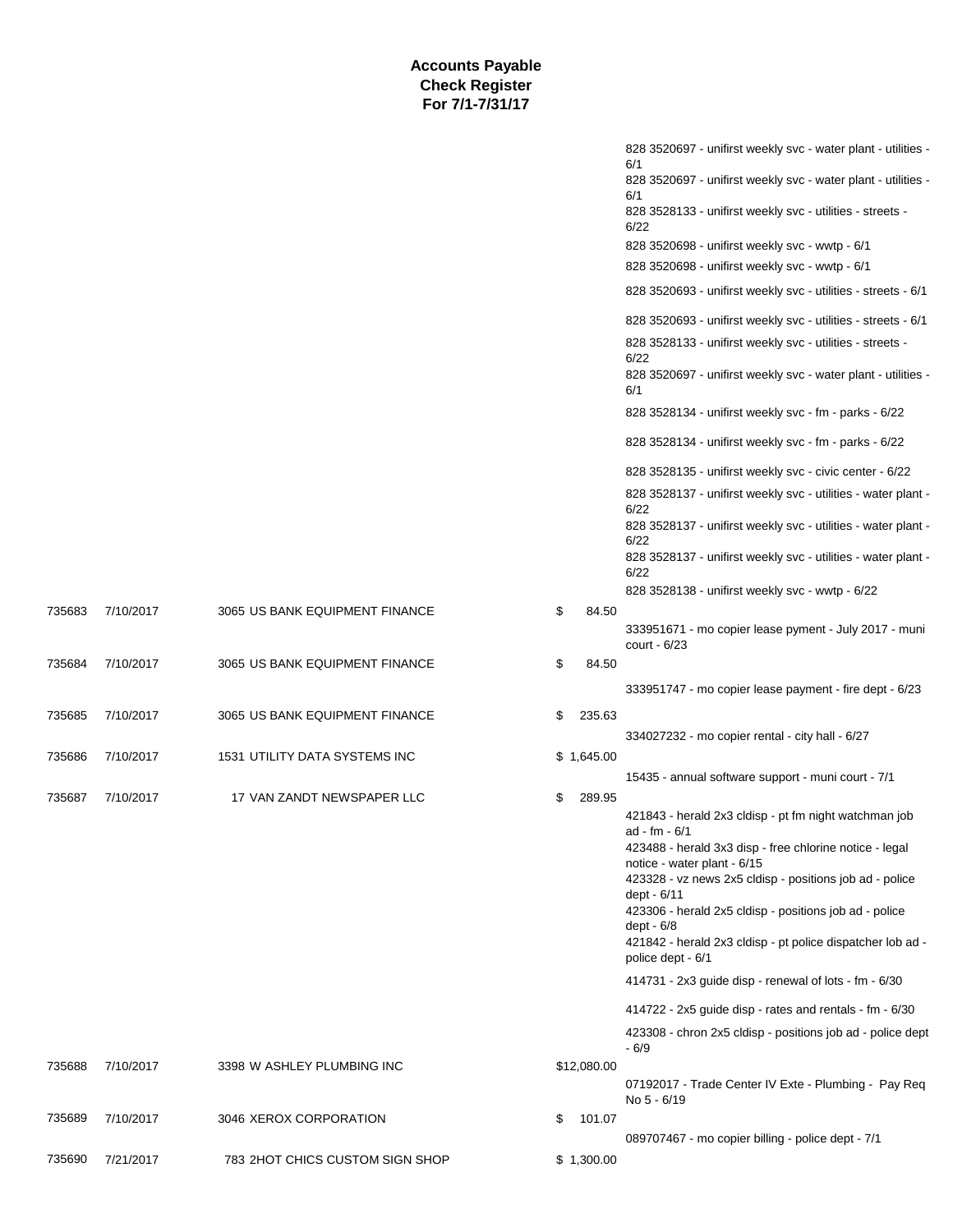|        |           |                                        |              | 170515 - fix grommets in existing banners - city hall -<br>5/15                                                                                                                                                                                                                                                                                                                                                                                                                                                                                                                                         |
|--------|-----------|----------------------------------------|--------------|---------------------------------------------------------------------------------------------------------------------------------------------------------------------------------------------------------------------------------------------------------------------------------------------------------------------------------------------------------------------------------------------------------------------------------------------------------------------------------------------------------------------------------------------------------------------------------------------------------|
|        |           |                                        |              | 170717 - 3 signs for Mill Creek Park Walking Trail - 7/17                                                                                                                                                                                                                                                                                                                                                                                                                                                                                                                                               |
| 735691 | 7/21/2017 | 3576 ADVANCED COMMUNICATIONS LLC       | \$1,450.79   | 44606 - advanced communications mo phone svc - sr<br>citzn bldg - 7/18<br>44607 - advanced communications mo phone svc - civic<br>center - 7/18<br>44605 - advanced communications mo phone svc -<br>water plant - 7/18<br>44604 - advanced communications mo phone svc -<br>animal shelter - 7/18<br>44600 - advanced communications mo phone svc - new<br>city hall - $7/18$<br>44595 - advanced communications mo phone svc -<br>police dept - 7/18<br>44608 - advanced communications mo phone svc -<br>utilities - 7/18<br>44603 - advanced communications mo phone svc - first<br>monday - $7/18$ |
| 735692 | 7/21/2017 | 422 AMERICAN HERITAGE LIFE INS CO      | 106.20<br>\$ |                                                                                                                                                                                                                                                                                                                                                                                                                                                                                                                                                                                                         |
|        |           |                                        |              | M0189687191 - mo cancer billing - august 2017 - 7/25                                                                                                                                                                                                                                                                                                                                                                                                                                                                                                                                                    |
|        |           |                                        |              | M0189687191 - mo cancer billing - august 2017 - 7/25                                                                                                                                                                                                                                                                                                                                                                                                                                                                                                                                                    |
|        |           |                                        |              | M0189687191 - mo cancer billing - august 2017 - 7/25                                                                                                                                                                                                                                                                                                                                                                                                                                                                                                                                                    |
|        |           |                                        |              | M0189687191 - mo cancer billing - august 2017 - 7/25                                                                                                                                                                                                                                                                                                                                                                                                                                                                                                                                                    |
|        |           |                                        |              | M0189687191 - mo cancer billing - august 2017 - 7/25                                                                                                                                                                                                                                                                                                                                                                                                                                                                                                                                                    |
| 735693 | 7/21/2017 | 3 ANA-LAB CORP.                        | 213.00<br>\$ |                                                                                                                                                                                                                                                                                                                                                                                                                                                                                                                                                                                                         |
|        |           |                                        |              | A0394957 - water sample testing - water plant - 3/31                                                                                                                                                                                                                                                                                                                                                                                                                                                                                                                                                    |
| 735694 | 7/21/2017 | 3683 ANTHRACITE FILTER MEDIA CO        | \$1,317.50   |                                                                                                                                                                                                                                                                                                                                                                                                                                                                                                                                                                                                         |
|        |           |                                        |              | 51940 - filter media for water filters - water plant - 7/7                                                                                                                                                                                                                                                                                                                                                                                                                                                                                                                                              |
| 735695 | 7/21/2017 | 367 BROWN & HOFMEISTER, LLP            | \$3,642.83   |                                                                                                                                                                                                                                                                                                                                                                                                                                                                                                                                                                                                         |
|        |           |                                        |              | 0120-000-34133 - legal fees - admin - 6/30                                                                                                                                                                                                                                                                                                                                                                                                                                                                                                                                                              |
|        |           |                                        |              | 0120-000-34133 - legal fees - admin - 6/30                                                                                                                                                                                                                                                                                                                                                                                                                                                                                                                                                              |
|        |           |                                        |              | 0120-000-34133 - legal fees - admin - 6/30                                                                                                                                                                                                                                                                                                                                                                                                                                                                                                                                                              |
|        |           |                                        |              | 0120-000-34133 - legal fees - admin - 6/30                                                                                                                                                                                                                                                                                                                                                                                                                                                                                                                                                              |
|        |           |                                        |              | 0120-000-34133 - legal fees - admin - 6/30                                                                                                                                                                                                                                                                                                                                                                                                                                                                                                                                                              |
|        |           |                                        |              | 0120-000-34133 - legal fees - admin - 6/30                                                                                                                                                                                                                                                                                                                                                                                                                                                                                                                                                              |
|        |           |                                        |              | 0120-000-34133 - legal fees - admin - 6/30                                                                                                                                                                                                                                                                                                                                                                                                                                                                                                                                                              |
|        |           |                                        |              | 0120-003-34134 - legal fees - lewis condemnation -<br>admin - 6/30                                                                                                                                                                                                                                                                                                                                                                                                                                                                                                                                      |
|        |           |                                        |              | 0120-000-34133 - legal fees - admin - 6/30                                                                                                                                                                                                                                                                                                                                                                                                                                                                                                                                                              |
| 735696 | 7/21/2017 | 2849 C & G WHOLESALE                   | \$<br>44.48  |                                                                                                                                                                                                                                                                                                                                                                                                                                                                                                                                                                                                         |
|        |           |                                        |              | 49818 - pepper spray - police dept - 7/5                                                                                                                                                                                                                                                                                                                                                                                                                                                                                                                                                                |
| 735697 | 7/21/2017 | 1496 CARD SERVICES-CITY OF CANTON-0093 | \$ 8,427.28  | 55421355EWPB48ZLM - elite k9 - nylon leads - for mido<br>- police dept - 6/23<br>05436845EBLJA0NTW - walmart - radio cord for<br>dispatch - police dept - 6/22<br>55483824Y2LR7MD92 - walmart - groceries for<br>trustees and inmates - police dept - 6/6<br>55483824Y2LR7MD92 - walmart - groceries for<br>trustees and inmates - police dept - 6/6                                                                                                                                                                                                                                                    |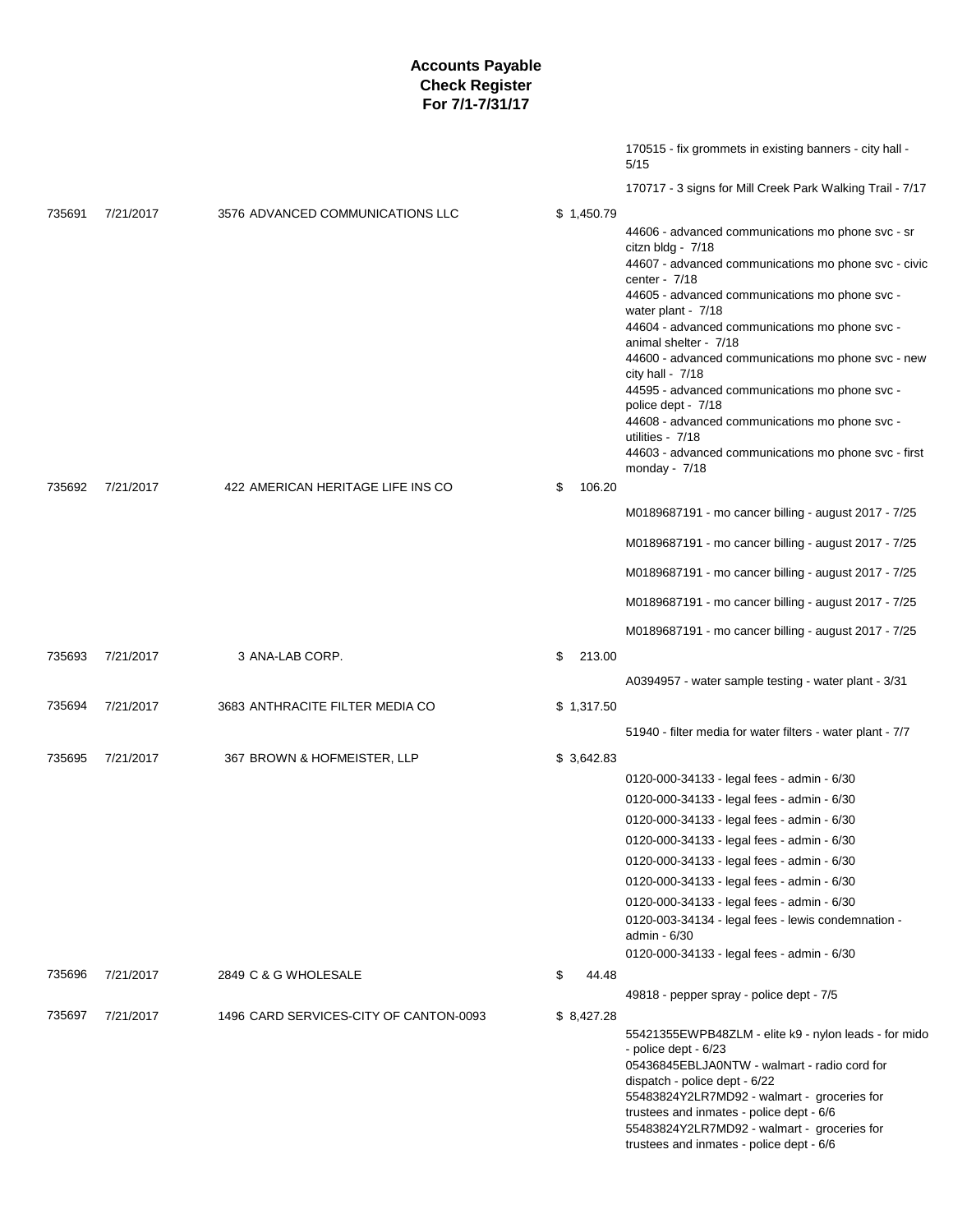> 55429504TS1FX7WH9 - paypal - classen- buck seminars - micheal whitus - sit class - police dept - 6/2 05486804XRGKVRZ5 - exxon mobil - tobacco for trustees - police dept - 6/5 85180894TWGVEKZXA - ole west bean and burger dinner for volunteers at animal shelter after tornadoes animal shelter - 6/1 75140515AS66QWPZ9 - east texas tobacco - tobacco for trustee - police dept - 6/19 054868054RBGKYSDT - exxon mobil - tobacco for trustee - police dept - 6/12 25265085J000Q3JR7 - van zandt co gov pay fee - veh reg - unit 2, 5, 20, 102, B-1 - utilities - wwtp - streets fire dept - 6/26 05486805FRBGLRNEK - exxon - tobacco for trustee police dept - 6/23 5543687587KNVH2PG - hilton hotel - college station debra johnson - TML - 6/14-6/16 - admin - 6/17 05486805MRBGL8S0V - exxon - trustee tobacco police dept - 6/29 55263525M60YNB7M0 - dairy queen - lunch for trustee police dept - 6/29 55432865K2X9LY11T - amazon.com - pen refills police dept - 6/27 55432865J2ZPAGEWX - amazon.com - batteries police dept - 6/27 05436844S00A01E8W - usps - letter mailed - admin - 6/2 55432865M2X7K12ND - txst cert pub mgr - cpm track 4 arlington - lisette williams - admin - 6/29 25265085J000Q3JR7 - van zandt co gov pay fee - veh reg - unit 2, 5, 20, 102, B-1 - utilities - wwtp - streets fire dept - 6/26 7542855552NGR13HP - adorama - body cameras police dept - 6/13 55547425H5SFA0L3H - blindster - solar shades for new city hall - 6/26 85426235BWGNQ2P36 - cellular city canton - dualpro galaxy s7 incipio - for lonny cluck - admin - 6/19 85454915LS66DAR2Q - rayallen.com - push rod for mido - police dept - 6/29 5543286552Y1F1Z1 - dcccd moto - chad mattingly class reg - crime scene investigative - 6/12/17 - dallas communitiy college - police dept - 6/12 554328650007EX0V9 - amazon - sun visor retainer clips replacement - police dept - 6/9 55547425j5sfa3mxa - blindster - credit for tax charge new city hall solar shades - 6/27 5554742535SF9LBTT - blindster - credit for tax charge new city hall solar shades - 6/12 5554742535SF9LBPE - blindster - credit for tax charge new city hall solar shades - 6/12 05436845E5S9R2NRL - hobby lobby - photograph mounting and framing - new city hall décor - 6/22 55432865G2XGN41KM - amazon.com - the saxon tales collection books - debra johnson - returned will get credit - 6/25 05410195K20L9BW5H - fedex office - matte paper new city hall décor - 6/28 5554742505SF9B6M2 - blindster llc - solar shades for office windows - new city hall - 6/9 55432864Y004HE3DR - amazon.com - 25 ft ethernet cable - city hall - 6/7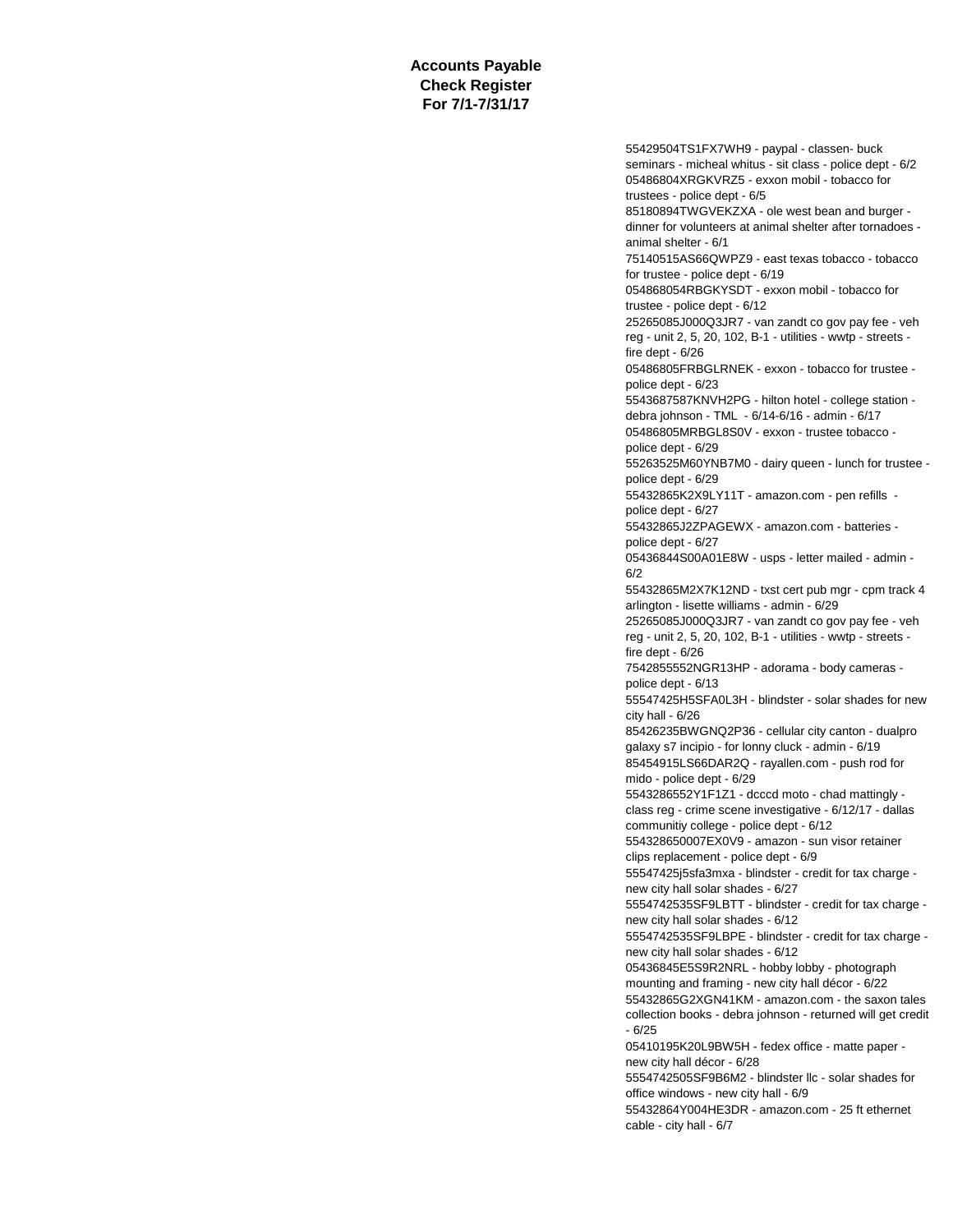5543286552Y1H3MZA - texas municipal league - public funds investment act workshop - debra johnson - admin - 6/13

55432864X005KANQB - amazon.com - memory book new city hall décor - 6/6

55432865A2XLZG3M5 - vsn. Dot gov registration -

dot.gov domain renewal - admin - 6/19

05436844V5S93QWSY - hobby lobby - lamination frames - for new city hall décor - 6/3

55432864V00MRA5ZB - ups store - photo copies of canton pictures - new city hall décor - 6/3

55432864X005KQNM5 - amazon.com - art markers -

debra johnson used city card by accident - 6/6

55432865L2XJELB0V - amazon.com - mainstay flag

display case - new city hall - 6/29

55432864W00NQ3E1T - amazon.com - baler twine - fm - 6/5

55432865F2XRSL6PP - priceline hotel - ron hammack tulsa ok - 6/14-6/16 - recruit vendors - fm - 6/23

05436845EHEV1751H - southwestern controls -

gaskets repair kit - gasket end cap - for aerator at old city lake - parks - 6/22

054868059B01QMFNP - exxon mobil - marble falls - ron hammack - fm - 6/17

5546315570T41EHRP - school outfitters - cut proof belt swing seat - cherry creek park - parks - 6/15 5543286572X9H6LF6 - amazon.com - red led exit

emergency sign light - battery backup - bulb - fm - 6/14 5543286552XDRH7K8 - amazon.com - red led exit

emergency sign light - battery backup - bulb - fm - 6/14 5543286552XDRGX8F - amazon.com - emergency light exit sign - fm - 6/14

85363874YWGN9FZPM - vals italian restaurant - city mangr lunch - lonny cluck - debra johnson - lisette williams - 6/6

55432864Z00NY07MY - amazon.com - golf cart enclosure - fm - 6/8

85428145GWGP17GAH - la pradera mexican restaurant - brad allison - steve hall - bater - cabet willis - bater clayton - lonny cluck - business meal - 6/23 55432864W00NG8VRB - amazon.com - vinyl flagging fm - 6/2

05436844X009DX05H - usps - media mail - fm - 6/5

55432864W009PL50K - amazon.com - flagging tape fm - 6/2

55432864S00D7ZRA8 - amazon.com - golf cart enclosure - fm - 6/1

25536064V2Y2E72XF - brookshires - fudge cookies carrot cake - coffee cake bites - italian cream cakes red velvet cakes - german chocolate cake - glad press and seal - for virginia sanders retirement - fm - 6/3

05436844V008FLEW6 - dollar tree - greeting card -

forks - platters - trays - table covers - plates - napkins for virginia sanders retirement party - fm - 6/3

55432864T00V68MJL - amazon.com - vinyl flagging fm - 6/2

25265085J000Q3JR7 - van zandt co gov pay fee - veh reg - unit 2, 5, 20, 102, B-1 - utilities - wwtp - streets fire dept - 6/26

554328650005RWY07 - amazon.com - flagging tape fm - 6/2

55429505AS11H45DZ - paypal - tidrc001 legislative legal update code enf class - brian horton - code enf - 6/19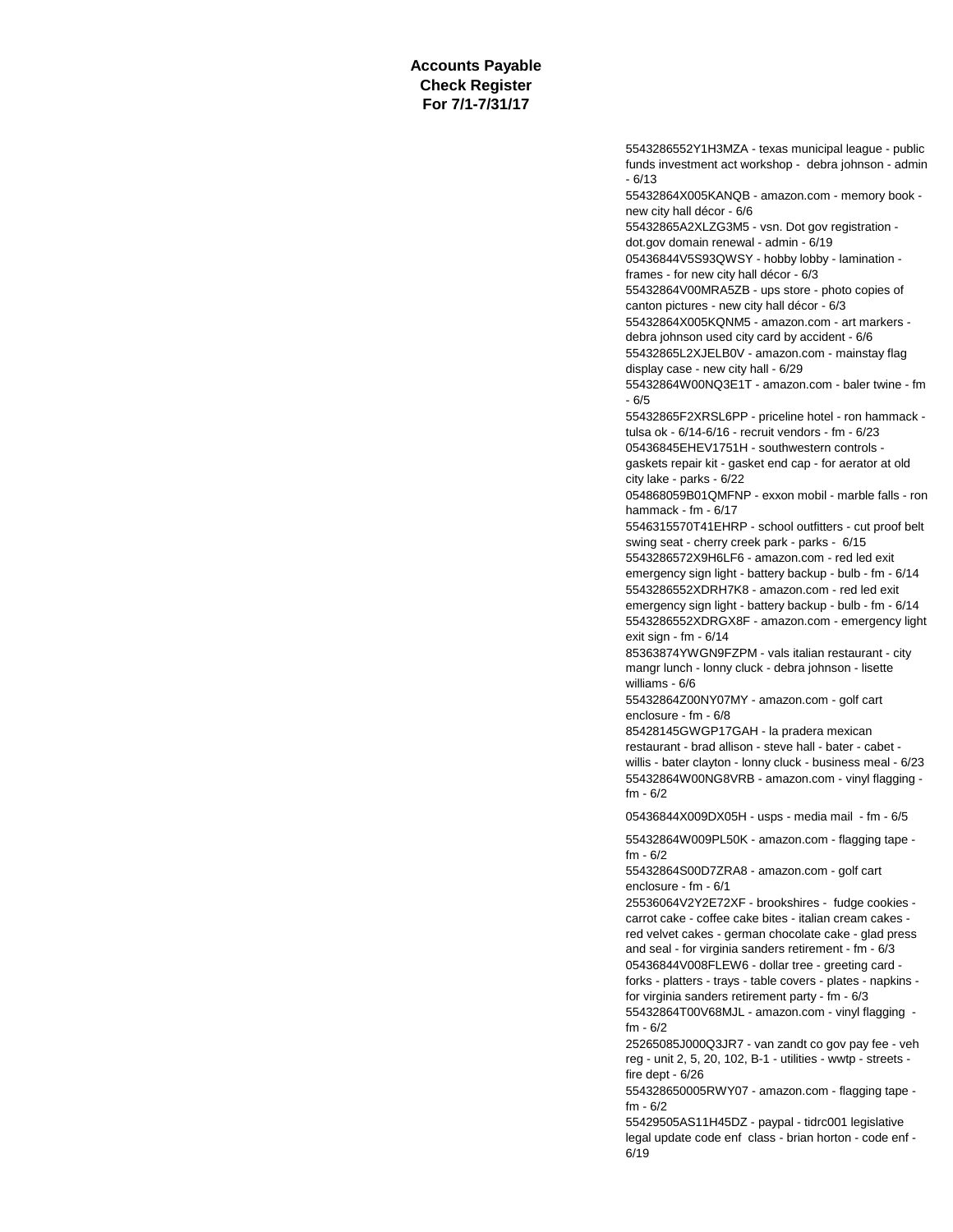|        |           |                                   |              | 25265085J000Q3JR7 - van zandt co gov pay fee - veh<br>reg - unit 2, 5, 20, 102, B-1 - utilities - wwtp - streets -<br>fire dept - $6/26$<br>25265085J000E3YFJ - van zandt cou tax - veh reg -<br>units $2, 5, 20, 102, B-1 - utilities - wwtp - streets - fire$<br>dept - 6/26<br>25265085J000E3YFJ - van zandt cou tax - veh reg -<br>units 2, 5, 20, 102, B-1 - utilities - wwtp - streets - fire<br>dept - 6/26<br>25265085J000E3YFJ - van zandt cou tax - veh reg -<br>units $2, 5, 20, 102, B-1$ - utilities - wwtp - streets - fire<br>dept - 6/26<br>25265085J000E3YFJ - van zandt cou tax - veh reg -<br>units 2, 5, 20, 102, B-1 - utilities - wwtp - streets - fire<br>dept - 6/26<br>55432734Z2DDN08M5 - shoplet - copy paper - city hall -<br>6/8<br>05436845J009EQEN5 - usps - mailed warranty part for<br>tim spurgeon - utilities - 6/26<br>05436845D2X6PZYSJ - office depot - usb cables -<br>mouse - key board - lisettes computer - admin - 6/21<br>5550036512D9S1B41 - evt certification comm - tim<br>spurgeon - f3 fire pumps and accessories test - fire dept<br>$-6/10$<br>85504995JS6WVTB94 - agri direct - mower blade for<br>brush hogs - fm - $6/26$<br>2553606502Y2JJ2X1 - dshs regulatory - bud sanford -<br>license renewal - fire dept - 6/8<br>054368450009Q5S0R - usps - cert mail - code enf - 6/8<br>054368456009B5489 - usps - cert mail - code enf - 6/14<br>05436845Q009AJL80 - usps - cert mail - code enf - 6/20<br>854566754S66FG1LP - wpsg inc - helmet front - fire<br>marshal - reflexite tetrahedrons - fire dept - 6/5 |
|--------|-----------|-----------------------------------|--------------|----------------------------------------------------------------------------------------------------------------------------------------------------------------------------------------------------------------------------------------------------------------------------------------------------------------------------------------------------------------------------------------------------------------------------------------------------------------------------------------------------------------------------------------------------------------------------------------------------------------------------------------------------------------------------------------------------------------------------------------------------------------------------------------------------------------------------------------------------------------------------------------------------------------------------------------------------------------------------------------------------------------------------------------------------------------------------------------------------------------------------------------------------------------------------------------------------------------------------------------------------------------------------------------------------------------------------------------------------------------------------------------------------------------------------------------------------------------------------------------------------------------------------------------------------------------------|
|        |           |                                   |              | 05436844S00A01E69 - usps - cert mail - code enf - 6/2<br>25536065M2YZZJQBG - chicken broth - cream of<br>mushroom - blk pepper - sltd plain - spagetti - garlic<br>powder - dish soap - foil - tray foam - butter - cheese<br>loaf - onions - rotisserie chicken - french bread - lunch<br>for fm workers - fm - 6/29<br>05436845L009ME69G - chuy's - lonny cluck - bud<br>sanford - brad allison - public safety meeting lunch -<br>admin - 6/28<br>05436845J009EQEEP - usps - cert mail - code enf -                                                                                                                                                                                                                                                                                                                                                                                                                                                                                                                                                                                                                                                                                                                                                                                                                                                                                                                                                                                                                                                               |
| 735702 | 7/21/2017 | <b>135 CARTER EQUIPMENT</b>       | \$3,068.48   | 6/26<br>8379 - refurbished rotating assembly for RAS Pumps                                                                                                                                                                                                                                                                                                                                                                                                                                                                                                                                                                                                                                                                                                                                                                                                                                                                                                                                                                                                                                                                                                                                                                                                                                                                                                                                                                                                                                                                                                           |
| 735703 | 7/21/2017 | 875 CEDC                          | \$79,414.59  | and spare parts - wwtp - 7/18                                                                                                                                                                                                                                                                                                                                                                                                                                                                                                                                                                                                                                                                                                                                                                                                                                                                                                                                                                                                                                                                                                                                                                                                                                                                                                                                                                                                                                                                                                                                        |
| 735704 | 7/21/2017 | 875 CEDC                          | \$<br>287.15 | 07142017 - sales tax to cedc - admin - 7/14                                                                                                                                                                                                                                                                                                                                                                                                                                                                                                                                                                                                                                                                                                                                                                                                                                                                                                                                                                                                                                                                                                                                                                                                                                                                                                                                                                                                                                                                                                                          |
| 735705 | 7/21/2017 | 3224 CHRISTIAN TATUM              | \$1,000.00   | 07192017 - sales tax to cedc - admin - 7/19                                                                                                                                                                                                                                                                                                                                                                                                                                                                                                                                                                                                                                                                                                                                                                                                                                                                                                                                                                                                                                                                                                                                                                                                                                                                                                                                                                                                                                                                                                                          |
| 735706 | 7/21/2017 | 3471 COMMUNITY INTERNET PROVIDERS | \$<br>82.17  | 07172017 - scholarship - 4th payment - fm - 7/17                                                                                                                                                                                                                                                                                                                                                                                                                                                                                                                                                                                                                                                                                                                                                                                                                                                                                                                                                                                                                                                                                                                                                                                                                                                                                                                                                                                                                                                                                                                     |
|        |           |                                   |              | 7/17-95967 - mo internet svc - old city hall - 7/1                                                                                                                                                                                                                                                                                                                                                                                                                                                                                                                                                                                                                                                                                                                                                                                                                                                                                                                                                                                                                                                                                                                                                                                                                                                                                                                                                                                                                                                                                                                   |
| 735707 | 7/21/2017 | 189 COMPLETE BUSINESS SYSTEMS     | \$<br>58.47  | 540591 - toner for copy machine - city hall - 7/17                                                                                                                                                                                                                                                                                                                                                                                                                                                                                                                                                                                                                                                                                                                                                                                                                                                                                                                                                                                                                                                                                                                                                                                                                                                                                                                                                                                                                                                                                                                   |
| 735708 | 7/21/2017 | 178 DEEN IMPLEMENT CO.            | \$115.97     |                                                                                                                                                                                                                                                                                                                                                                                                                                                                                                                                                                                                                                                                                                                                                                                                                                                                                                                                                                                                                                                                                                                                                                                                                                                                                                                                                                                                                                                                                                                                                                      |

# 735703 7/21/2017 875 CEDC

- 735704 7/21/2017 875 CEDC
- 735705 7/21/2017 3224 CHRISTIAN TATUM
- 735706 7/21/2017 3471 COMMUNITY INTERN
- 735707 7/21/2017 189 COMPLETE BUSINES
- 735708 7/21/2017 178 DEEN IMPLEMENT C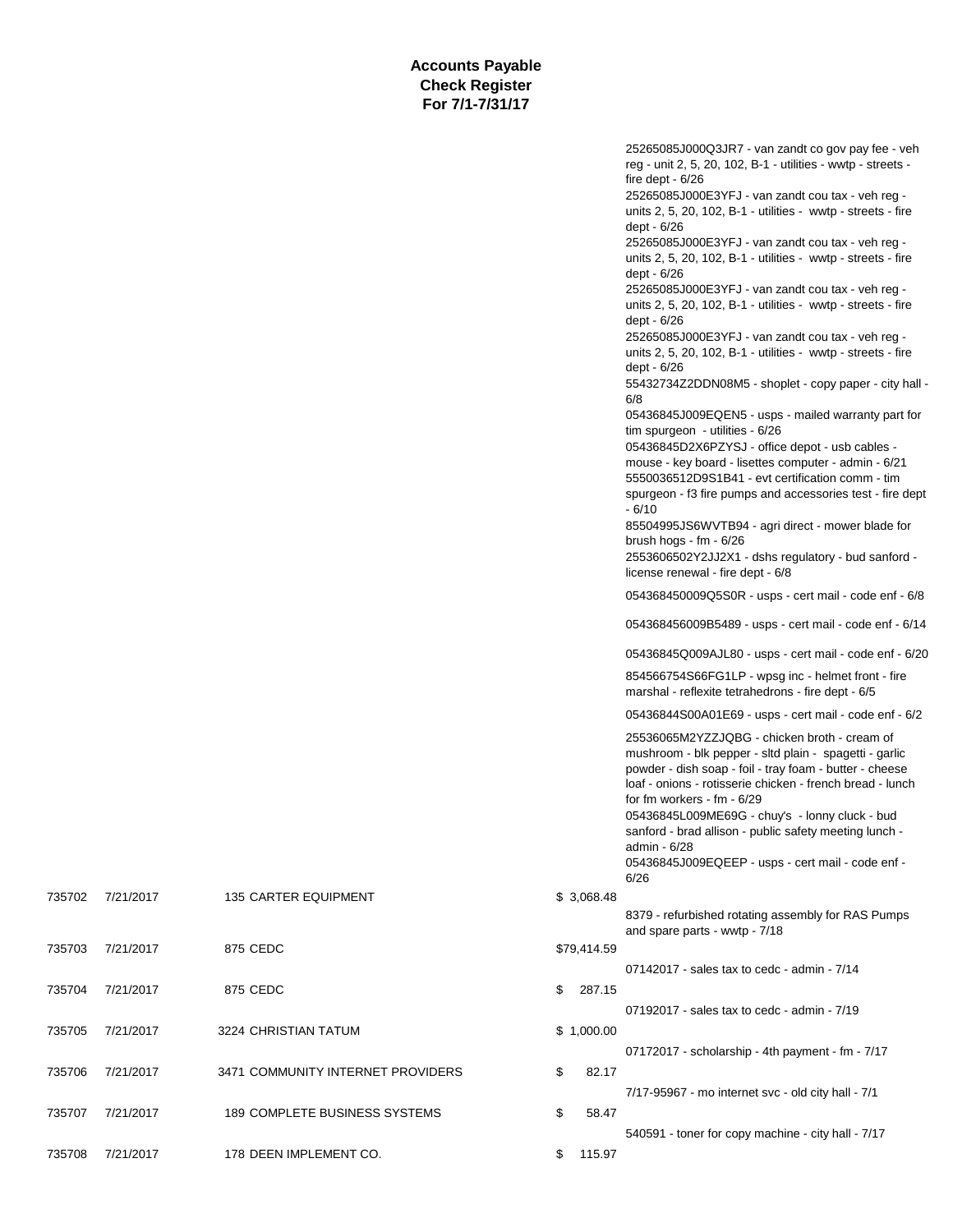|        |           |                                              |            |        | 126718 - unit 49 - brush hog blades - streets - 7/12                                                                                                                                                                                                                                                                                                                                                       |
|--------|-----------|----------------------------------------------|------------|--------|------------------------------------------------------------------------------------------------------------------------------------------------------------------------------------------------------------------------------------------------------------------------------------------------------------------------------------------------------------------------------------------------------------|
| 735709 | 7/21/2017 | 3681 DELTA INDUSTRIAL SERVICE & SUPPLY       | \$1,800.00 |        |                                                                                                                                                                                                                                                                                                                                                                                                            |
|        |           |                                              |            |        | 62689 - FireAde 2000 foam - fire dept - 7/10                                                                                                                                                                                                                                                                                                                                                               |
| 735710 | 7/21/2017 | 32 DPC INDUSTRIES, INC.                      | \$2,807.88 |        | 797001745-17 - 1800lb Chlorine, 150# cylendars - water<br>plant - $7/7$<br>797001746-17 - Calcium HYPO 70% Gran, 100# Drum -<br>wwtp - 7/7                                                                                                                                                                                                                                                                 |
| 735711 | 7/21/2017 | 319 EAGER BEAVER                             | \$1,625.00 |        | 704484 - tree removal and stump grinding - on mulberry<br>st - streets - 7/19<br>704483 - tree removal and stump grinding - streets -<br>7/19                                                                                                                                                                                                                                                              |
| 735712 | 7/21/2017 | 133 EAGLE LABS, INC.                         | \$2,932.00 |        | 001420 - chem floc - wwtp - 7/10                                                                                                                                                                                                                                                                                                                                                                           |
| 735713 | 7/21/2017 | 3565 EMERGENCY RESOURCE TECHNOLOGIES         | \$3,908.95 |        | 170020 - unit 8 - console - arm rest pad - console<br>faceplate - computer post - rotating swivel plate - offset<br>plate - admin - 7/17<br>170022 - unit 102 - emergency light bar - unit 102 -<br>control head for light bar - utilities<br>170023 - unit 102 - control head for light bar - utilities -<br>7/20<br>170021 - unit C-1 - console - arm rest pad - console<br>faceplate - fire dept - 7/17 |
| 735714 | 7/21/2017 | 3489 FRONTIER                                | \$         | 68.40  | 7/17-903-567-0484-050302-5 - frontier mo phone svc -<br>$fm - 7/10$                                                                                                                                                                                                                                                                                                                                        |
| 735715 | 7/21/2017 | 891 GT DISTRIBUTORS INC.                     | \$         | 42.90  | INV0623676 - vests, uniforms and tote - police dept -<br>7/7                                                                                                                                                                                                                                                                                                                                               |
| 735716 | 7/21/2017 | 3686 GWEN ROCKEY                             | \$         | 207.00 | 07122017 - per diem - atm fire school - training - 7/23-<br>7/28 - fire dept - 7/12                                                                                                                                                                                                                                                                                                                        |
| 735717 | 7/21/2017 | 107 HOYT BREATHING AIR PROD.                 | \$1,122.15 |        | 041871 - hydro test - fire dept - 7/17<br>041869 - flow test - mask test - assy drilled - fire dept -<br>7/6                                                                                                                                                                                                                                                                                               |
| 735718 | 7/21/2017 | 3687 JARED COX                               | \$         | 207.00 | 07122017 - per diem - atm fire school - training - 7/23-<br>7/28 - fire dept - 7/12                                                                                                                                                                                                                                                                                                                        |
| 735719 | 7/21/2017 | 3685 JOSHUA MIMS                             | \$         | 207.00 | 07122017 - per diem - atm fire school - training - 7/23-<br>7/28 - fire dept - 7/12                                                                                                                                                                                                                                                                                                                        |
| 735720 | 7/21/2017 | 3103 KIMBERLY KROHA                          | \$         | 435.00 | CAN071917 - prof svc - training finance director -<br>worked on budget - 7/8-7/9 - @ \$30 - admin - 7/19                                                                                                                                                                                                                                                                                                   |
| 735721 | 7/21/2017 | 1726 LA DEANIA JONES                         | \$         | 223.27 | 07182017 - reimburse - paid out of pocket - supplies for<br>animal shelter - 7/18<br>07182017 - reimburse - paid out of pocket - supplies for<br>animal shelter - 7/18<br>07182017 - reimburse - paid out of pocket - supplies for<br>animal shelter - 7/18<br>07182017 - reimburse - paid out of pocket - supplies for<br>animal shelter - 7/18                                                           |
| 735722 | 7/21/2017 | 3583 LINCOLN NATIONAL LIFE INSURANCE COMPANY | \$2,505.09 |        | 7/17-CANTON98-BL-1567693 - employee dental and<br>vision - aug 2017 - 7/10                                                                                                                                                                                                                                                                                                                                 |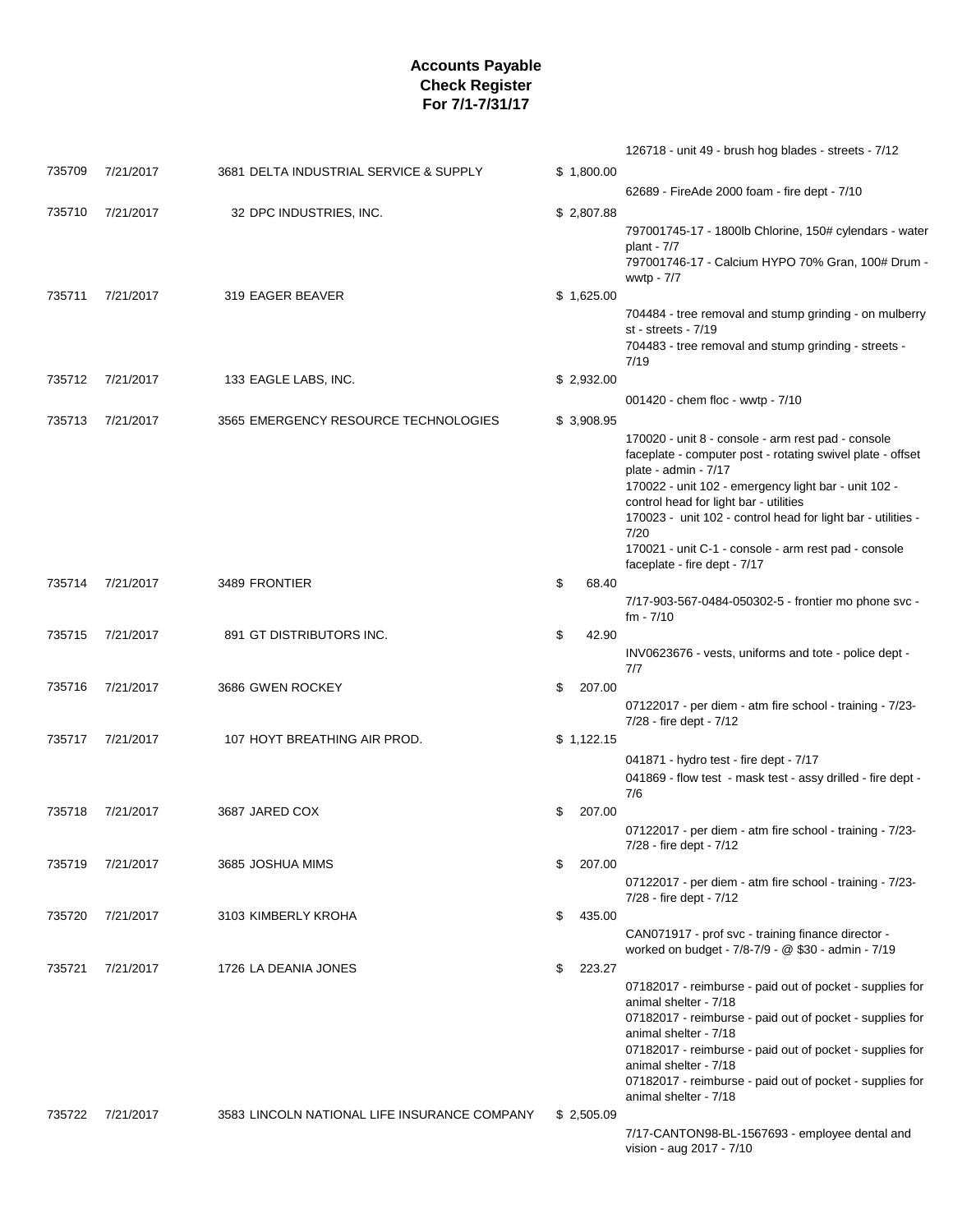|        |           |                                             |              | 7/17-CANTON98-BL-1567693 - employee dental and<br>vision - aug 2017 - 7/10<br>7/17-CANTON98-BL-1567693 - employee dental and<br>vision - aug 2017 - 7/10<br>7/17-CANTON98-BL-1567693 - employee dental and<br>vision - aug 2017 - 7/10<br>7/17-CANTON98-BL-1567693 - employee dental and<br>vision - aug 2017 - 7/10<br>7/17-CANTON98-BL-1567693 - employee dental and<br>vision - aug 2017 - 7/10 |
|--------|-----------|---------------------------------------------|--------------|----------------------------------------------------------------------------------------------------------------------------------------------------------------------------------------------------------------------------------------------------------------------------------------------------------------------------------------------------------------------------------------------------|
|        |           |                                             |              | 7/17-CANTON98-BL-1567693 - employee dental and<br>vision - aug 2017 - 7/10<br>7/17-CANTON98-BL-1567693 - employee dental and<br>vision - aug 2017 - 7/10<br>7/17-CANTON98-BL-1567693 - employee dental and                                                                                                                                                                                         |
|        |           |                                             |              | vision - aug 2017 - 7/10<br>7/17-CANTON98-BL-1567693 - employee dental and<br>vision - aug 2017 - 7/10<br>7/17-CANTON98-BL-1567693 - employee dental and                                                                                                                                                                                                                                           |
|        |           |                                             |              | vision - aug 2017 - 7/10<br>7/17-CANTON98-BL-1567693 - employee dental and<br>vision - aug 2017 - 7/10<br>7/17-CANTON98-BL-1567693 - employee dental and                                                                                                                                                                                                                                           |
|        |           |                                             |              | vision - aug 2017 - 7/10<br>7/17-CANTON98-BL-1567693 - employee dental and<br>vision - aug 2017 - 7/10<br>7/17-CANTON98-BL-1567693 - employee dental and                                                                                                                                                                                                                                           |
|        |           |                                             |              | vision - aug 2017 - 7/10<br>7/17-CANTON98-BL-1567693 - employee dental and<br>vision - aug 2017 - 7/10<br>7/17-CANTON98-BL-1567693 - employee dental and                                                                                                                                                                                                                                           |
|        |           |                                             |              | vision - aug 2017 - 7/10<br>7/17-CANTON98-BL-1567693 - employee dental and<br>vision - aug 2017 - 7/10<br>7/17-CANTON98-BL-1567693 - employee dental and                                                                                                                                                                                                                                           |
|        |           |                                             |              | vision - aug 2017 - 7/10<br>7/17-CANTON98-BL-1567693 - employee dental and<br>vision - aug 2017 - 7/10<br>7/17-CANTON98-BL-1567693 - employee dental and<br>vision - aug 2017 - 7/10                                                                                                                                                                                                               |
|        |           |                                             |              | 7/17-CANTON98-BL-1567693 - employee dental and<br>vision - aug 2017 - 7/10<br>7/17-CANTON98-BL-1567693 - employee dental and<br>vision - aug 2017 - 7/10                                                                                                                                                                                                                                           |
|        |           |                                             |              | 7/17-CANTON98-BL-1567693 - employee dental and<br>vision - aug 2017 - 7/10<br>7/17-CANTON98-BL-1567693 - employee dental and<br>vision - aug 2017 - 7/10                                                                                                                                                                                                                                           |
| 735723 | 7/21/2017 | 3655 LISETTE WILLIAMS                       | \$<br>375.96 | 07192017 - per diem - CPM seminars 7/6-7/7 & 7/21 &                                                                                                                                                                                                                                                                                                                                                |
| 735724 | 7/21/2017 | 3537 LOUGHMILLER INSTITUTE                  | \$<br>175.00 | 8/10-8/11 - budget & finance training - admin - 7/19<br>18805 - police evaluation - katie spears - police dept -                                                                                                                                                                                                                                                                                   |
| 735725 | 7/21/2017 | 1526 LOWER COLORADO RIVER AUTHORITY         | \$<br>207.70 | 4/5<br>LAB-0017647 - water sample testing - water plant - 6/30                                                                                                                                                                                                                                                                                                                                     |
| 735726 | 7/21/2017 | 3499 M & M HEATING AND AIR CONDITIONING LLC | \$<br>943.00 | 0002378 - unit 2 - ac repair - install new control board                                                                                                                                                                                                                                                                                                                                           |
| 735727 | 7/21/2017 | 2851 MAVERICK HOOD CLEANERS                 | \$<br>725.00 | and blower motor - civic center - 6/21                                                                                                                                                                                                                                                                                                                                                             |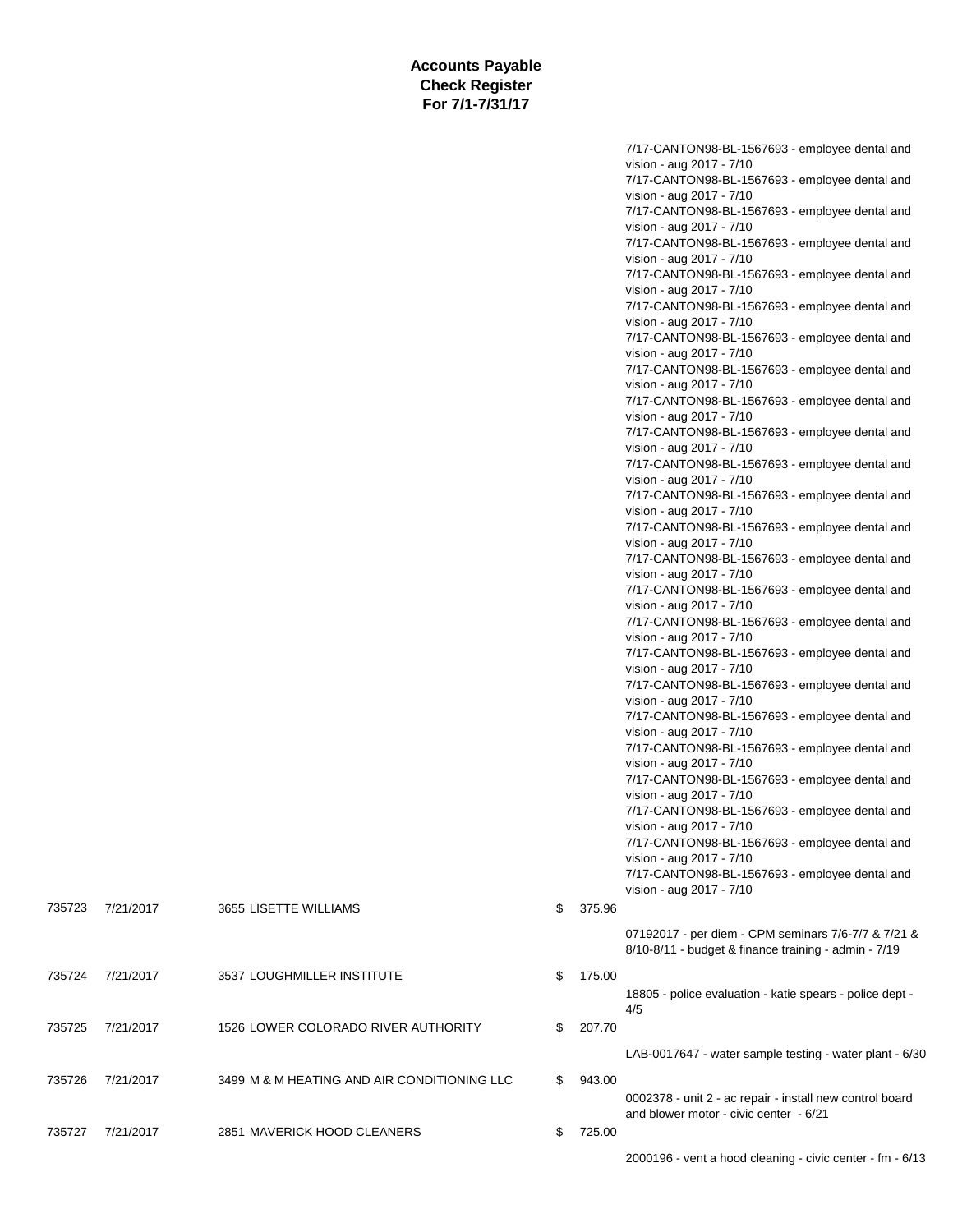| 735728 | 7/21/2017 | 1222 MORIDGE MANUFACTURING, INC.     | \$10,011.00  | 945331 - grasshopper 725 KT - lawn mower - utilities -<br>6/26                                                                                                                                                           |
|--------|-----------|--------------------------------------|--------------|--------------------------------------------------------------------------------------------------------------------------------------------------------------------------------------------------------------------------|
| 735729 |           |                                      |              |                                                                                                                                                                                                                          |
|        | 7/21/2017 | 3580 MORROW CONSTRUCTION INC         | \$16,630.00  | 7/17-000175 - C-900 waterline installed 6" - fire hydrant<br>assymbly - misc water fittings - Lazy U - Waterline -<br>utilities<br>000174 - emergency repair - waterline at canton jr high<br>school - job no 183 - 7/18 |
| 735730 | 7/21/2017 | 1068 MR D'S #1                       | \$<br>120.00 |                                                                                                                                                                                                                          |
|        |           |                                      |              | 580719 - diesel fuel for unit 5 - streets - 6/27                                                                                                                                                                         |
| 735731 | 7/21/2017 | 2796 MR D'S 10 MINUTE OIL CHANGE     | \$<br>42.00  |                                                                                                                                                                                                                          |
|        |           |                                      |              | 1-0068817 - unit B-1- state inspection - fire dept - 6/23                                                                                                                                                                |
|        |           |                                      |              | 1-0068587 - unit 5 - state inspection - streets - $6/23$                                                                                                                                                                 |
|        |           |                                      |              | 1-0067234 - unit 121 - state inspection - water plant -<br>5/30                                                                                                                                                          |
|        |           |                                      |              | 1-0068596 - unit $2$ - state inspection - utilities - $6/23$                                                                                                                                                             |
|        |           |                                      |              | 1-0068582 - unit 102 - state inspection - utilities - $6/23$                                                                                                                                                             |
|        |           |                                      |              | 1-0068595 - unit 20 - state inspection - water plant -                                                                                                                                                                   |
|        |           |                                      |              | 6/23                                                                                                                                                                                                                     |
| 735732 | 7/21/2017 | 350 OMNIBASE SERVICES OF TEXAS       | \$<br>89.00  |                                                                                                                                                                                                                          |
|        |           |                                      |              | OBS172000248 - 2nd quarter activity - april - june 2017 ·<br>muni court - 7/5                                                                                                                                            |
| 735733 | 7/21/2017 | 3462 OVERHEAD GARAGE DOOR            | \$<br>375.00 |                                                                                                                                                                                                                          |
|        |           |                                      |              | 02-10785 - repaired photo cell - replaced rollers - lube<br>and tune door billout - bay doors on storage - animal<br>shelter - 6/9                                                                                       |
| 735734 | 7/21/2017 | 2979 PATTERSON VETERINARY SUPPLY INC | \$<br>311.77 |                                                                                                                                                                                                                          |
|        |           |                                      |              | 0091496129 - rabies vacs - storm animals - animal<br>shelter - 5/30                                                                                                                                                      |
|        |           |                                      |              | 0091493176 - lactated ringers - rabies tags - rabies                                                                                                                                                                     |
|        |           |                                      |              | vaccs - storm animals - animal shelter - 5/26                                                                                                                                                                            |
|        |           |                                      |              | 0091493176 - lactated ringers - rabies tags - rabies<br>vaccs - storm animals - animal shelter - 5/26                                                                                                                    |
|        |           |                                      |              | 0091493649 - rabies vac cert book - animal shelter -<br>5/26                                                                                                                                                             |
| 735735 | 7/21/2017 | 3207 PYRO SHOWS OF TEXAS             | \$<br>150.00 |                                                                                                                                                                                                                          |
|        |           |                                      |              | 1131 - 4th of july fireworks show - 2017 - fm - 7/4                                                                                                                                                                      |
| 735736 | 7/21/2017 | 771 RED BUD SUPPLY, INC              | \$<br>356.25 |                                                                                                                                                                                                                          |
|        |           |                                      |              | 148774 - padlocks for water meters - utilities - 7/6                                                                                                                                                                     |
| 735737 | 7/21/2017 | 3517 RICKY HARRIS                    | \$<br>207.00 |                                                                                                                                                                                                                          |
|        |           |                                      |              | 07122017 - per diem - atm fire school - training - 7/23-<br>7/28 - fire dept - 7/12                                                                                                                                      |
| 735738 | 7/21/2017 | 2751 RON HAMMACK                     | \$<br>129.50 |                                                                                                                                                                                                                          |
|        |           |                                      |              | 07182017 - reimb per diem - affair of the heart - tulsa ok<br>- 7/14-7/16 - recruit vendors - fm - 7/18                                                                                                                  |
| 735739 | 7/21/2017 | 2157 SANITATION SOLUTIONS            | \$47,824.96  |                                                                                                                                                                                                                          |
|        |           |                                      |              | 76X-SUB - sanitation solution mo trash stmt - 7/17                                                                                                                                                                       |
|        |           |                                      |              | 76X-SUB - sanitation solution mo trash stmt - 7/17                                                                                                                                                                       |
|        |           |                                      |              | 76X-SUB - sanitation solution mo trash stmt - 7/17                                                                                                                                                                       |
|        |           |                                      |              | 76X-SUB - sanitation solution mo trash stmt - 7/17                                                                                                                                                                       |
|        |           |                                      |              | 76X-SUB - sanitation solution mo trash stmt - 7/17                                                                                                                                                                       |
|        |           |                                      |              | 76X-SUB - sanitation solution mo trash stmt - 7/17                                                                                                                                                                       |
|        |           |                                      |              | 76X-SUB - sanitation solution mo trash stmt - 7/17                                                                                                                                                                       |
|        |           |                                      |              | 76X-SUB - sanitation solution mo trash stmt - 7/17                                                                                                                                                                       |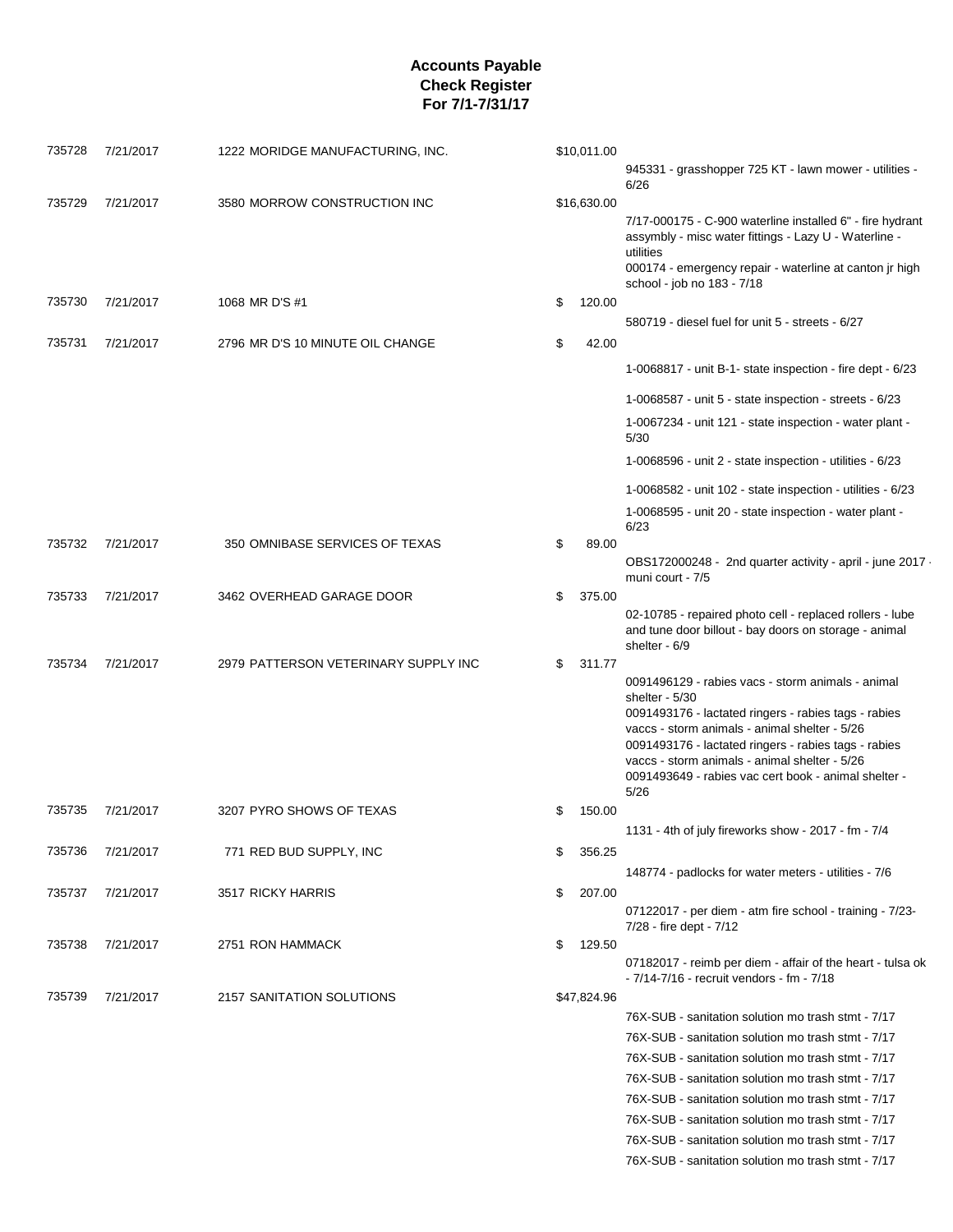|        |           |                              |              | 76X-SUB - sanitation solution mo trash stmt - 7/17                                                                                                                                                                                              |
|--------|-----------|------------------------------|--------------|-------------------------------------------------------------------------------------------------------------------------------------------------------------------------------------------------------------------------------------------------|
|        |           |                              |              | 76X-SUB - sanitation solution mo trash stmt - 7/17                                                                                                                                                                                              |
|        |           |                              |              | 76X-SUB - sanitation solution mo trash stmt - 7/17                                                                                                                                                                                              |
|        |           |                              |              | 76X-SUB - sanitation solution mo trash stmt - 7/17                                                                                                                                                                                              |
|        |           |                              |              | 76X-SUB - sanitation solution mo trash stmt - 7/17                                                                                                                                                                                              |
|        |           |                              |              | 76X-SUB - sanitation solution mo trash stmt - 7/17                                                                                                                                                                                              |
|        |           |                              |              | 76X-SUB - sanitation solution mo trash stmt - 7/17                                                                                                                                                                                              |
|        |           |                              |              | 76X-SUB - sanitation solution mo trash stmt - 7/17                                                                                                                                                                                              |
|        |           |                              |              | 76X-SUB - sanitation solution mo trash stmt - 7/17                                                                                                                                                                                              |
|        |           |                              |              |                                                                                                                                                                                                                                                 |
| 735740 |           | 3327 TIMOTHY SPURGEON        | 207.00       | 76X-SUB - sanitation solution mo trash stmt - 7/17                                                                                                                                                                                              |
|        | 7/21/2017 |                              | \$           | 07122017 - per diem - atm fire school - training - 7/23-                                                                                                                                                                                        |
|        |           |                              |              | 7/28 - fire dept - 7/12                                                                                                                                                                                                                         |
| 735741 | 7/21/2017 | 3062 TONY BATES              | \$<br>207.00 |                                                                                                                                                                                                                                                 |
|        |           |                              |              | 07122017 - per diem - atm fire school - training - 7/23-<br>7/28 - fire dept - 7/12                                                                                                                                                             |
| 735742 | 7/21/2017 | 2556 TRINITY MATERIALS, INC. | \$2,214.52   |                                                                                                                                                                                                                                                 |
|        |           |                              |              | 7140506567 - 52.21 tons flex base @ 14.00 - streets -<br>6/20                                                                                                                                                                                   |
|        |           |                              |              | 7140506391 - 26.59 tons flex base @ 14.00 - fm - 6/19                                                                                                                                                                                           |
|        |           |                              |              | 7140506392 - 26.52 tons flex base @ 14.00 - streets -<br>6/19                                                                                                                                                                                   |
|        |           |                              |              | 7140506775 - 52.86 tons flex base @ 14.00 - streets -<br>6/21                                                                                                                                                                                   |
| 735743 | 7/21/2017 | 79 TRINITY VALLEY ELEC COOP  | 109.87<br>\$ |                                                                                                                                                                                                                                                 |
|        |           |                              |              | 7/17-30043297007 - tyec mo stmt - I-20 tornado siren -<br>fire dept - $7/11$<br>7/17-30043297002 - tvec mo electric stmt - artesian well<br>- water plant - 7/7<br>7/17-30043297004 - tvec mo electric stmt - burnet trl -<br>water plant - 7/7 |
| 735744 | 7/21/2017 | 3241 VERIZON WIRELESS        | \$1,667.84   |                                                                                                                                                                                                                                                 |
|        |           |                              |              | 9788413551 - verizon mo svc - 7/1                                                                                                                                                                                                               |
|        |           |                              |              | 9788413551 - verizon mo svc - 7/1                                                                                                                                                                                                               |
|        |           |                              |              | 9788413551 - verizon mo svc - 7/1                                                                                                                                                                                                               |
|        |           |                              |              | 9788413551 - verizon mo svc - 7/1                                                                                                                                                                                                               |
|        |           |                              |              | 9788413551 - verizon mo svc - 7/1                                                                                                                                                                                                               |
|        |           |                              |              | 9788413551 - verizon mo svc - 7/1                                                                                                                                                                                                               |
|        |           |                              |              | 9788413551 - verizon mo svc - 7/1                                                                                                                                                                                                               |
|        |           |                              |              | 9788413551 - verizon mo svc - 7/1                                                                                                                                                                                                               |
|        |           |                              |              | 9788413551 - verizon mo svc - 7/1                                                                                                                                                                                                               |
|        |           |                              |              | 9788413551 - verizon mo svc - 7/1                                                                                                                                                                                                               |
|        |           |                              |              | 9788413551 - verizon mo svc - 7/1                                                                                                                                                                                                               |
|        |           |                              |              | 9788413551 - verizon mo svc - 7/1                                                                                                                                                                                                               |
|        |           |                              |              | 9788413551 - verizon mo svc - 7/1                                                                                                                                                                                                               |
|        |           |                              |              | 9788413551 - verizon mo svc - 7/1                                                                                                                                                                                                               |
|        |           |                              |              |                                                                                                                                                                                                                                                 |
|        |           |                              |              | 9788413551 - verizon mo svc - 7/1                                                                                                                                                                                                               |
|        |           |                              |              | 9788413551 - verizon mo svc - 7/1                                                                                                                                                                                                               |
|        |           |                              |              | 9788413551 - verizon mo svc - 7/1                                                                                                                                                                                                               |
|        |           |                              |              | 9788413551 - verizon mo svc - 7/1                                                                                                                                                                                                               |
|        |           |                              |              | 9788413551 - verizon mo svc - 7/1                                                                                                                                                                                                               |
| 735745 | 7/21/2017 | 3381 VISTACOM                | \$2,198.00   |                                                                                                                                                                                                                                                 |
|        |           |                              |              | 4897 - annual maint for Eventide recording server -                                                                                                                                                                                             |

police dept - 7/12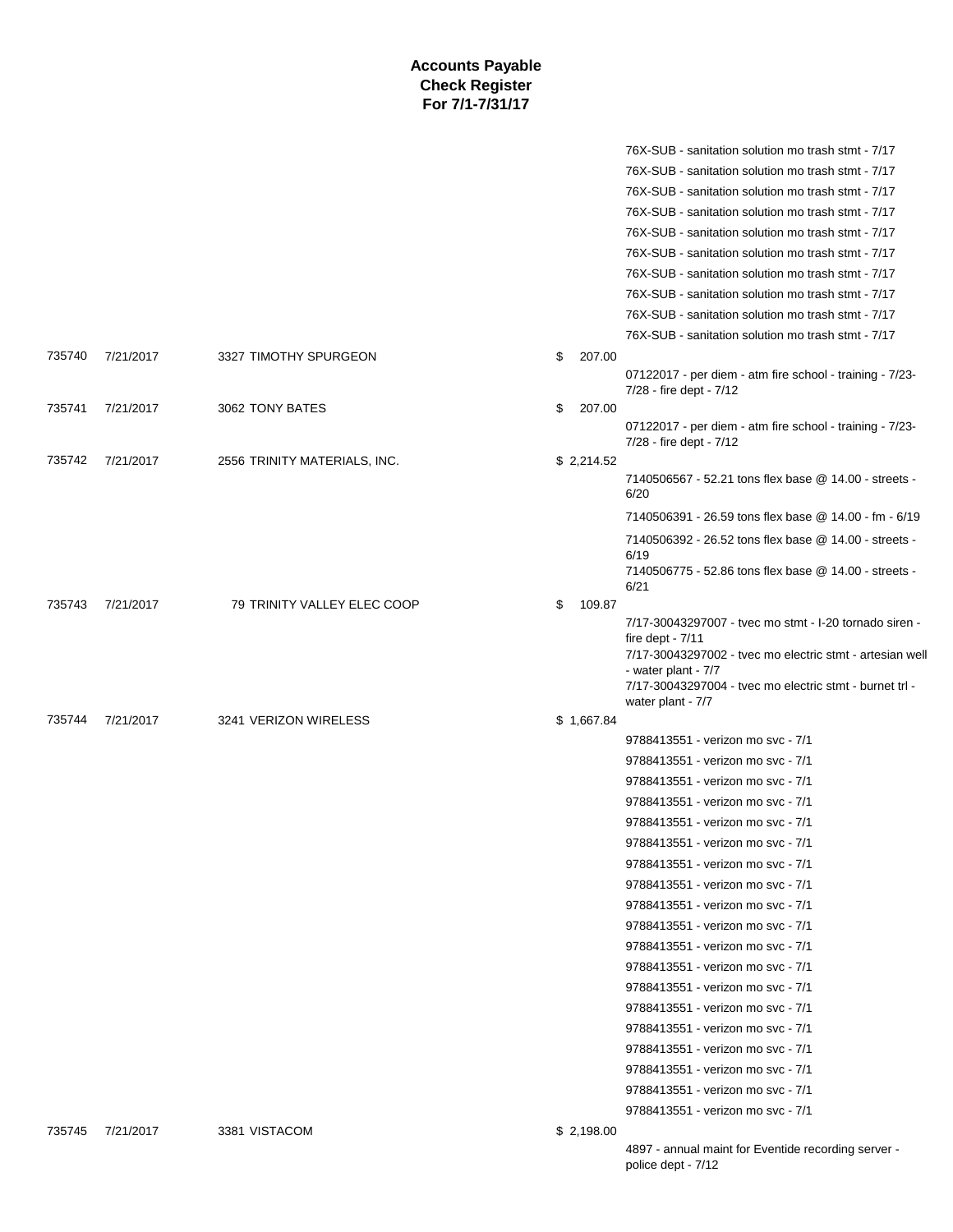| 735746  | 7/21/2017 | 100 WALLACE & MURRAY                | \$<br>50.00  |                                                                                          |
|---------|-----------|-------------------------------------|--------------|------------------------------------------------------------------------------------------|
|         |           |                                     |              | 1785 - super heavy bond renewal - city hall - 7/6                                        |
| 735747  | 7/21/2017 | 3100 WCCMUD                         | \$<br>442.47 | 7112017-1 - rebuild on 2hp myers pump - weldon In lift                                   |
| 735748  | 7/21/2017 | 2726 WINDSTREAM                     | \$<br>401.83 | station pump - ww coll - 7/11                                                            |
|         |           |                                     |              | 69180303 - windstream mo phone stmt - 7/11                                               |
|         |           |                                     |              | 69180303 - windstream mo phone stmt - 7/11                                               |
|         |           |                                     |              | 69180303 - windstream mo phone stmt - 7/11                                               |
|         |           |                                     |              | 69180303 - windstream mo phone stmt - 7/11                                               |
|         |           |                                     |              |                                                                                          |
|         |           |                                     |              | 69180303 - windstream mo phone stmt - 7/11<br>69180303 - windstream mo phone stmt - 7/11 |
| 735749  | 7/25/2017 |                                     | \$<br>69.23  |                                                                                          |
|         |           | 1593 COLLEEN M BROWN                |              | 07252017 - CAUSE-94211-COLLEEN BROWN/JOEL<br>BROWN--AG CASE#-4591592561                  |
| 735750  | 7/25/2017 | 134 MY CREDIT UNION                 | \$<br>275.00 |                                                                                          |
|         |           |                                     |              | 07252017 - EMPLOYEE DIRECT SAVINGS DEPOSIT                                               |
|         |           |                                     |              | 07252017 - EMPLOYEE DIRECT SAVINGS DEPOSIT                                               |
|         |           |                                     |              | 07252017 - EMPLOYEE DIRECT SAVINGS DEPOSIT                                               |
|         |           |                                     |              | 07252017 - EMPLOYEE DIRECT SAVINGS DEPOSIT                                               |
|         |           |                                     |              | 07252017 - EMPLOYEE DIRECT SAVINGS DEPOSIT                                               |
| 735751  | 7/25/2017 | 3487 OFFICE OF THE ATTORNEY GENERAL | \$<br>535.01 | 07252017 - REM ID# 00124129473254854551-<br>MELANIE J WOLFE                              |
| 735752  | 7/25/2017 | 2736 State Disbursement Unit        | \$<br>138.46 |                                                                                          |
|         |           |                                     |              | 07252017 - cause #CV38856/dana/j phillips                                                |
| 735753  | 7/25/2017 | 2707 United States Treasury         | \$<br>322.16 |                                                                                          |
|         |           |                                     |              | 07252017 - Dwight Lancaster-466-92-6876 IRS Levy<br>1040A-12/3                           |
| 7112017 | 7/11/2017 | 2616 DEPT OF THE TREASURY-IRS       | \$28,983.53  |                                                                                          |
|         |           |                                     |              | 7112017 - R5. RG PR 2175                                                                 |
|         |           |                                     |              | 7112017 - R5, RG PR 2175                                                                 |
|         |           |                                     |              | 7112017 - R5. RG PR 2175                                                                 |
|         |           |                                     |              | 7112017 - R5. RG PR 2175                                                                 |
|         |           |                                     |              | 7112017 - R5, RG PR 2175                                                                 |
|         |           |                                     |              | 7112017 - R5. RG PR 2175                                                                 |
|         |           |                                     |              | 7112017 - R5. RG PR 2175                                                                 |
|         |           |                                     |              | 7112017 - R5. RG PR 2175                                                                 |
| 7192017 | 7/19/2017 | 232 CITY OF CANTON GENERAL FUND     | \$<br>861.46 |                                                                                          |
|         |           |                                     |              | 7192017 - R.7 City Coll Sales Tax-June 2017-to City of                                   |
|         |           |                                     |              | Canton<br>7192017 - R.7 City Coll Sales Tax-June 2017-to City of<br>Canton               |
| 7192017 | 7/19/2017 | 52 STATE COMPTROLLER                | \$3,571.49   |                                                                                          |
|         |           |                                     |              | 07192017 - R.7 City Coll Sales Tax-June 2017 discount                                    |
|         |           |                                     |              | 7192017 - R.7 City Coll Sales Tax-June 2017-to State                                     |
|         |           |                                     |              | 7192017 - R.7 City Coll Sales Tax-June 2017-to State                                     |
| 7252017 | 7/25/2017 | 2616 DEPT OF THE TREASURY-IRS       | \$25,498.11  |                                                                                          |
|         |           |                                     |              | 7252017 - R5. RG PR 2177                                                                 |